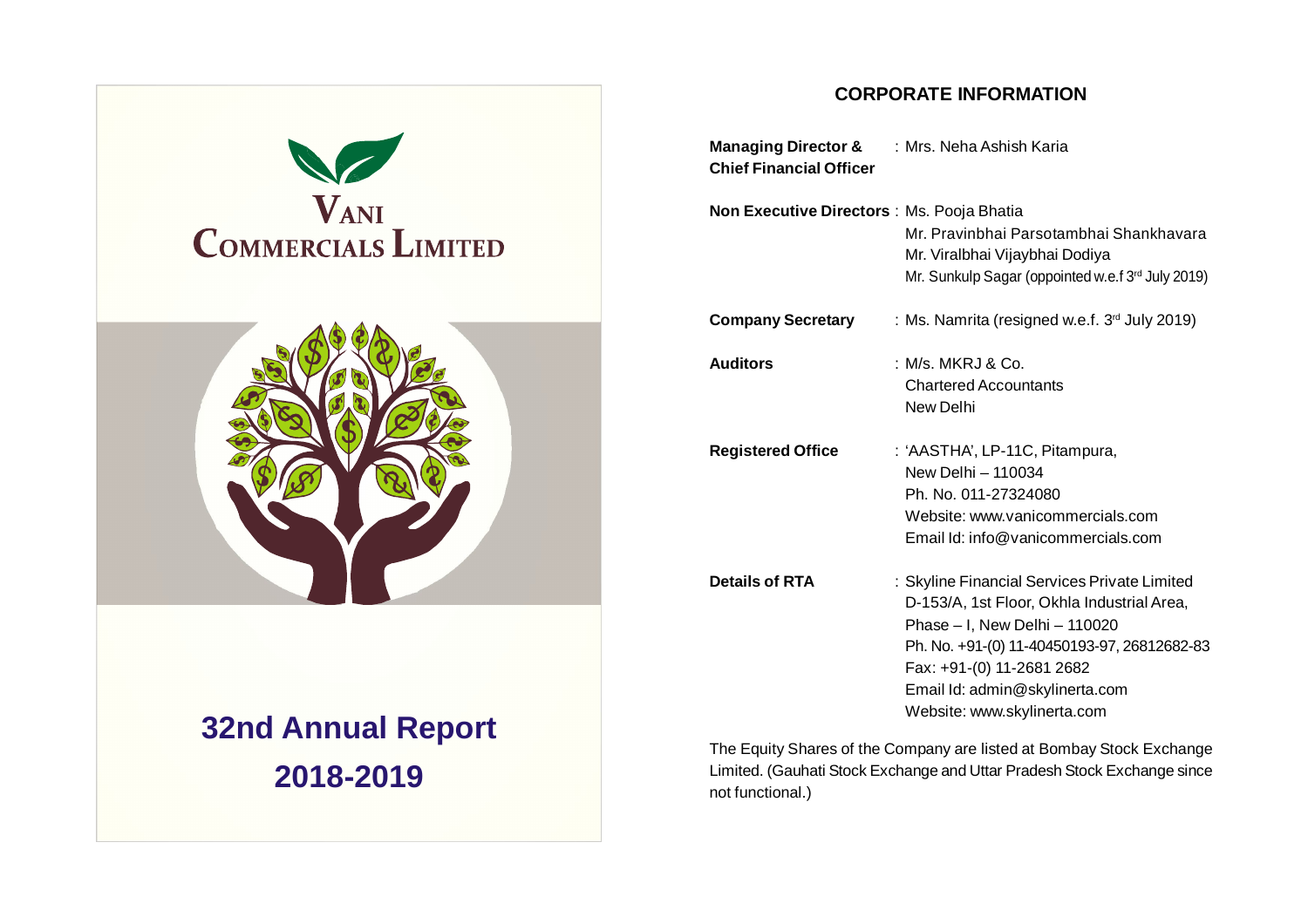# **CONTENTS**

|    |                                               | Page No. |
|----|-----------------------------------------------|----------|
| 1  | Notice of Annual General Meeting              | 1        |
| 2  | Director's Report                             | 16       |
| 3  | Annexure I-Nomination and Remuneration Policy | 29       |
| 4  | Annexure II-AOC-2                             | 32       |
| 5  | Annexure III-MGT-9                            | 33       |
| 6  | Annexure IV-Secretarial Audit Report          | 39       |
| 7  | Management Discussion and Analysis            | 43       |
| 8  | Auditor's Report                              | 47       |
| 9  | <b>Balance Sheet</b>                          | 57       |
| 10 | <b>Statement of Profit &amp; Loss</b>         | 58       |
| 11 | <b>Cash Flow Statement</b>                    | 59       |
| 12 | <b>Notes to Financial Statements</b>          | 60       |
| 13 | Attendance Slip and Proxy Form                | 80       |

# **NOTICE**

**Notice is hereby given that the 32nd Annual General Meeting of the Members of Vani Commercials Limited will be held on Monday, the 30th day of September, 2019 at 10:30 A.M. at Khushi Party Hall, MP Mall, MP Block, Pitampura, New Delhi-110034, to transact the following businesses:**

# **ORDINARY BUSINESS**

- **1.** To receive, consider and adopt the Audited Financial Statements for the Financial Year ended 31st March, 2019 including the Reports of the Auditors' and the Board of Directors' thereon.
- **2.** To appoint a Director in place of Ms. Pooja Bhatia (DIN: 00188770), who retires by rotation and being eligible, offers herself for reappointment.

# **SPECIAL BUSINESS**

**3. Appointment of Mr. Sunkulp Sagar as Independent Director**

**To consider and if thought fit to pass the following resolution as an Ordinary Resolution:**

**"RESOLVED THAT** pursuant to provisions of Section 149, 150, 152 read with Schedule IV to the Companies Act, 2013, and all other applicable provisions of the Companies Act, 2013 and the Companies (Appointment and Qualification of Directors) Rules, 2014 (including any statutory modification(s) or re-enactment thereof for the time being in force) and Regulation 17 of the SEBI (Listing Obligations and Disclosure Requirements) Regulations,2015, Mr. Sunkulp Sagar (DIN: **01555972**) who was appointed as an Additional Director of the Company w.e.f 3rd July 2019 in terms of Section 161(1) of the Companies Act, 2013 and the Articles of Association of the Company and who holds office up to the date of this Annual General Meeting and in respect of whom the Company has received a notice in writing under Section 160 of the Act proposing his candidature for the office of the Director and a declaration that he meets the criteria for independence as provided in Section 149(6) of the Act and who is

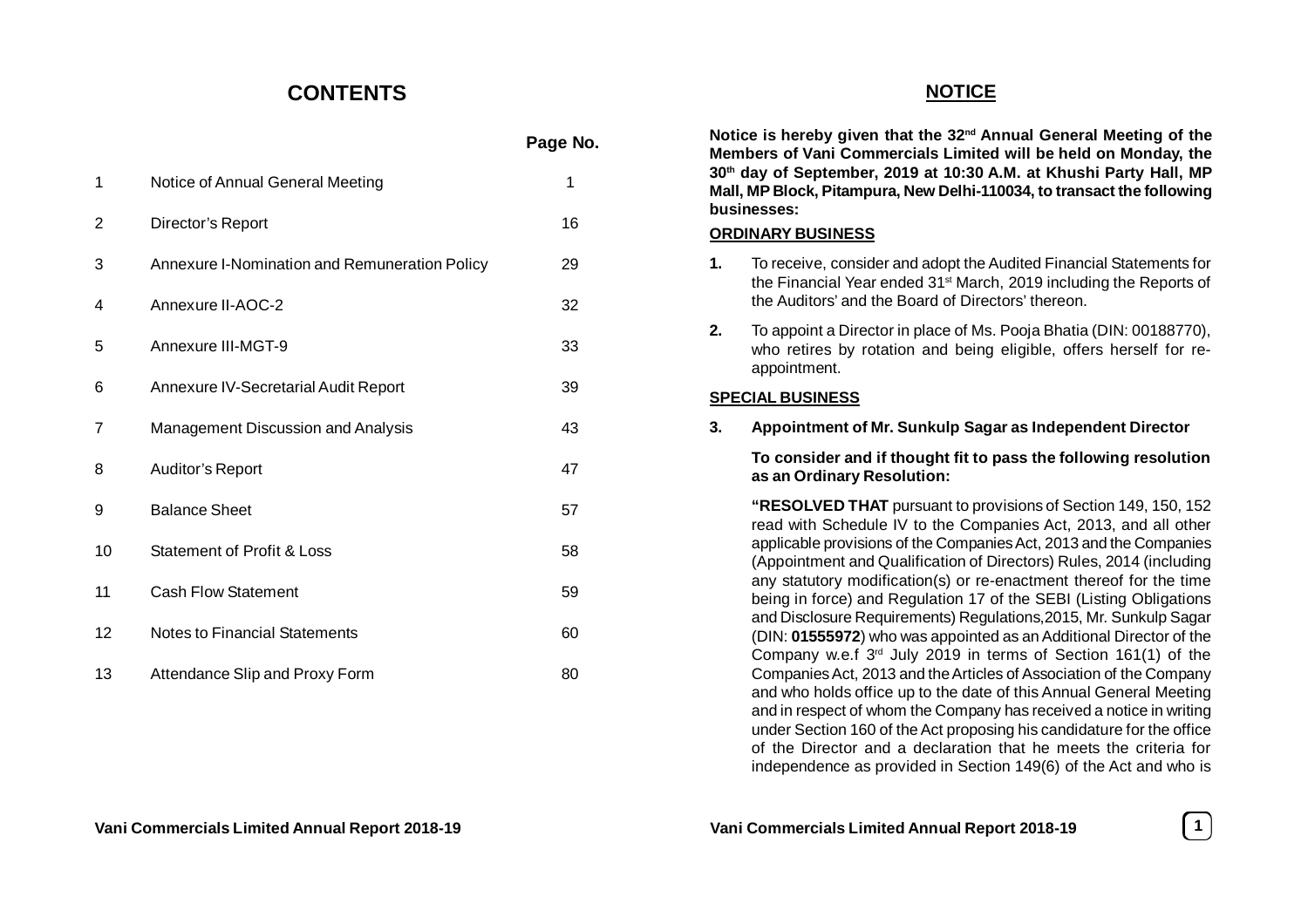eligible for appointment, be and is hereby appointed as an Independent Director of the Company to hold the office for 5(five) consecutive years for the maximum period upto 2nd July 2024."

> **for and on behalf of the Board of Directors For Vani Commercials Limited**

> > **Sd/-**

**Pooja Bhatia**

**Date: 02/09/2019 Director Place: New Delhi DIN: 00188770**

#### **Vani Commercials Limited**

Regd. Off.: 'AASTHA', LP – 11C, Pitampura, New Delhi – 110034 CIN: L74899DL1988PLC106425 Email ID: info@vanicommercials.com

#### **NOTES:**

- **1. A MEMBER ENTITLED TO ATTEND AND VOTE AT THE ANNUAL GENERAL MEETING (THE "MEETING") IS ENTITLED TO APPOINT A PROXY TO ATTEND AND VOTE INSTEAD OF HIMSELF/HERSELF AND THE PROXY NEED NOT BE A MEMBER OF THE COMPANY. THE INSTRUMENT APPOINTING THE PROXY IN FORM MGT-11 ANNEXED HERETO, IN ORDER TO BE EFFECTIVE MUST BE DEPOSITED WITH THE COMPANY NOT LESS THAN 48 HOURS BEFORE THE TIME FIXED FOR COMMENCEMENT OF THE MEETING I.E. UPTO 10:30 A.M. ON 28TH SEPTEMBER, 2019.**
- **2.** A person can act as proxy on behalf of members not exceeding fifty and holding in aggregate not more than ten percent of the total share capital of the Company carrying voting rights. A member holding more than ten percent of the total share capital of the Company carrying voting rights may appoint a single person as proxy and such person shall not act as proxy for any other person or shareholder.
- **3.** Corporate Members intending to send their authorised representatives are requested to send a duly certified copy of the Board Resolution authorizing the representatives to attend and vote on their behalf at the Meeting.
- **4.** The Register of Members and the Share Transfer Book of the

**Vani Commercials Limited Annual Report 2018-19 2 Vani Commercials Limited Annual Report 2018-19 3**

Company shall remain closed from Friday, 27<sup>th</sup> September 2019 to Monday, 30<sup>th</sup> September 2019 (both days inclusive).

- **5.** Details under Regulation 36(3) of the SEBI (Listing Obligations and Disclosure Requirements) Regulations, 2015 and SS-2 i.e. Secretarial Standards on General Meetings in respect of the Directors seeking appointment/reappointment at the Meeting is annexed to the Notice as **Annexure–A**.
- **6.** To promote government's go green initiative, Notice of the Meeting of the Company *inter alia,* indicating the process and manner of e– voting along with Attendance Slip , Proxy Form and Annual Report 2018-19 is being sent to the members, whose email ids are registered with the Company and Depository Participant(s) for communication purposes unless any member has requested for a hard copy of the same.
- **7.** Members may also note that the Notice of the Meeting and the Annual Report will also be available on the Company's website *www.vanicommercials.com* for download. The physical copies of the aforesaid documents will also be available at the Company's Registered Office for inspection at any time between 10:00 a.m. to 1:00 p.m. on any working day upto the date of Meeting. Even after registering for e-communication, members are entitled to receive such communication in physical form, upon making a request for the same, by post free of cost. For any communication, the shareholders may also send requests to the Company's investor email ID i.e. info@vanicommercials.com.
- **8. Members who have not registered their e-mail addresses so far are requested to register their e-mail address for receiving all communications including Annual Report, Circulars, etc. from the Company electronically.**
- **9.** Members are requested to bring their copies of Annual Report to the meeting, as the same will not be supplied again at the meeting as a measure of environment protection.
- **10. Voting through electronic means:**
	- (i) In compliance with provisions of section 108 of the Act and Rule 20 of The Companies [Management and Administration] Rules, 2014 and Regulation 44 of the SEBI (Listing Obligations & Disclosure Requirements) Regulations, 2015, the Company

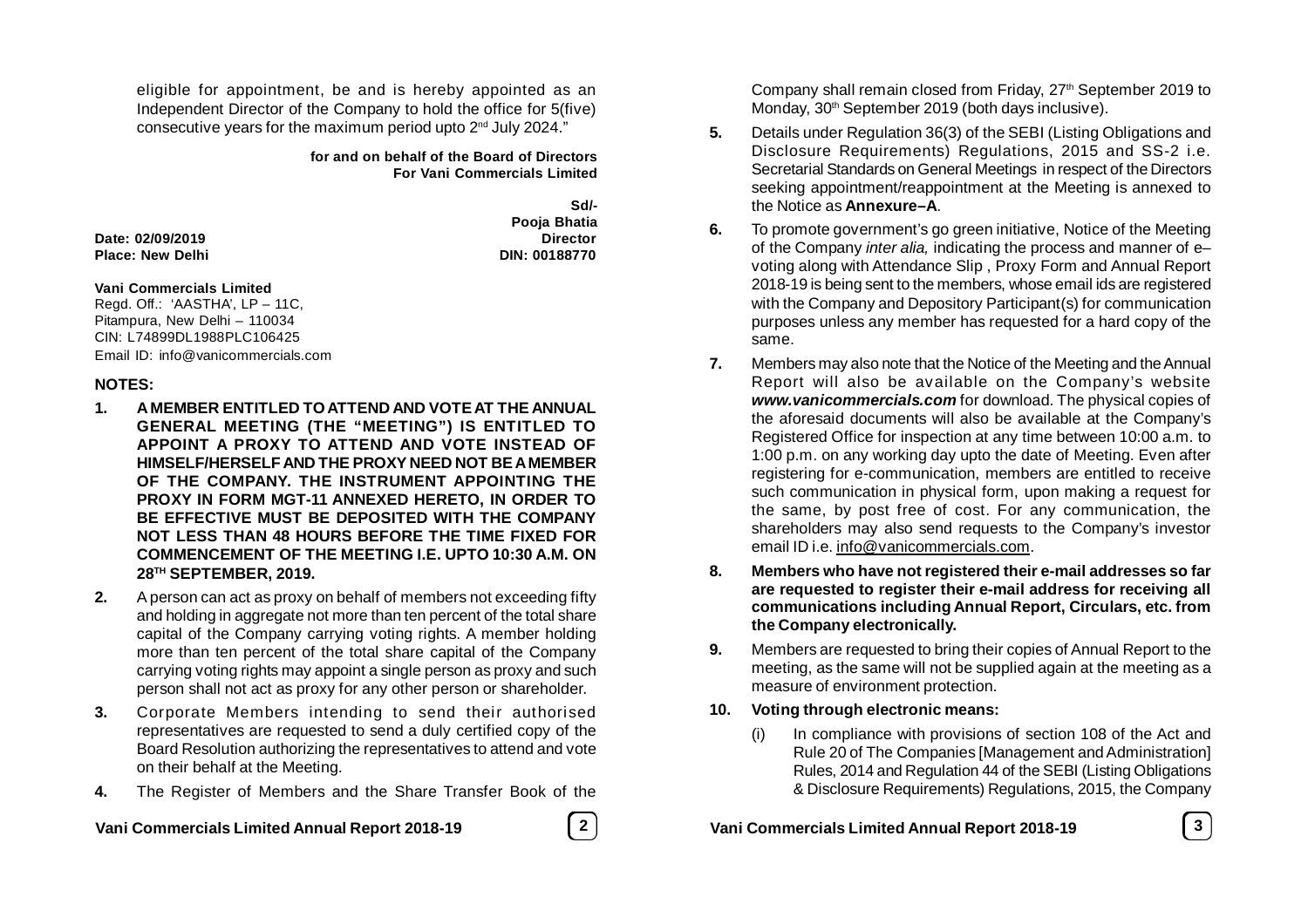is providing e-voting facility as an alternative mode of voting which will enable the members to cast their votes electronically.

Necessary arrangements have been made by the Company with Central Depository Services [India] Limited [CDSL] to facilitate e-voting. The detailed process, instructions and manner for availing e-Voting facility is annexed to the Notice as **Annexure–B**.

- Ms. Kavita Yadav, Partner of M/s. A.K. Nandwani & Associates, Practicing Company Secretary [Membership No. F9115] has been appointed as the Scrutinizer to scrutinize the voting and remote e-voting process in a fair and transparent manner.
- (iii) Members who have cast their vote by remote e-voting prior to the meeting may also attend the meeting but shall not be entitled to cast their vote again.
- (iv) Members can opt for only one mode of voting i.e. either by evoting or poll paper. In case Members cast their votes through both the modes, voting done by e-voting shall prevail and votes cast through Poll Paper shall be treated as invalid.
- (v) The e-voting period commences on Friday,  $27<sup>th</sup>$  September 2019 [9:00 a.m.] and ends on Sunday, 29<sup>th</sup> September 2019 [5:00 p.m.]. During this period, Members holding shares either in physical form or demat form, as on 23rd September 2019 i.e. cut-off date, may cast their vote electronically. The e-voting module shall be disabled for voting thereafter. Once the vote on a resolution is cast by the Member, he / she shall not be allowed to change it subsequently or cast vote again.
- (vi) The voting rights of members shall be in proportion to their shares in the paid up equity share capital of the Company as on cut-off date. A person, whose name is recorded in the register of members or in the register of beneficial owners maintained by the depositories as on cut-off date only shall be entitled to avail facility of remote e-voting and poll process at the venue of the meeting.
- (vii) Any person, who acquires shares of the Company and becomes a member of the Company after dispatch of the Notice and holding shares as on cut-off date, may cast vote after following the instructions for e-voting as provided in the

Notice convening the Meeting, which is available on the website of the Company and CDSL. However, if you are already registered with CDSL for remote e-voting then you can use your existing User ID and password for casting vote.

- (viii) The Scrutinizer shall, immediately after the conclusion of voting at the meeting, would count the votes cast at the meeting, thereafter unblock the votes cast through remote e-voting in the presence of at least two witnesses not in the employment of the Company and make, not later than 48 hours from conclusion of the meeting, a consolidated Scrutinizer's Report of the total votes cast in favour or against, to the Chairman, who shall countersign the same.
- (ix) The results declared along with the Scrutinizer's Report shall be placed on the Company's website www.vanicommercials. com and on the website of CDSL i.e., www.evotingindia.com immediately after the result is declared. The Company shall simultaneously forward the results to BSE Limited [BSE], where the equity shares of the Company are listed.

# **11. POLL PROCESS AT AGM**

- The voting on the agenda items shall be done by e-voting as well as by Poll. Those who do not exercise the option of evoting shall be entitled to participate and vote at the Poll to be conducted at the venue of the AGM on the date of the meeting. Ballot Papers shall be provided at the Meeting.
- The number of votes will be equivalent to the number of shares held by them as on the Cut-Off Date i.e. September 23, 2019.
- (iii) Ms. Kavita Yadav, Partner of M/s. A.K. Nandwani & Associates Practicing Company Secretary [Membership No. F9115] has been appointed as the Scrutinizer to scrutinize voting process at AGM in a fair and transparent manner.
- (iv) The Results of the voting will be declared within 48 hours from conclusion of the AGM and Resolutions will be deemed to be passed on the date of the AGM, subject to receipt of the requisite number of votes. The declared Results, along with the Scrutinizer's Report shall be forthwith placed on the Company's website www.vanicommercials.com and on the

**Vani Commercials Limited Annual Report 2018-19 4 Vani Commercials Limited Annual Report 2018-19 5**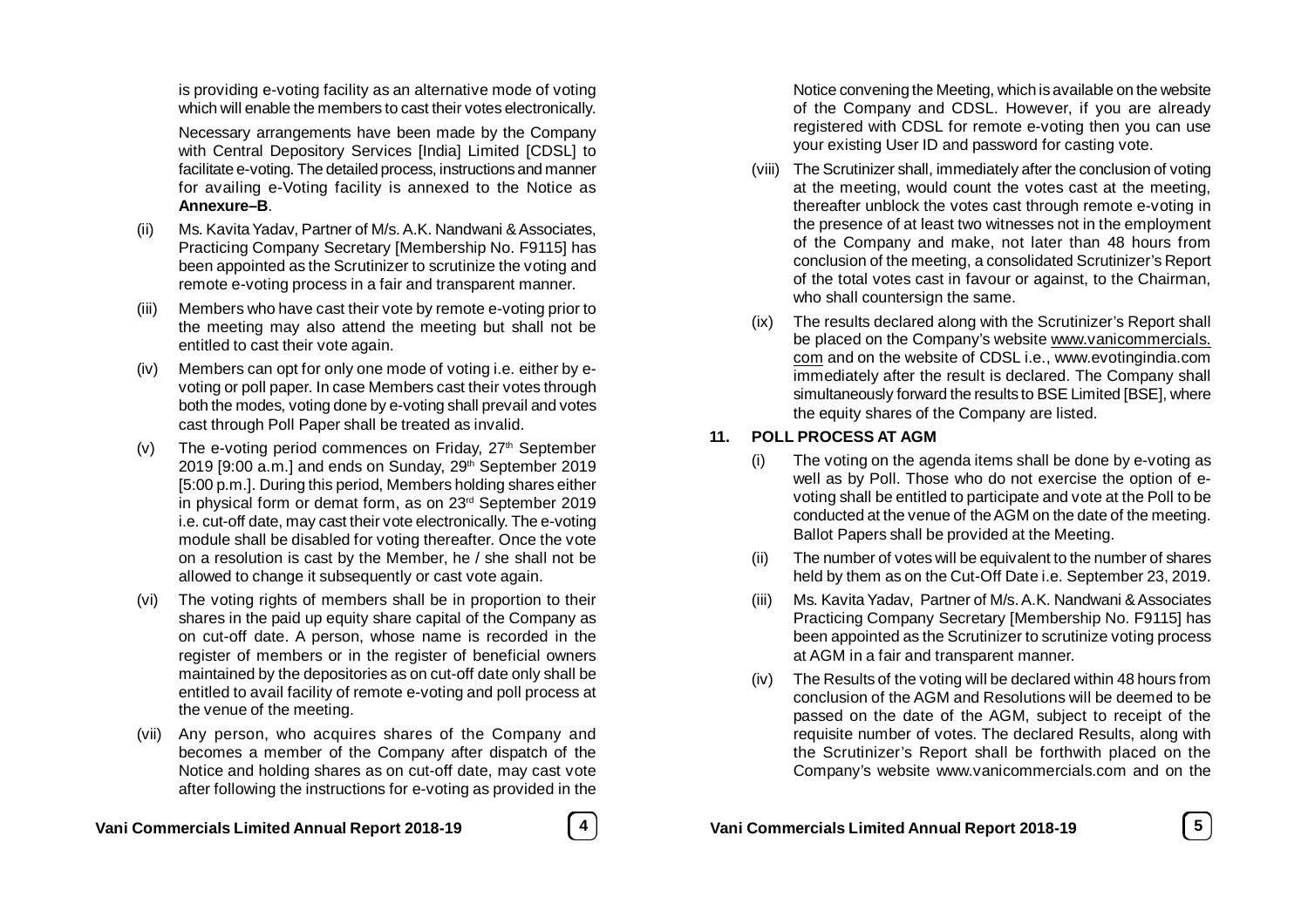website of CDSL immediately after the result is declared and the Company shall simultaneously forward the results to BSE Limited [BSE], where the equity shares of the Company are listed.

**12.** The route map giving the directions, to the venue of the AGM is annexed to the Notice as **Annexure–C**.

# **13. REQUEST TO MEMBERS**

- (i) Members holding shares in dematerialized form are requested to bring their Client ID and DP ID numbers for easy identification of attendance at the meeting. Members who hold shares in physical form are requested to bring their folio numbers for easy identification of attendance at the meeting.
- (ii) Members/Proxies attending the meeting are requested to bring their attendance slip along with their copy of Annual Report to the Meeting.
- (iii) Queries proposed to be raised at the Annual General Meeting may be sent to the Company at its registered office at least seven days prior to the date of AGM to enable the management to compile the relevant information to reply the same in the meeting.
- (iv) Members holding shares in demat form are requested to intimate all changes pertaining to their bank details, National Electronic Clearing Service [NECS], Electronic Clearing Services [ECS] mandates, nominations, power of attorneys, change in address, change of name, email address, contact numbers, etc. to their Depository Participant [DP]. Changes intimated to the DP will then be automatically reflected in the Company's records which will help the Company and the Company's Registrar and Transfer Agents to provide efficient and better services. Members holding shares in physical form are requested to intimate such changes to Registrar and Transfer Agents of the Company.
- (v) Members are requested to inform the Company's Registrar and Share Transfer Agent i.e. Skyline Financial Services Private Limited, D-153/A, 1st Floor, Okhla Industrial Area, Phase – I, New Delhi- 110020, about the changes, if any, in



their registered address along with Pin Code, quoting their Folio number and DP ID. All correspondence relating to transfer of shares may be sent directly to the aforesaid Registrar and Share Transfer Agent of the Company

- (vi) In case of joint holders attending the Meeting, only such joint holder who is higher in the order of names will be entitled to vote. Members who hold shares in physical form in multiple folios in identical names or joint holding in the same order of names are requested to send the share certificates to Registrar, for consolidation into a single folio.
- (vii) The Securities and Exchange Board of India (SEBI) has mandated the submission of Permanent Account Number (PAN) by every participant in securities market. Members holding shares in electronic form are, therefore, requested to submit their PAN to their Depository Participants with whom they are maintaining their demat accounts. Members holding shares in physical form can submit their PAN details to the Company / registrar and Share Transfer Agents.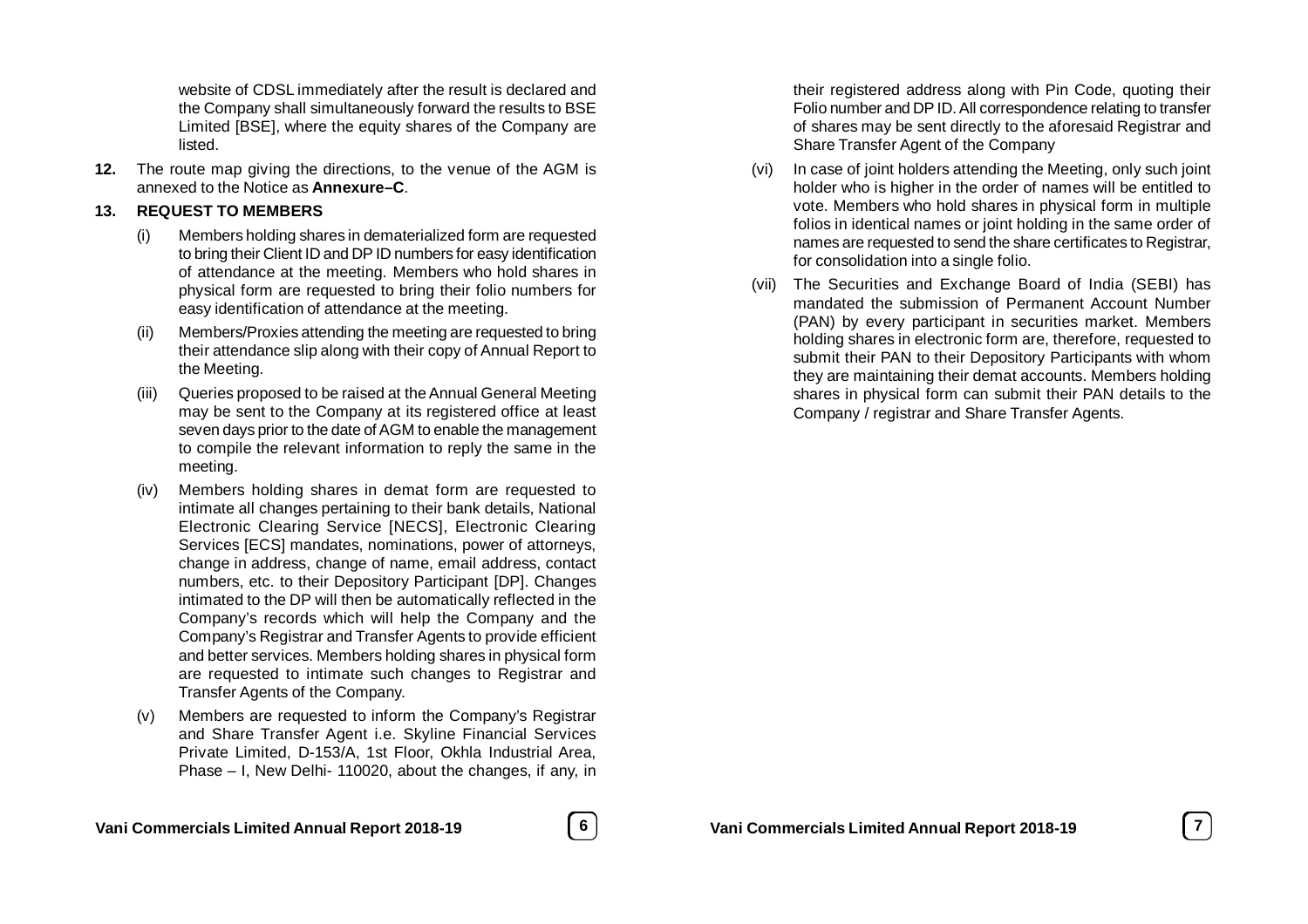#### **EXPLANATORY STATEMENT PURSUANT TO THE PROVISIONS OF SECTION 102 OF THE COMPANIES ACT, 2013**

# **ITEM NO.3:**

The Board of Directors of the Company ('the Board') at the meeting held on 3rd July 2019 , on the recommendation of the Nomination & Remuneration Committee ('the Committee'), approved the appointment of Mr.Sunkulp Sagar (DIN: **01555972**) as an Additional Director of the Company with effect from 3rd July 2019, and subject to the approval of the Members also as Independent Director of the Company for a period of five years with effect from the said date in terms of Section 149 read with Schedule IV of the Companies Act 2013 ('the Act') and Regulation 17 of the Securities and Exchange Board of India (Listing Obligations and Disclorure Requirements) Regulations, 2015 ('the Listing Regulations 2015).

The Committee and the Board of Directors are of the view that the association of Mr. Sunkulp Sagar and the rich experience he brings with him, would benefit the Company. Declaration has been received from Mr. Sunkulp Sagar that he meets the criteria of Independence prescribed in the category of Independent Director, prescribed under section 149 of the Act read with the Companies (Appointment and Qualification of Directors) Rules 2014 and Regulation 16 of the Listing Regulation 2015 for the appointment of the Independent Director and he is independent of the management of the Company. Mr. Sunkulp Sagar will be entitled to sitting fees for attending the meetings of the Board and its Committees.

Requisite Notice under Section 160 of the Act proposing the candidature of Mr.Sunkulp Sagar has been received by the Company, and consent has been filed by Mr. Sunkulp Sagar pursuant to Section 152 of the Act.

Additional Information in respect of Mr. Sagar pursuant to the Listing Regulation 2015 and the Secretarial Standards on the General Meeting is appearing in herein under

In terms of the provisions of Section 161(1) of the Act, Mr.Sunkulp Sagar would hold office up to the date of the ensuing Annual General Meeting. The Company has received a notice in writing.

Mr.Sunkulp Sagar is not disqualified from being appointed as a Director in terms of Section 164 of the Act and has given his consent to act as a Director. Mr.Sunkulp Sagar possesses appropriate skills, experience and knowledge as required for the Independent Director.

Save and except Mr.Sunkulp Sagar and his relatives, none of the other Directors / Key Managerial Personnel of the Company / their relatives are, in any way, concerned or interested, financially or otherwise, in the resolution set out at Item No. 3 of the Notice. The Board recommends the Ordinary Resolution set out at Item No. 3 of the Notice for approval by the shareholders.

#### **for and on behalf of the Board of Directors For Vani Commercials Limited**

**Date: 02/09/2019 Director Place: New Delhi DIN: 00188770**

**Sd/- Pooja Bhatia**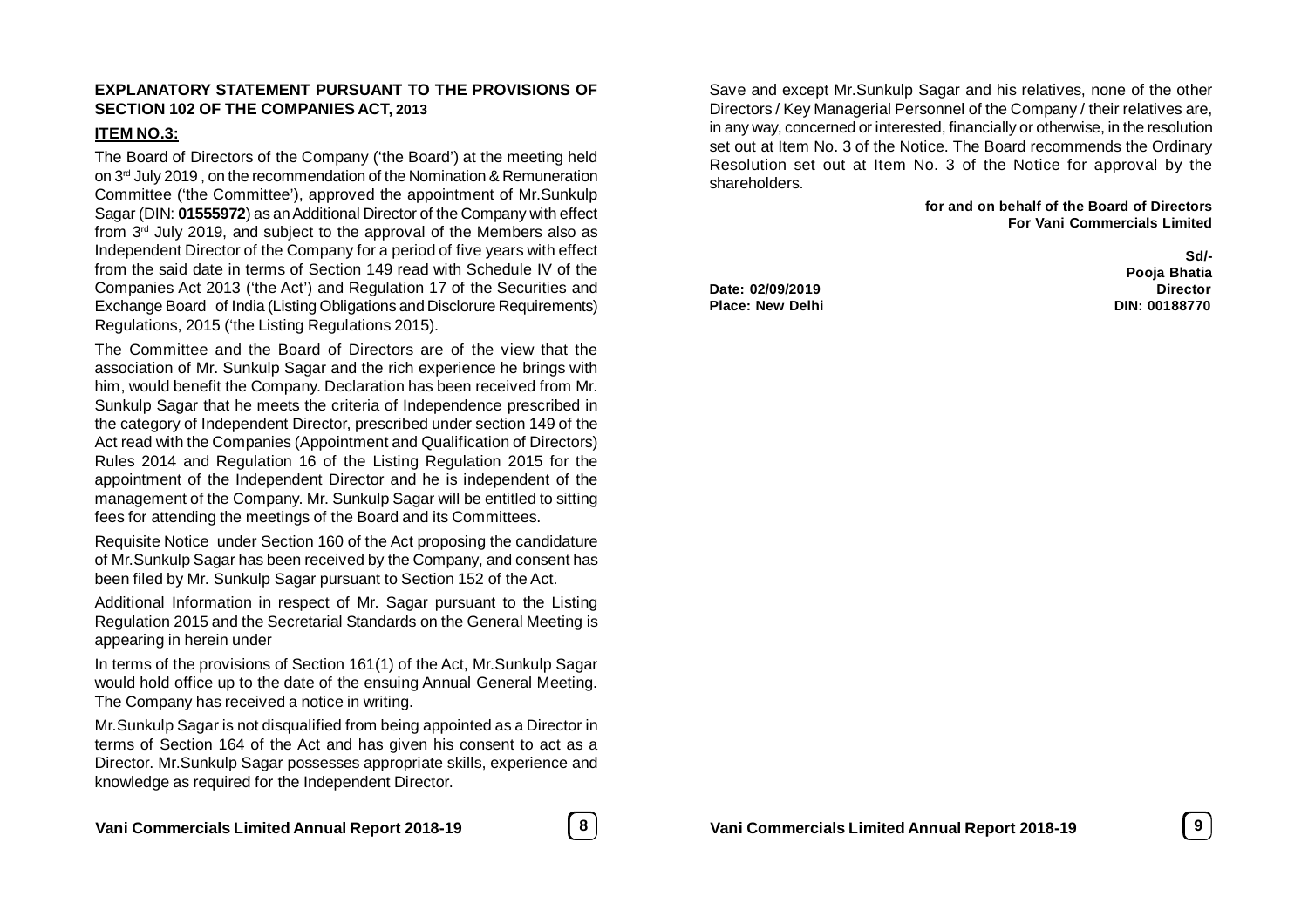#### **"ANNEXURE A TO THE NOTICE"**

**DISCLOSURE PURSUANT TO THE REGULATION 36 OF SEBI (LISTING OBLIGATIONS AND DISCLOSURE REQUIREMENTS) REGULATIONS, 2015, AND SECRETARIAL STANDARDS ON GENERAL MEETINGS (SS ISSUED BY THE INSTITUTE OF COMPANY SECRETARIES OF INDIA ('ICSI'), INFORMATION IN RESPECT OF THE DIRECTORS SEEKING RE-APPOINTMENT/APPOINTMENT AT THE AGM, IS PROVIDED HEREIN BELOW:**

| <b>Name of Director</b>                                                                                                         | Sunkulp Sagar                                                                                     | Pooja Bhatia                                                                                                                |
|---------------------------------------------------------------------------------------------------------------------------------|---------------------------------------------------------------------------------------------------|-----------------------------------------------------------------------------------------------------------------------------|
| Age                                                                                                                             | 39 years                                                                                          | 38 years                                                                                                                    |
| Date of Appointment<br>by the Board of<br><b>Directors</b>                                                                      | 3rd July 2019                                                                                     | 31st March 2018                                                                                                             |
| <b>Brief Resume and</b><br>nature of expertise<br>in functional areas                                                           | He is a Commerce Graduate<br>over 15 years experience in<br>field of marketing                    | She is a commerce graduate<br>and member of ICSL She is<br>having more than 15 years of<br>experience in Corporate Matters. |
| Disclosure of relationship<br>with other Directors.<br>Manager and other Key<br>Managerial Personnel of<br>the company inter-se | Not Any                                                                                           | Not Any                                                                                                                     |
| Terms and conditions of<br>appointment or<br>re-appointment                                                                     | Appointed as Independent<br>Director for period of 5 years i.e.<br>upto 2 <sup>nd</sup> July 2024 | On such terms & conditions as<br>mutually agreed by the Board                                                               |
| The remuneration last drawn                                                                                                     | Nil                                                                                               | Nil                                                                                                                         |
| The number of Meetings of<br>the Board attended during<br>the year                                                              | Not Applicable                                                                                    | 9                                                                                                                           |
| Directorships held in other<br>listed Companies                                                                                 | Nil                                                                                               | Nil                                                                                                                         |
| Memberships / Chairmanships<br>of Committees of other listed<br>Companies                                                       | Nil                                                                                               | Nil                                                                                                                         |
| Number of shares held in<br>the Company                                                                                         | 24430                                                                                             | Nil                                                                                                                         |

#### **"ANNEXURE-B TO THE NOTICE"**

#### **INSTRUCTIONS FOR E-VOTING**

# **THE INSTRUCTIONS FOR MEMBERS FOR VOTING ELECTRONICALLY ARE AS UNDER:**

- (i) The remote e-voting period begins on Friday, 27th September 2019 from 9:00 a.m. and ends on Sunday, 29th September 2019 at 5:00 p.m. During this period members of the Company, holding shares either in physical form or in dematerialized form, as on Monday, the 23<sup>rd</sup> day of September 2019, being the Cut-Off date may cast their vote electronically. The e-voting module shall be disabled by CDSL for voting after 29th September, 2019 at 5:00 P.M..
- (ii) Shareholders who have already voted prior to the meeting date would not be entitled to vote at the meeting venue.
- (iii) The shareholders should log on to the e-v oting website www.evotingindia.com.
- (iv) Click on Shareholders.
- (v) Now Enter your User ID
	- a. For CDSL : 16 digits beneficiary ID,
	- b. For NSDL : 8 Character DP ID followed by 8 Digits Client ID,
	- c. Members holding shares in Physical Form should enter Folio Number registered with the Company.
- (vi) Next enter the Image Verification as displayed and Click on Login.
- (vii) If you are holding shares in demat form and had logged on to www.evotingindia.com and voted on an earlier voting of any company, then your existing password is to be used.
- (viii) If you are a first time user follow the steps given below: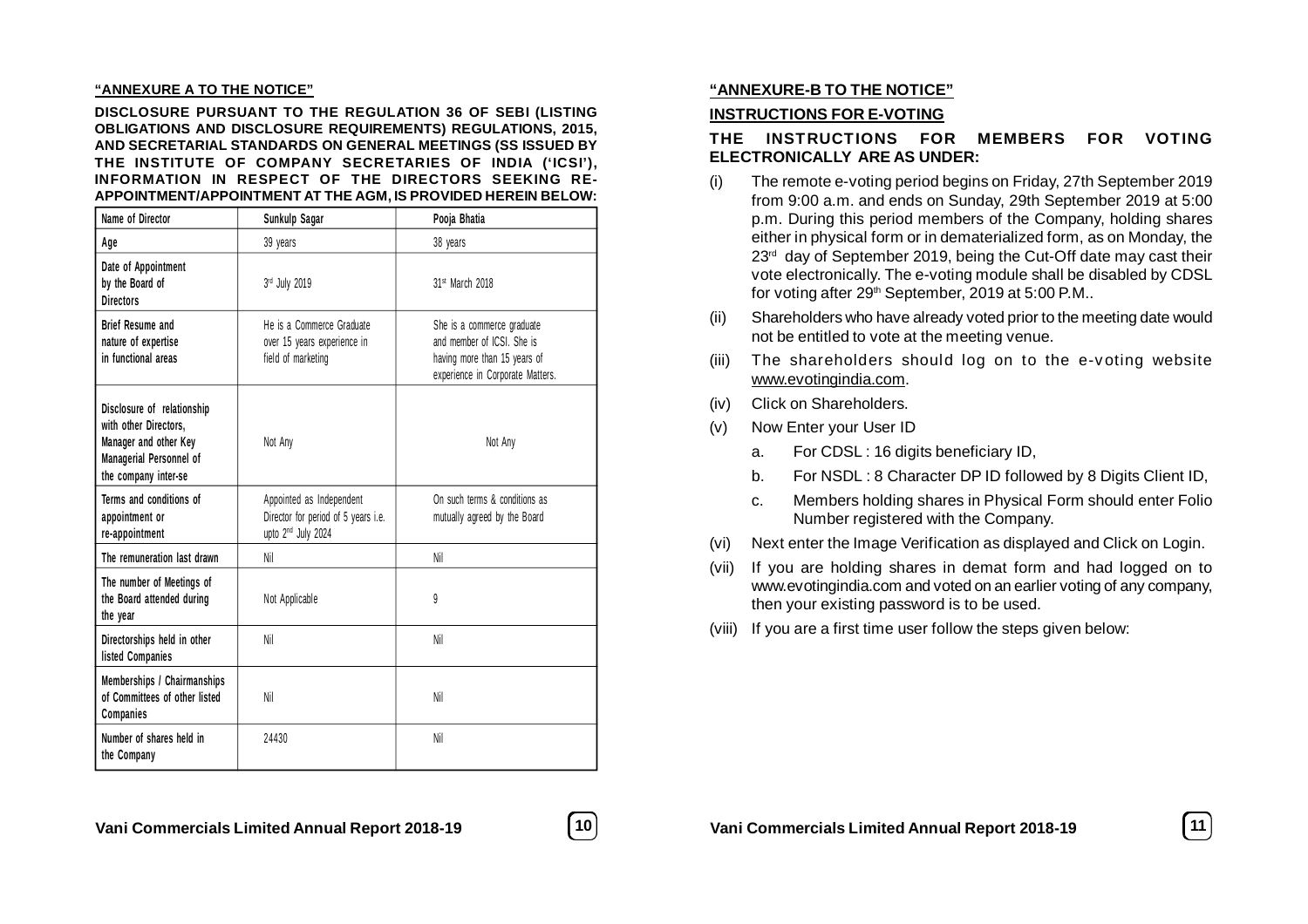|                                                                                                                                              | For Members holding shares in Demat<br><b>Form and Physical Form</b>                                                                                                                                                                                                                 |  |
|----------------------------------------------------------------------------------------------------------------------------------------------|--------------------------------------------------------------------------------------------------------------------------------------------------------------------------------------------------------------------------------------------------------------------------------------|--|
| <b>PAN</b>                                                                                                                                   | Enter your 10 digit alpha-numeric *PAN<br>issued by Income Tax Department<br>(Applicable for both demat shareholders as<br>well as physical shareholders)                                                                                                                            |  |
|                                                                                                                                              | Members who have not updated their<br>PAN with the Company/Depository<br>Participant are requested to use the first<br>two letters of their name and the 8 digits<br>of the sequence number in the PAN field.                                                                        |  |
|                                                                                                                                              | In case the sequence number is less than<br>8 digits enter the applicable number 0's<br>before the number after the first two<br>characters of the name in CAPITAL<br>letters. Eg. If your name is Ramesh<br>Kumar with sequence number 1 then<br>enter RA00000001 in the PAN field. |  |
| Date of Birth (DOB)#                                                                                                                         | Enter the Date of Birth as recorded in dd/<br>mm/yyyy format.                                                                                                                                                                                                                        |  |
| Dividend Bank Details #<br>Enter the Dividend Bank Details as recorded<br>in your demat account or in the company<br>records for said folio. |                                                                                                                                                                                                                                                                                      |  |
| п<br>mentioned in instruction (v).                                                                                                           | If both the details are not recorded with the depository or company<br>please enter the your User ID in the Dividend Bank details field as                                                                                                                                           |  |

# Please enter the DOB or Dividend Bank Details in order to Login

- (ix) After entering these details appropriately, click on "SUBMIT" tab.
- (x) Members holding shares in physical form will then directly reach the Company selection screen. However, members holding shares in demat form will now reach 'Password Creation' menu wherein they are required to mandatorily enter their login password in the new password field. Kindly note that this password is to be also used by the demat holders for voting for resolutions of any other company on



which they are eligible to vote, provided that company opts for evoting through CDSL platform. It is strongly recommended not to share your password with any other person and take utmost care to keep your password confidential.

- (xi) For Members holding shares in physical form, the details can be used only for e-voting on the resolutions contained in this Notice.
- (xii) Click on the EVSN of VANI COMMERCIALS LIMITED on which you choose to vote.
- (xiii) On the voting page, you will see "RESOLUTION DESCRIPTION" and against the same the option "YES/NO" for voting. Select the option YES or NO as desired. The option YES implies that you assent to the Resolution and option NO implies that you dissent to the Resolution.
- (xiv) Click on the "RESOLUTIONS FILE LINK" if you wish to view the entire Resolution details.
- (xv) After selecting the resolution you have decided to vote on, click on "SUBMIT". A confirmation box will be displayed. If you wish to confirm your vote, click on "OK", else to change your vote, click on "CANCEL" and accordingly modify your vote.
- (xvi) Once you "CONFIRM" your vote on the resolution, you will not be allowed to modify your vote.
- (xvii) You can also take a print of the votes cast by clicking on "Click here to print" option on the Voting page.
- (xviii) If a demat account holder has forgotten the login password then Enter the User ID and the image verification code and click on Forgot Password & enter the details as prompted by the system.

# **(xix) Note for Non – Individual Shareholders and Custodians**

- Non-Individual shareholders (i.e. other than Individuals, HUF, NRI etc.) and Custodian are required to log on to www.evotingindia.com and register themselves as Corporate.
- A scanned copy of the Registration Form bearing the stamp and sign of the entity should be emailed to helpdesk.evoting@cdslindia. com.
- After receiving the login details a Compliance User should be created using the admin login and password. The Compliance

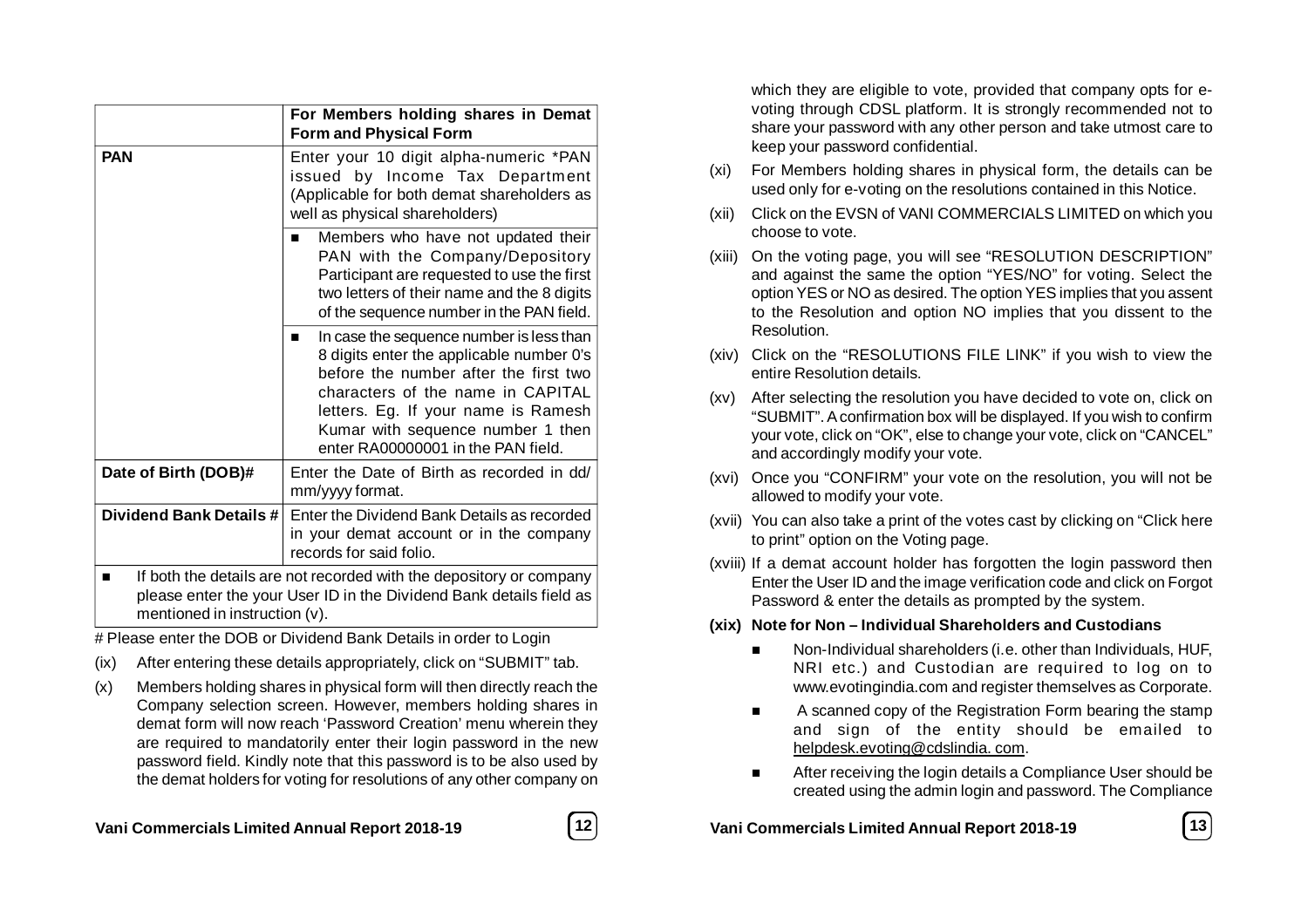**Annexure C Annexure - C**

User would be able to link the account(s) for which they wish to vote on.

- The list of accounts linked in the login should be mailed to helpdesk.evoting@cdslindia.com and on approval of the accounts they would be able to cast their vote.
- A scanned copy of the Board Resolution and Power of Attorney (POA) which they have issued in favour of the Custodian, if any, should be uploaded in PDF format in the system for the scrutinizer to verify the same.
- **(xx) Shareholders can also cast their vote using CDSL's mobile app m-Voting available for android based mobiles. The m-Voting app can be downloaded from Google Play Store. Please follow the instructions as prompted by the mobile app while voting on your mobile.**
- (xxi) In case you have any queries or issues regarding e-voting, you may refer the Frequently Asked Questions ("FAQs") and e-voting manual available at www.evotingindia.com, under help section or write an email to helpdesk.evoting@cdslindia.com.
- (xxii) Those who become members of the Company after dispatch of the Notice but on or before 23rd September 2019 (the Cut off Date) may follow the instruction from S.No. (i) - to (xxi) mentioned above for casting their vote.

**Contact Details: Central Depository Services (India) Limited 17th Floor, PJ Towers, Dalal Street, Fort, Mumbai-400001 Phone No:+91-22-22723333/8588 Email ID:** *helpdesk.evoting@cdslindia.com*

> **for and on behalf of the Board of Directors For Vani Commercials Limited**

**Date: 02/09/2019 Director Place: New Delhi DIN: 00188770**

**Sd/- Pooja Bhatia**





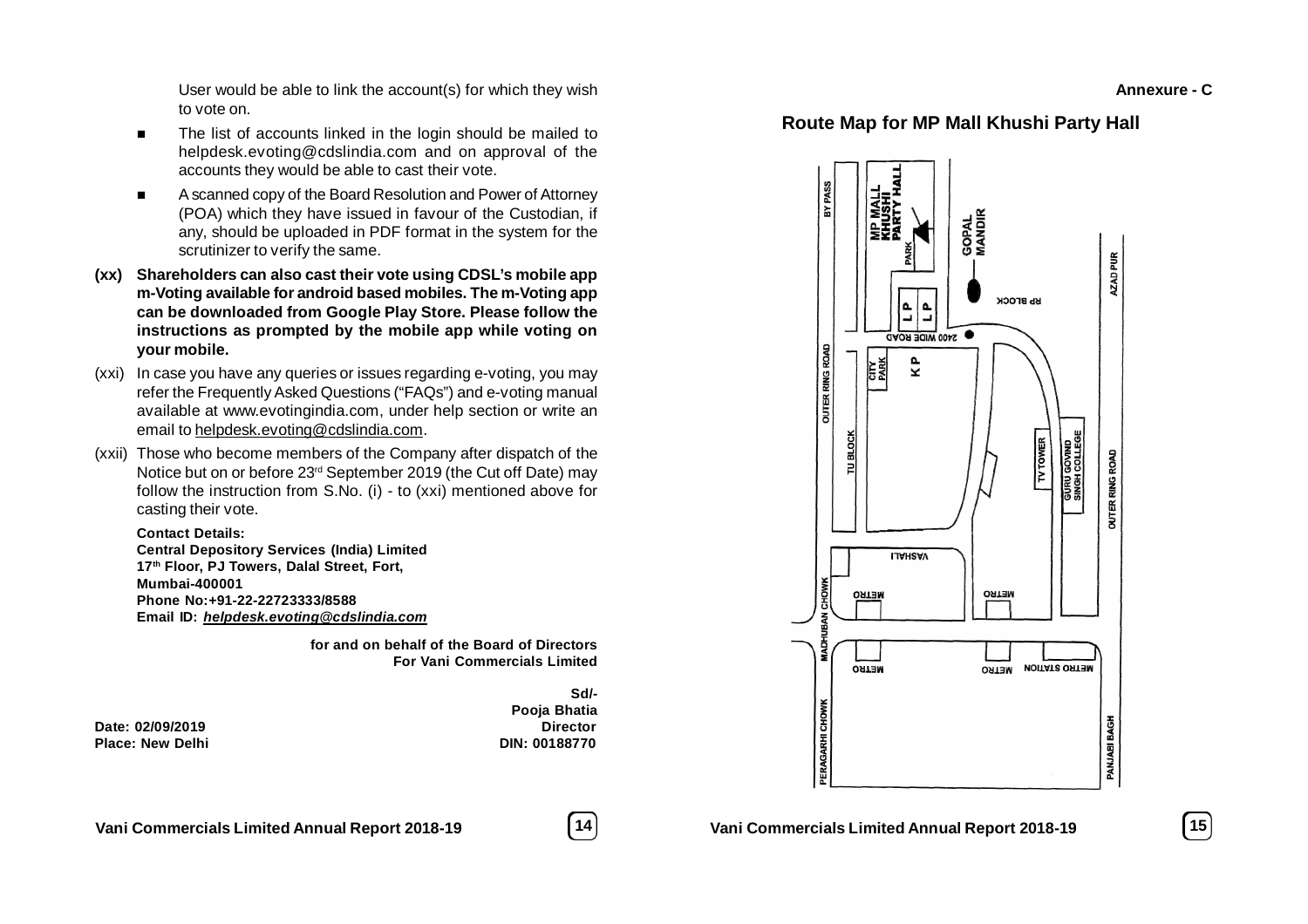# **DIRECTOR'S REPORT**

The Members of

Vani Commercials Limited

Your Directors have pleasure in presenting the 32<sup>nd</sup> Director's Report of your Company together with the Audited Financial Statement along with Auditors' Report for the Financial Year ended, 31st March, 2019.

# **1. FINANCIAL HIGHLIGHTS AND STATE OF COMPANY'S AFFAIRS**

| (a) | <b>Financial Highlights</b>                |                     | (Amount in $\overline{z}$ ) |
|-----|--------------------------------------------|---------------------|-----------------------------|
|     | <b>Particulars</b>                         | <b>Current year</b> | <b>Previous Year</b>        |
|     | <b>Total Income</b>                        | 26,06,316.00        | 24,67,604.00                |
|     | <b>Total Expenses</b>                      | 23,71,264.00        | 22,66,500.50                |
|     | Profit/ (Loss) Before Tax                  | 2,35,052.00         | 2,01,103.50                 |
|     | <b>Tax Expenses</b>                        |                     |                             |
|     | <b>Current Tax</b>                         | 62,000.00           | 54,786.00                   |
|     | Deferred Tax                               | 2,627.00            | (4,666.00)                  |
|     | <b>Provision for Standard Assets</b>       | 58,737.00           | 60,031.00                   |
|     | Profit/(Loss) after Tax                    | 1,11,688.00         | 90,952.50                   |
|     | <b>Transfer to Statutory Reserves</b>      | 27,922.00           | 22,738.00                   |
|     | Net Profit Transferred to General Reserves |                     |                             |
|     | Earnings per share (Rs.)                   |                     |                             |
|     | <b>Basic</b>                               | 0.03                | 0.02                        |
|     | <b>Diluted</b>                             | 0.03                | 0.02                        |

During the year, your Company recorded Total Income of ₹26,06,316.00 (previous year ₹24,67,604.00). The Company recorded a Net Profit of  $z$ 1,11,688.00 during the Financial Year ended 31st March, 2019 as against net profit of  $\overline{3}90,952.50$  in the previous year. Further as the Company is NBFC, it made provision for Standard Assets'.

# **(b) Capital Structure**

The Authorised Share Capital as at March 31, 2019 stood at  $\bar{z}$ 5,05,00,000/- (Rupees Five Crore Five Lakh only) divided into 50,50,000 ( Fifty Lakh Fifty Thousand) equity shares of  $\overline{z}$  10/- (Ten) each and the paid up Equity Share Capital as at March 31, 2019

**Vani Commercials Limited Annual Report 2018-19 16 Vani Commercials Limited Annual Report 2018-19 17**

stood at  $\overline{z}$  4,11,98,000/- (Rupees Four Crore Eleven Lakh Ninty Eight) Thousand only) divided into 41,19,800 ( Forty-One Lakh Nineteen Thousand Eight Hundred only) equity shares of  $\overline{z}$ 10 (Ten) each. During the year under review there was no changes reported

# **(c) Transfer to Reserves in Terms of Section 134 (3) (J) of The Companies Act, 2013**

For the Financial Year ended 31st March, 2019, the Company has not proposed to carry any amount to the General Reserve Account.

# **(d) Transfer To Statutory Reserves**

For the financial year ended 31st March, 2019, the Company is proposed to carry an amount of 27,922.00 to Statutory Reserve Account as required under the provisions of Section 45-IC of RBI Act, 1934.

# **(e) Dividend**

The Board does not recommend any dividend, due to meager profit in the Financial Year 2018-19.

# **(f) Material Changes and Commitments**

There are no material changes from the end of Financial Year till the date of this report

# **2. PUBLIC DEPOSITS**

During the year under report, your Company did not accept any deposits from the public in terms of the provisions of Chapter V of the Companies Act, 2013 and under provision of Section 45-IA of the RBI Act, 1934.

# **3. DIRECTORS AND KEY MANAGERIAL PERSONNEL**

# **(A) CHANGES IN BOARD OF DIRECTORS AND KEY MANAGERIAL PERSONNEL**

# **CHANGES IN BOARD OF DIRECTORS**

There were no changes in the composition of Board of Directors during the year under reporting. However, Mr. Sunkulp Sagar (DIN: 01555972) is appointed as Additional Director- Independent, subject to approval of the members in the forth coming Annual General Meeting, as on the Date of this report.

Therefore, as on the date of this report, the Board consists of the following Directors:

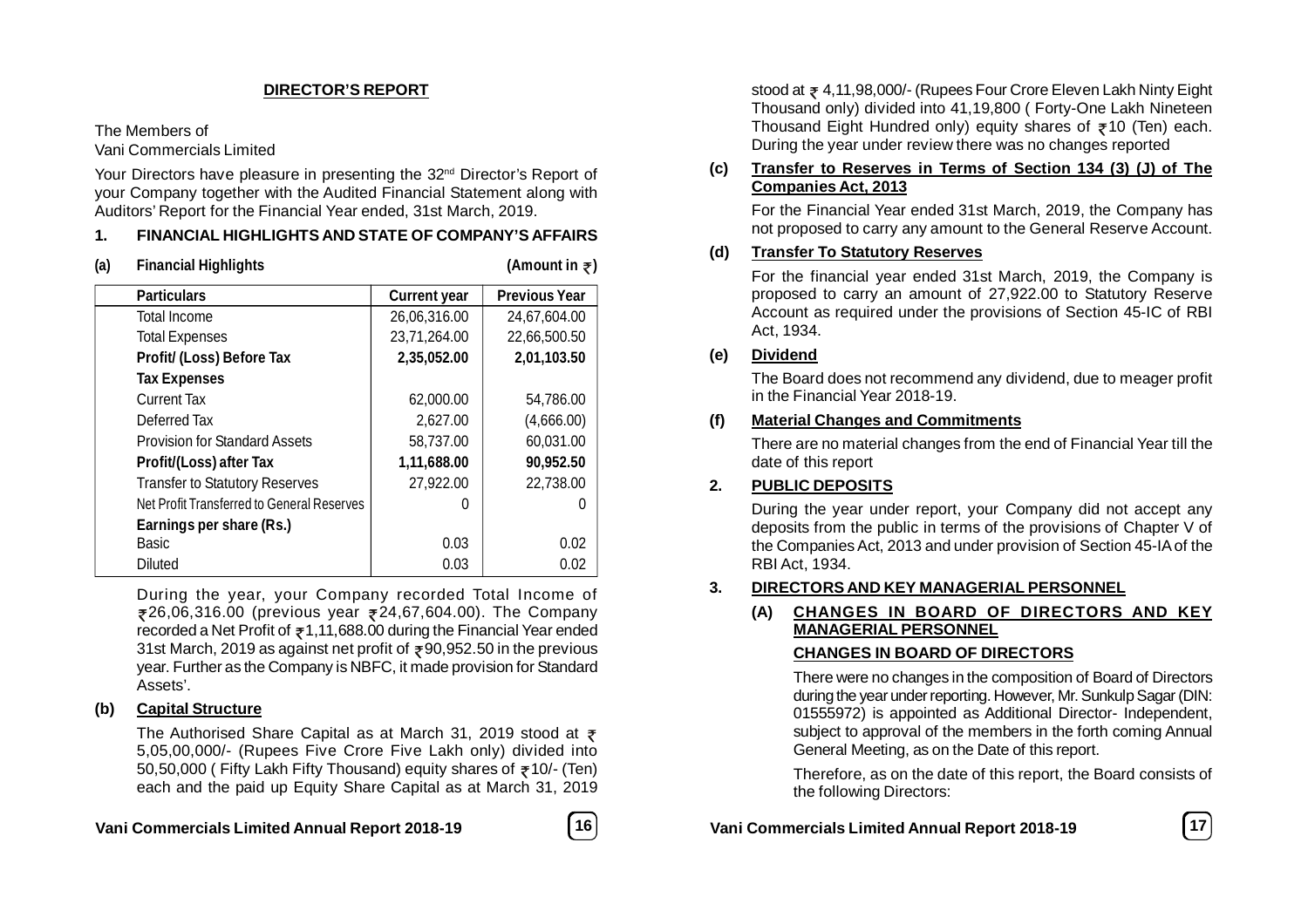- **Ms. Neha Ashish Karia (Managing Director and CFO)**
- Ms. Pooja Bhatia (Non-Executive Director)
- Mr. Pravinbhai Parsotambhai Shankhavara (Independent Director)
- Mr. Viralbhai Vijaybhai Dodiya (Independent Director)
- Mr. Sunkulp Sagar (Independent Director)

# **CHANGES IN KEY MANAGERIAL PERSONNEL**

Mr. Praveen Kumar has placed his resignation from the post of Company Secretary and Compliance Officer w.e.f. 29<sup>th</sup> June, 2018 consequently. Ms. Namrita was appointed as Company Secretary and Compliance Officer w.e.f. 21<sup>st</sup> July, 2018.

# **(B) RETIREMENT BY ROTATION**

In accordance with the provisions of Section 152(6) of the Act and the Articles of Association of the Company, Ms. Pooja Bhatia (DIN: 00188770) will retire by rotation at the ensuing Annual General Meeting ('AGM') of the Company and, being eligible, offers herself for re-appointment. Your Board has recommended her re-appointment.

**(C) DECLARATION OF INDEPENDENCE BY THE INDEPENDENT DIRECTORS AND STATEMENT ON COMPLIANCE OF CODE OF CONDUCT**

A declaration from Mr. Pravinbhai Parsotambhai Shankhavara, Mr. Viralbhai Vijaybhai Dodiya and Mr. Sunkulp Sagar, the Independent Directors of your Company have received confirming that they meets with the criteria of Independence as prescribed under Section 149(6) of the Act read with Rule 5 of the Companies (Appointment and Qualification of Directors) Rules, 2014 and Regulation 16(1)(b) of SEBI (Listing Obligations and Disclosure Requirements) Regulations, 2015 ("SEBI Listing Regulations").

The Independent Directors have complied with the Code for Independent Directors prescribed in Schedule IV to the Act

Framework for Familiarization Programme for the Independent Directors and the details of Familiarization Programme

imparted to Independent Directors are made available on the website of the Company http://www.vanicommercials.com/wp $control$  content/uploads/2019/06/FRAMEWOK-FOR-FAMILIARIZATION-PROGRAM-FOR-INDEPENDENT-DIRECTORS.pdf and http://www.vanicommercials.com/wpcontent/uploads/2019/06/VANI\_Details-of-Familiarization-Programm e-attended-by-Independent-Director.pdf respectively.

The Company has formulated the Code of Conduct for Directors and Senior Management Personnel Further the Board of Directors and Senior Management Personnel have fully complied with the provisions of the Code of Conduct of Board of Directors and Senior Management of the Company during the Financial Year ending 31<sup>st</sup> March, 2019.

# **(D) KEY MANAGERIAL PERSONNEL OF THE COMPANY**

Pursuant to the provisions of Section 203 of the Act, the Key Managerial Personnel of the Company as on the date of this report are Ms. Neha Ashish Karia, Managing Director & CFO and Ms.Namrita, Company Secretary.

# **(E) ATTRIBUTES, QUALIFICATIONS AND APPOINTMENT OF DIRECTORS**

The Nomination and Remuneration Committee has adopted the attributes and qualifications as provided in Section 149(6) of the Act and Rule 5 of the Companies (Appointment and Qualification of Directors) Rules, 2014, in respect of Independent Directors. The Committee has also adopted the same attributes and qualifications, to the extent applicable, in respect of Non-Independent Directors.

All the Non-Executive Directors of the Company fulfil the fit and proper criteria for appointment as Directors. Further, all Directors of the Company, other than Independent Directors, are liable to retire by rotation. One-third of the Directors who are liable to retire by rotation, retire every year and are eligible for re-election.

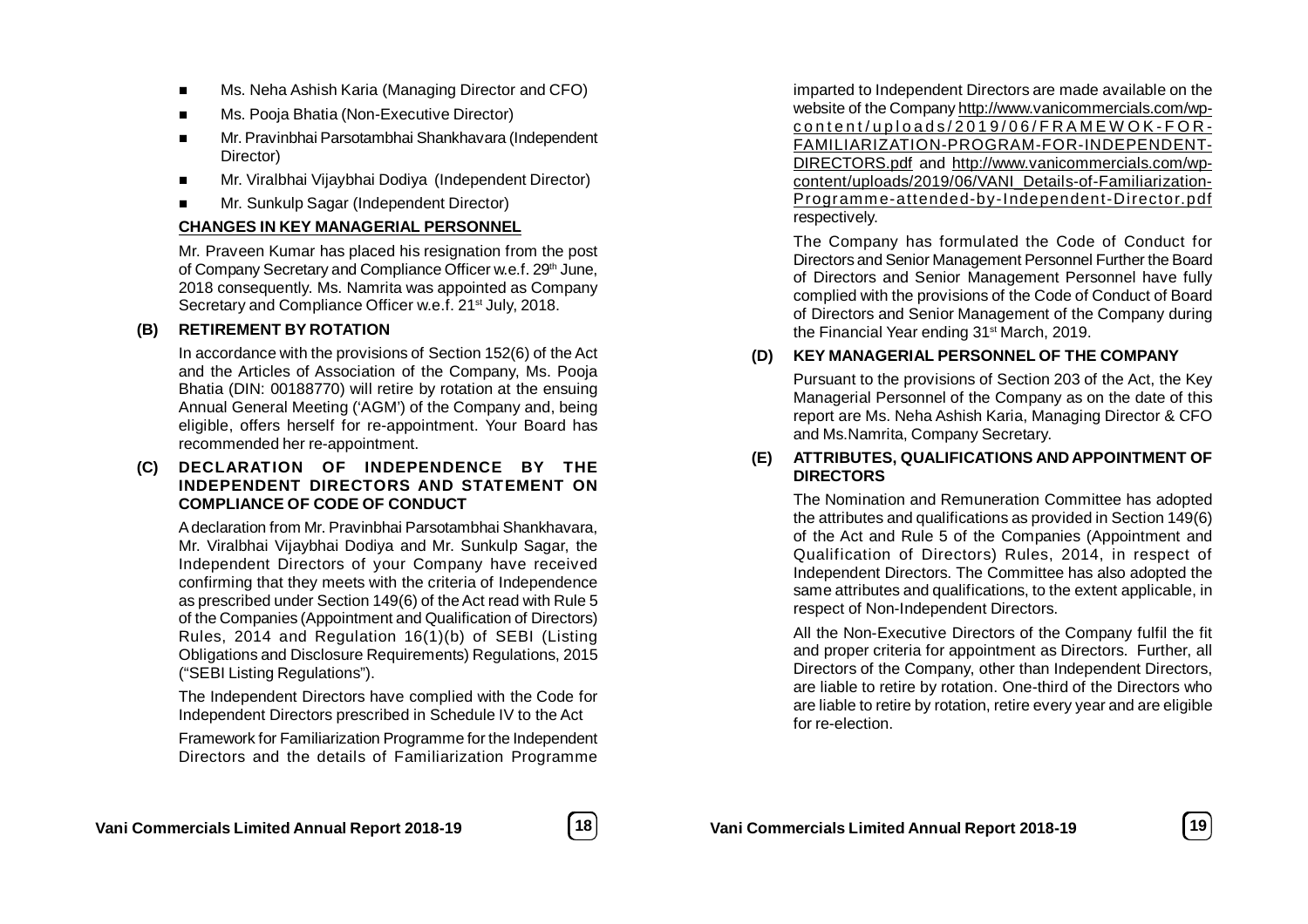# **(F) REMUNERATION POLICY**

The Board, on the recommendation of the Nomination and Remuneration Committee, approved the Remuneration Policy for the Directors, Key Managerial Personnel and other employees of the Company, a copy of which is enclosed as **Annexure: I** to this Report.

# **(G) BOARD EVALUATION**

The Board carried out formal annual evaluation of its own performance and that of the individual Directors as also functioning of the Board Committees pursuant to the provisions of Companies Act, 2013, SEBI ((Listing Obligations and Disclosures Requirements) Regulations, 2015) and the Guidance Note on Board Evaluation issued by the Securities and Exchange Board of India on January 5, 2017, as required in terms of Section 134 (3) (p) of the Act. The performance evaluation of the Board, its committees and individual Directors was based on criteria approved by the Nomination and Remuneration Committee. The Directors expressed their satisfaction with the overall evaluation process.

In the separate meeting of Independent directors, performance of non-independent directors, the Chairman of the Company and the board as a whole was evaluated, taking into account the views of executive directors and non-executive directors.

# **4. NUMBER OF BOARD MEETINGS**

During the year ended 31st March, 2019 , 9 (Nine) meetings of the Board were held on 26<sup>th</sup> April 2018; 30<sup>th</sup> May 2018; 30<sup>th</sup> June 2018; 21<sup>st</sup> July, 2018; 10<sup>th</sup> August 2018; 30<sup>th</sup> August 2018; 12<sup>th</sup> November 2018:  $11^{th}$  February 2019 and  $28^{th}$  February, 2019.

# **5. BOARD COMMITTEES AND MEETINGS**

Presently, the Company has three Board Committees with the following members:

| <b>Audit Committee</b>                | Mr. Viralbhai Vijaybhai Dodiya<br>Mr. Pravinbhai Parsotambhai Shankhavara<br>Ms. Neha Ashish Karia | Chairman<br>Member<br>Member |
|---------------------------------------|----------------------------------------------------------------------------------------------------|------------------------------|
| Nomination and Remuneration Committee | Mr. Pravinbhai Parsotambhai Shankhavara<br>Mr., Viralbhai Vijaybhai Dodiya<br>Ms. Pooja Bhatia     | Chairman<br>Member<br>Member |
| Stakeholders Relationship Committee*  | Ms. Pooja Bhatia<br>Mr., Viralbhai Vijaybhai Dodiya<br>Mr. Pravinbhai Parsotambhai Shankhavara     | Chairman<br>Member<br>Member |

# **THE DETAILS OF THE AUDIT COMMITTEE MEETING HELD DURING THE YEAR ARE AS FOLLOWS:**

During the year ended 31<sup>st</sup> March, 2019, 4 (Four) meetings of the Audit Committee were held which are as follows: 30th May, 2018; 10<sup>th</sup> August, 2018; 12<sup>th</sup> November, 2018 and 11<sup>th</sup> February, 2019.

#### **THE DETAILS OF THE NOMINATION AND REMUNERATION COMMITTEE MEETING HELD DURING THE YEAR ARE AS FOLLOWS:**

During the year ended 31st March, 2019, 3 (Three) meetings of the Nomination and Remuneration Committee were held which are as follows:  $26<sup>th</sup>$  April, 2018; 21<sup>st</sup> July, 2018 and 30<sup>th</sup> August, 2018,

# **THE DETAILS OF THE STAKEHOLDERS RELATIONSHIP COMMITTEE MEETING HELD DURING THE YEAR ARE AS FOLLOWS:**

During the year ended  $31<sup>st</sup>$  March, 2019, 4 (Four) meetings of Stakeholder's Relationship Committee were held which are as follows: 30<sup>th</sup> May, 2018; 10<sup>th</sup> August, 2018; 12<sup>th</sup> November, 2018 and 11<sup>th</sup> February, 2019

# **6. DIRECTORS' RESPONSIBILITY STATEMENT**

As required under Section 134(5) of the Act, your Board of Directors to the best of their knowledge and ability confirm that: -

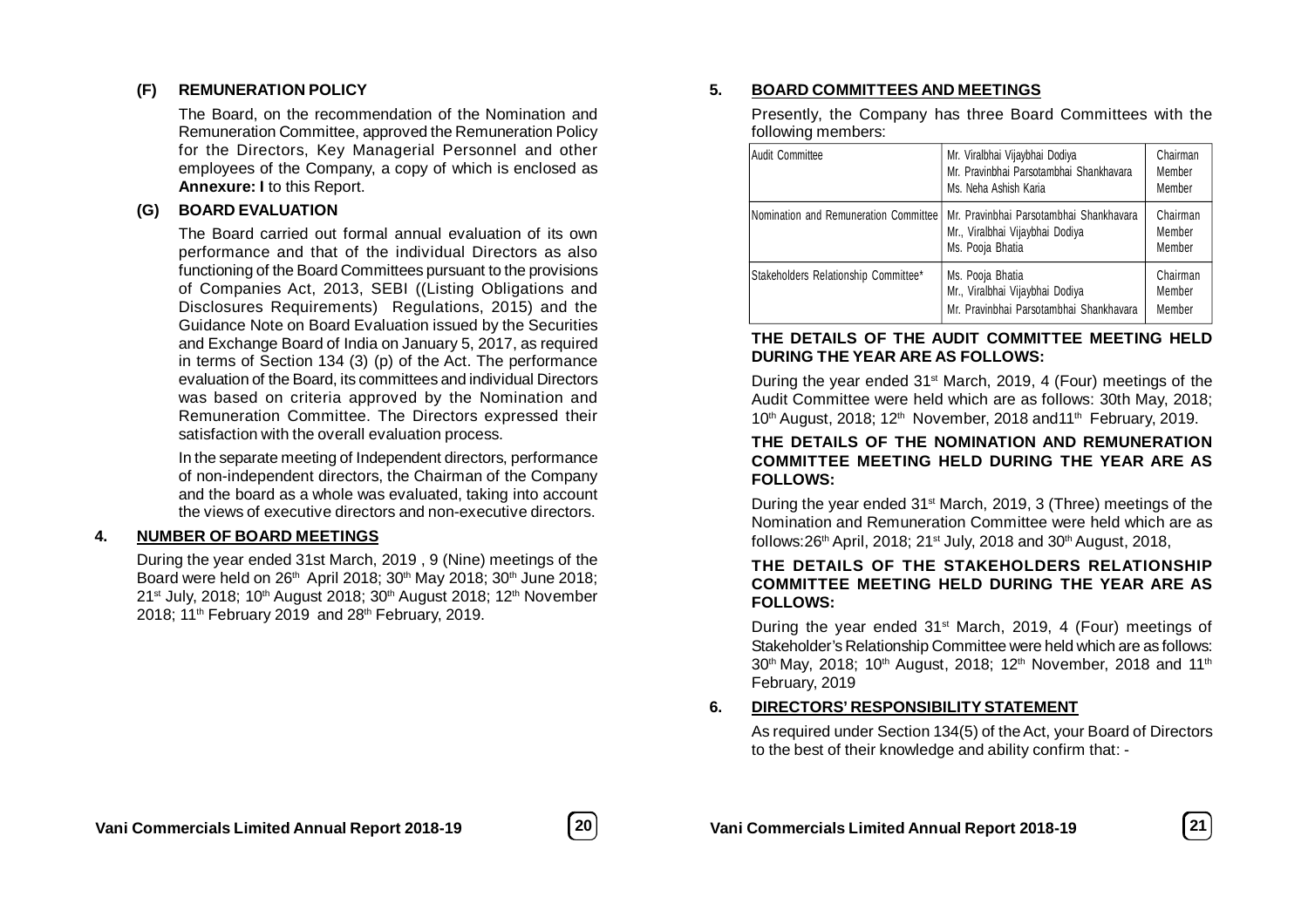- i) in the preparation of the Annual Accounts, the applicable Accounting Standards had been followed with proper explanation relating to material departures, if any;
- ii) they have selected such accounting policies and applied them consistently and made judgments and estimates that are reasonable and prudent so as to give a true and fair view of the state of affairs of the Company at the end of the financial year and of the profit and loss of the Company for that period;
- iii) they have taken proper and sufficient care for the maintenance of adequate accounting records in accordance with the provisions of the Act for safeguarding the assets of your Company and for preventing and detecting fraud and other irregularities;
- iv) they have prepared the Annual Accounts on a going concern basis;
- v) they have laid down internal financial controls to be followed by the Company and such internal financial controls are adequate and were operating effectively;
- vi) proper systems have been devised to ensure compliance with the provisions of all applicable laws and such systems are adequate and operating effectively.

# **7. SUBSIDIARIES, ASSOCIATES AND JOINT VENTURES**

As at March, 31 2019 the Company does not have any subsidiary, associate or joint venture.

# **8. LISTING INFORMATION**

The Equity Shares of the Company are presently listed only at BSE Limited and listing fee for 2019 has been paid. As Exit Order was passed by SEBI against UPSE on 09/06/2015 and against Gauhati Stock Exchange on 27/01/2015, thereby rendering both the Stock Exchanges non operational.

# **9. DEMATERIALIZATION OF SHARES**

The securities of the Company are admitted with NSDL and CDSL, the ISIN allotted to the Company is INE661Q01017.

#### **10. REPORT ON CORPORATE GOVERNANCE**

In terms of Regulation 15(2) of SEBI (Listing Obligations and Disclosure Requirements) Regulations, 2015, the provision of Regulation 27 of the SEBI (Listing Obligations and Disclosure Requirements) Regulations, 2015 are not applicable to the Company since the paid up capital of the Company is below Rs. 10 crores and also the net worth of the Company is below Rs. 25 Crores. Thus, the Company is not required to attach the Corporate Governance report with the Report of the Board of Directors.

# **11. CORPORATE SOCIAL RESPONSIBILITY**

During the financial year 2018-19, the Net Worth of the Company was  $\bar{\tau}$  4,13,02,723, Turnover of the Company was  $\bar{\tau}$  24,99,038.00 and Net profit of the Company was below prescribed limit therefore provisions of Section 135(1) of the Companies Act, 2013 read with the Companies (Corporate Social Responsibility Policy) Rules, 2014 are not applicable.

# **12. PARTICULRS OF EMPLOYEES AND RELATED DISCLOSURES**

The Company provides a gender friendly workplace, during the year under review, there were no cases filed pursuant to Sexual Harassment of Women at Workplace (Prevention, Prohibition and Redressal) Act, 2013.

The company has complied with provisions relating to the constitution of Internal Complaints Committee under the Sexual Harassment of Women at Workplace (Prevention, Prohibition and Redressal) Act, 2013

**Disclosure on remuneration pursuant to Section 197 of the Companies Act, 2013 read with Rule 5 (1) of the Companies (Appointment & Remuneration of Managerial Personnel) Rules, 2014**

There are no employees drawing remuneration in excess of the limits set out in the said Rules during the financial year. Disclosures pertaining to remuneration and other details as required under Section 197(12) of the Companies Act, 2013 read with Rule 5(1) of the Companies (Appointment and Remuneration of Managerial Personnel) Rules, 2014 are as follows:

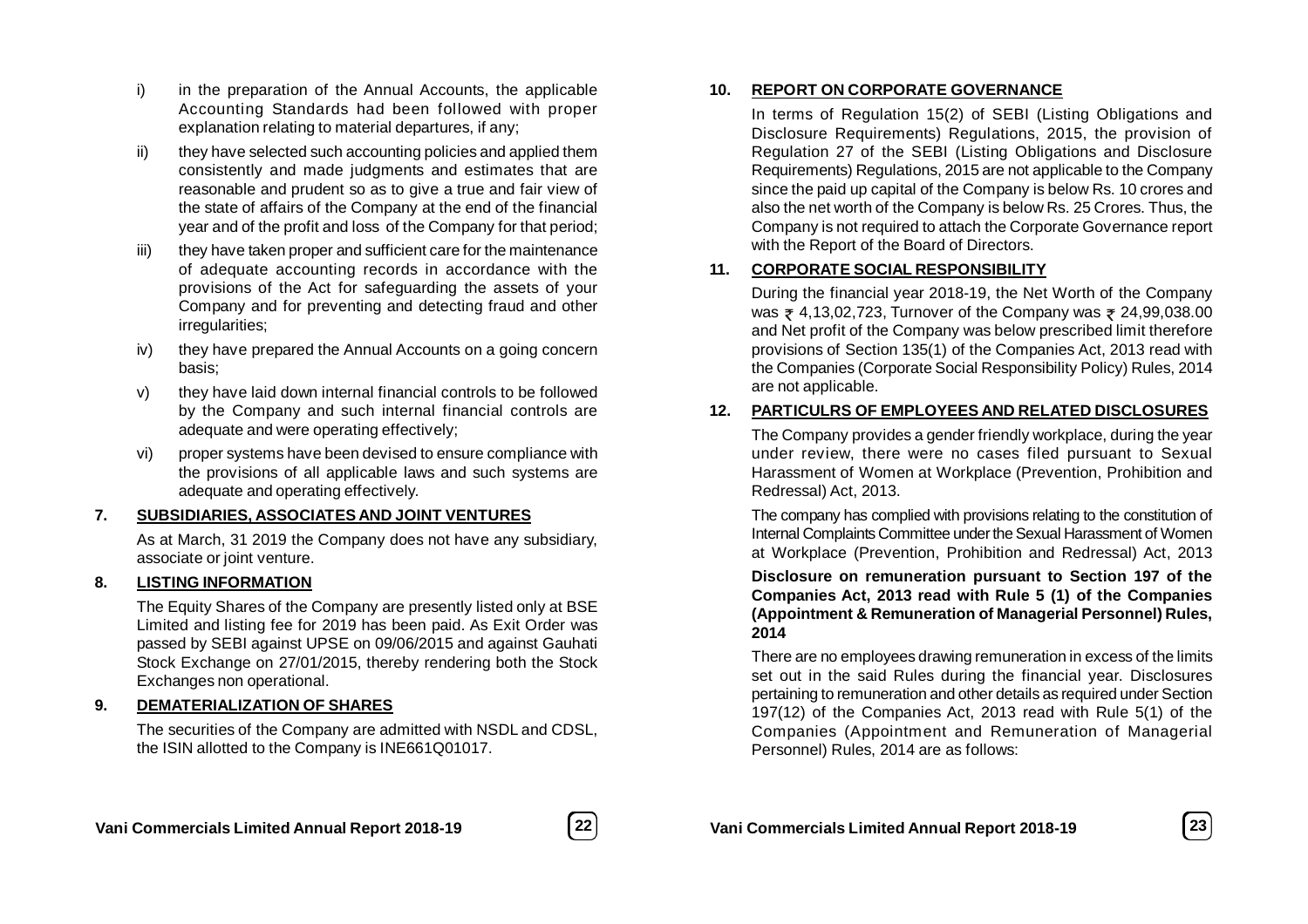The Ratio of the remuneration of each director to the median remuneration of the employees of the Company for the financial year 2018-19:

| S. No. | Name              | <b>Designation</b>          | Ratio |
|--------|-------------------|-----------------------------|-------|
|        | Neha Ashish Karia | Whole Time Director and CFO | Nil   |
|        | Pooia Bhatia      | Director                    | Nil   |

 Percentage increase in remuneration of each director, Chief Financial Officer, Chief Executive Director & Company Secretary or Manager in the financial year 2018-19

| S. No. | Name              | <b>Designation</b>          | % increase |
|--------|-------------------|-----------------------------|------------|
|        | Neha Ashish Karia | Whole Time Director and CFO | Nil        |
|        | Pooja Bhatia      | Director                    | Nil        |
|        | Namrita           | <b>Company Secretary</b>    | 16.667%    |

- Percentage increase in Median remuneration of employees in a financial year: 10% -20%
- Number of permanent employees on rolls of the Company as on 31.03.2019. : 5 (Five)
- Average percentile increase already made in the salaries of employees other than the managerial personnel in the last financial year and its comparison with the percentile increase in the managerial remuneration and justification thereof:

Average remuneration increase for Non Managerial Personnel of the Company during the financial year was 10%-20% and the average remuneration increase for the said financial year, in Managerial Personnel of the Company was 16.667%.

**The Company affirms that the remuneration is as per the Remuneration Policy of the Company.**

# **1. MAINTENANCE OF COST RECORDS AS SPECIFIED UNDER SECTION 148 OF THE COMPANIES ACT, 2013**

The provisions of maintenance of cost records as specified under sub-section (1) of section 148 of the Companies Act, 2013 is not applicable to the company and accordingly accounts and records are not maintained as per the provisions of this section.

**2. RISK MANAGEMENT**

The Board has approved the Risk Management Policy of the Company. The Company's risk management framework is designed to address risks intrinsic to operations, financials and compliances arising out of the overall strategy of the Company. The Company manages monitors and reports on the principal risks and uncertainties that can impact its ability to achieve its objectives. The responsibility for management of risks vests with the Managers/ officers responsible for the day-to-day conduct of the affairs of the Company which lead to identification of areas where risk management processes need to be strengthened. Annual update is provided to the Board on the effectiveness of the Company's risk management systems and policies.

# **3. INTERNAL FINANCIAL CONTROLS & INTERNAL AUDIT**

The Company has adequate internal financial controls with respect to the financial statements, commensurate with the size and scale of the operations of the Company. During the year such controls were tested and no reportable material weakness in operation has been observed. Internal audit of the Company has been carried out during the year. The Audit Committee reviews the internal audit findings, provides guidance on internal controls and ensures that the internal audit recommendations are implemented.

# **4. PARTICULARS OF LOANS, GUARANTEES AND INVESTMENTS**

The Company is a Non Banking Financial Company, registered with the Reserve Bank of India, thus the provisions of the Section 186 of the Companies Act, 2013 do not apply to the Company.

# **5. RELATED PARTY TRANSACTIONS**

During the year ended 31st March, 2019, there was no Related Party Transactions.

The Policy on materiality of related party transactions and dealing with related party transactions as approved by the Board is available on the website of the Company at weblink http:// www.vanicommercials.com/wp-content/uploads/2019/06/ VANI\_Policy-on-materiality-of-Related-Party-Transactions-and-ondealing-with-Related-Party-Transactions.pdf



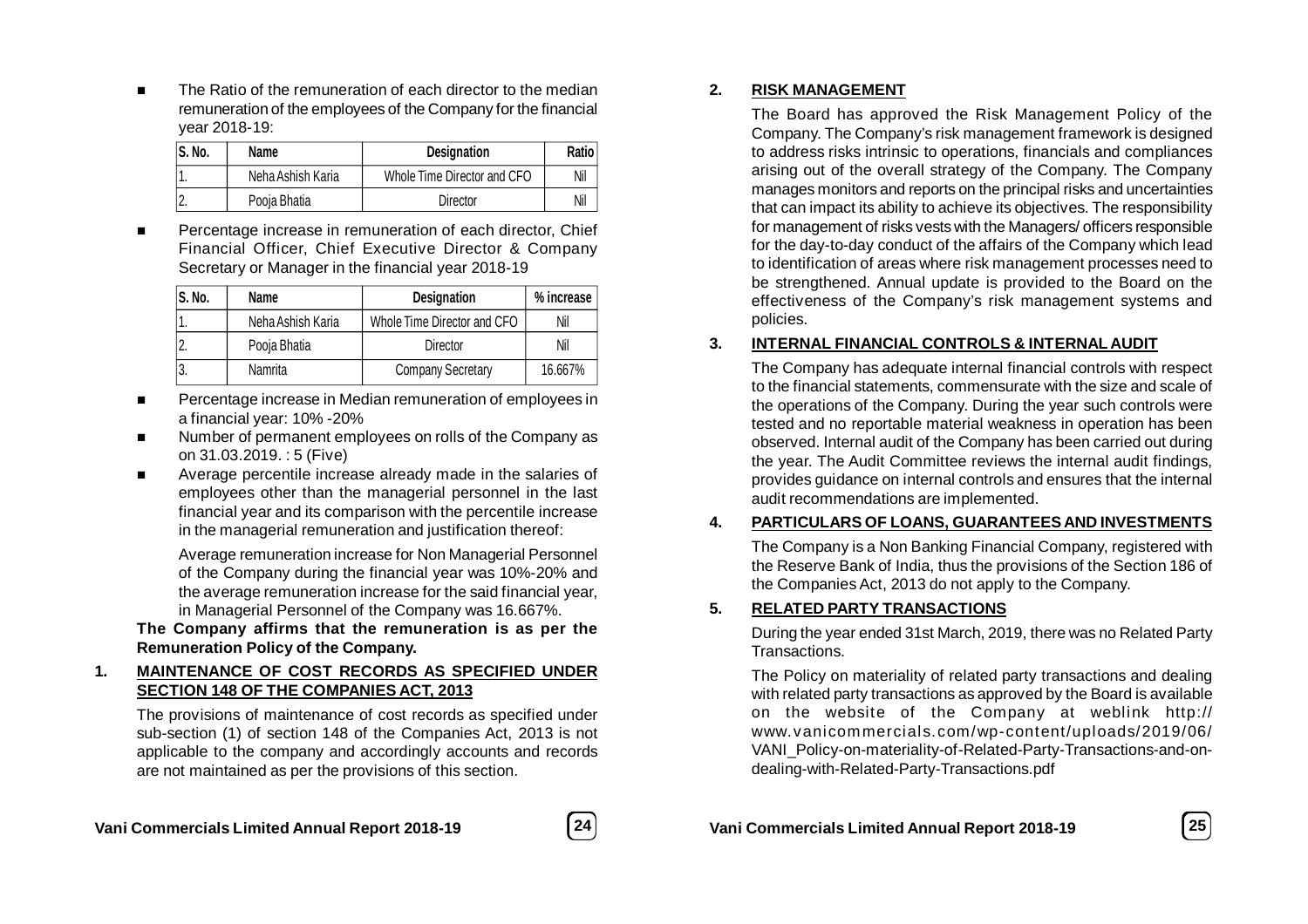# **6. SIGNIFICANT AND MATERIAL ORDERS PASSED BY THE REGULATORS / COURTS / TRIBUNALS**

During the year under review, no significant or material orders were passed by the Regulators / Courts / Tribunals which would impact the going concern status of the Company and its future operations.

# **7. EXTRACT OF ANNUAL RETURN**

Pursuant to Section 92(3) of the Companies Act, 2013, the details forming part of the extract of the Annual Return in Form MGT-9 are provided under **Annexure: II** to this Report. The details of Annual return is also available on the website of the company at the weblink https://www.vanicommercials.com/stakeholders-info

# **8. STATUTORYAUDITORS AND AUDIT REPORT**

Pursuant to the provisions of section 139 of the Companies Act, 2013 read with Companies (Audit and Auditors) Rules, 2014, as amended from time to time, M/s MKRJ & Co., Chartered Accountants, appointed as statutory auditors of the Company from the conclusion of the 30th Annual General Meeting held on 28<sup>th</sup> September, 2017 till the conclusion of the 35<sup>th</sup> AGM of the Company to be held in the year 2022.

The comments made by the Auditors' in their Report are self explanatory and do not call for any further comments. The Auditors' Report does not contain any qualification, reservation or adverse remark.

# **9. MANAGEMENT DISCUSSION & ANALYSIS REPORT**

Management's Discussion and Analysis Report for the year under review, as stipulated under Regulation 34(2) read with Schedule V of the SEBI (Listing Obligations and Disclosure Requirements) Regulations, 2015, is presented in a separate section forming a part of the Annual Report.

# **10. CONSERVATION OF ENERGY, TECHNOLOGY ABSORPTION, FOREIGN EXCHANGE EARNINGS AND OUTGO**

# **CONSERVATION OF ENERGY:**

**Steps taken on conservation of energy and impact thereof:** Efforts to conserve electricity by operating only necessary lights, fittings and fixtures were made during the financial year 2018-19.



**Steps taken by the company for utilizing alternate sources of energy:** NIL

**Capital investment on energy conservation equipment:** NIL.

# **TECHNOLOGYABSORPTION:**

- (I) Efforts, in brief, made towards technology absorption and benefits derived as a result of the above efforts, e.g. product improvement, cost reduction, product development, import substitution, etc : Nil
- (II) No technology was/were imported during the last 3 years reckoned from the beginning of the Financial year.
- (III) Expenditure incurred on research and development NIL

# **FOREIGN EXCHANGE EARNINGS AND OUTGO**

There were no foreign exchange earnings or outflow during the financial year.

# **11. SECRETARIAL AUDITOR & SECRETARIAL AUDIT REPORT**

In terms of Section 204 of the Companies Act, 2013, the Company has appointed Ms. Varsha Aggarwal, Practicing Company Secretary of M/s. V Aggarwal and Co., Company Secretaries as the Secretarial Auditor of the Company for the Financial Year 2018-19. The Secretarial Audit Report given by Ms. Varsha Aggarwal, Practicing Company Secretary is provided under **Annexure: III** to this Report.

The comments made by the Secretarial Auditor are self explanatory and do not require and further comments. The Secretarial Audit Report does not contain any qualification, reservation or adverse remark.

# **12. COMPLIANCE WITH SECRETARIAL STANDARDS**

The Board of Directors state that the company has complied with the provisions of the applicable Secretarial Standards issued by the Institute of Company Secretaries of India, as amended from time to time

# **13. ESTABLISHMENT OF VIGIL MACHENISM**

The Vigil Mechanism Policy of the Company is formulated in terms of section 177 (9) of the Companies Act, 2013 read with the provisions of the Listing Agreement with the Stock Exchange(s) and thereby

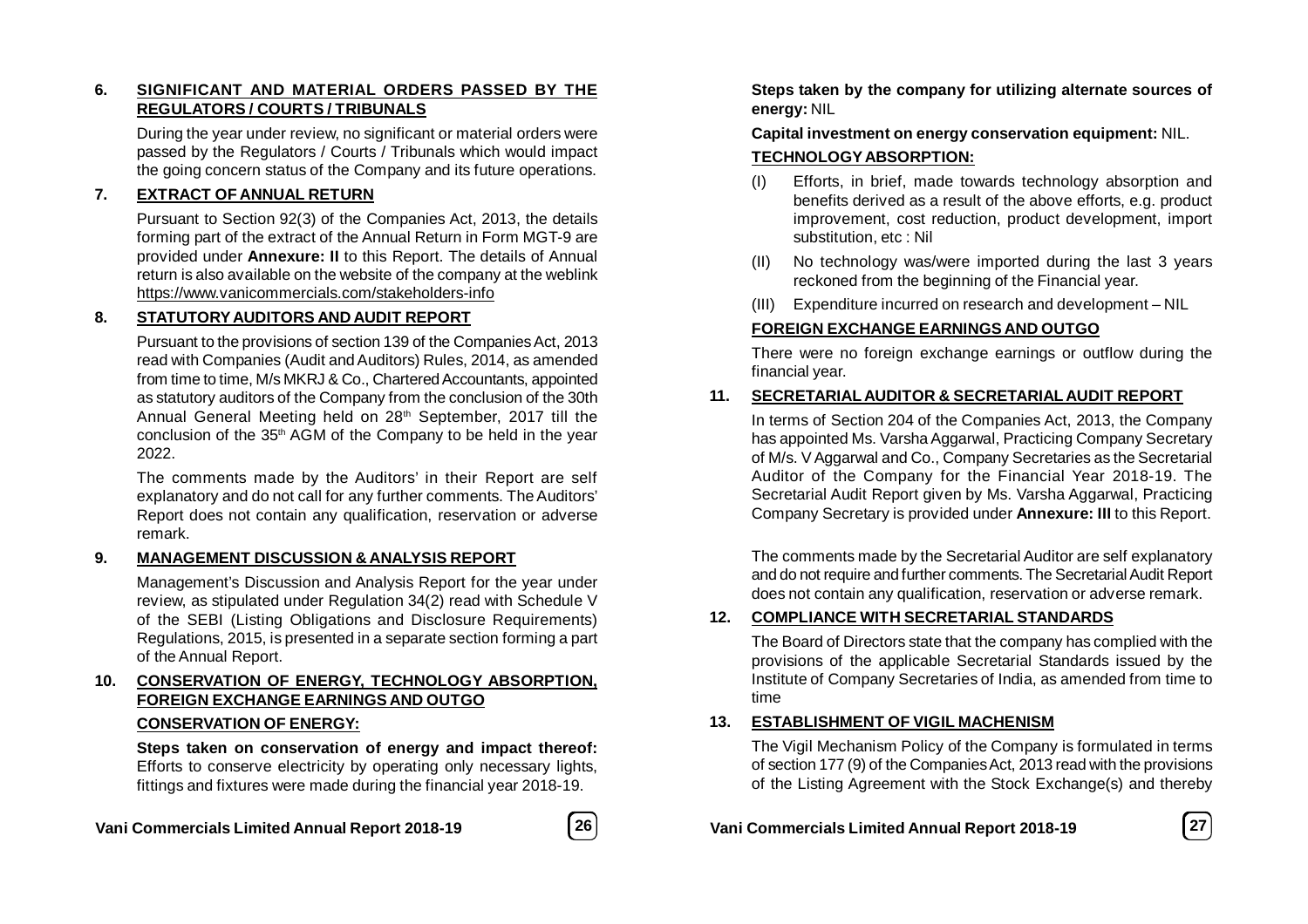also incorporates Whistle Blower Policy. That as per the said policy protected disclosures can be made by the whistle blower to the dedicated e-mail / telephone line/ letter to Chairman of Audit Committee.

The Policy on Vigil Mechanism and Whistle Blower Policy as approved by the Board is available on the website of the Company at weblink http://www.vanicommercials.com/wp-content/uploads/2019/06/ VIGIL-MECHANISM-AND-WHISTLE-BLOWER-POLICY.pdf

#### **14. ACKNOWLEDGEMENT**

Your directors would like to express their sincere appreciation for the assistance and corporation received from the financial institutions, banks, Government authorities, customers, vendors and members during the year under review. Your directors also wish to place on record their deep sense of appreciation for the committed services by the Company's executives, staff and workers.

> **For & on behalf of Board of Directors Vani Commercials Limited**

|                         | Sdl-                             | Sd/-            |
|-------------------------|----------------------------------|-----------------|
|                         | Neha Ashish Karia                | Pooja Bhatia    |
| Date: 03/07/2019        | <b>Managing Director and CFO</b> | <b>Director</b> |
| <b>Place: New Delhi</b> | DIN: 07894660                    | DIN: 00188770   |
|                         |                                  |                 |

**Vani Commercials Limited**

Regd. Off.: 'AASTHA', LP – 11C, Pitampura, New Delhi – 110034 CIN: L74899DL1988PLC106425 Email ID: info@vanicommercials.com

**NOMINATION & REMUNERATION POLICY (DIRECTORS, KMP & SENIOR MANAGEMENT)**

#### **INTRODUCTION**

In pursuance of the Company's philosophy to consider its employees as its invaluable assets, to pay equitable remuneration to all Directors, Key Managerial Personnel (KMP) and employees of the Company, to harmonize the aspirations of human resources consistent with the goals of the Company and, in terms of the provisions of the Companies Act, 2013, this policy on nomination and remuneration of Directors, Key Managerial Personnel and Senior Management has been formulated by the Nomination & Remuneration Committee and approved by the Board of Directors.

#### **OBJECTIVE**

The objective and purpose of the Policy are as given below:

- 1. To lay down criteria and terms and conditions with regard to identifying persons who are qualified to become Directors (Executive and Non-Executive) and persons who may be appointed in Senior Management and Key Managerial positions and to determine their remuneration.
- 2. To carry out evaluation of the performance of Directors, as well as Key Managerial and Senior Management Personnel.
- 3. To provide them reward linked directly to their effort, performance, dedication and achievement of Organization's goals as entrusted on them.
- 4. To retain, motivate and promote talent and to ensure long term retention of talented managerial persons and create competitive advantage. In the context of the aforesaid objectives the following policy has been framed and recommended by the Nomination & Remuneration Committee and adopted by the Board of Directors.

#### **PART – A**

# **POLICY FOR APPOINTMENT AND REMOVAL OF DIRECTOR, KMP AND SENIOR MANAGEMENT**

#### **APPOINTMENT**

1. The candidate for a position at Director, KMP or Senior Management level is met by the Managing Director in consultation with the other

**Vani Commercials Limited Annual Report 2018-19 28 Vani Commercials Limited Annual Report 2018-19 29**



**'Annexure- I'**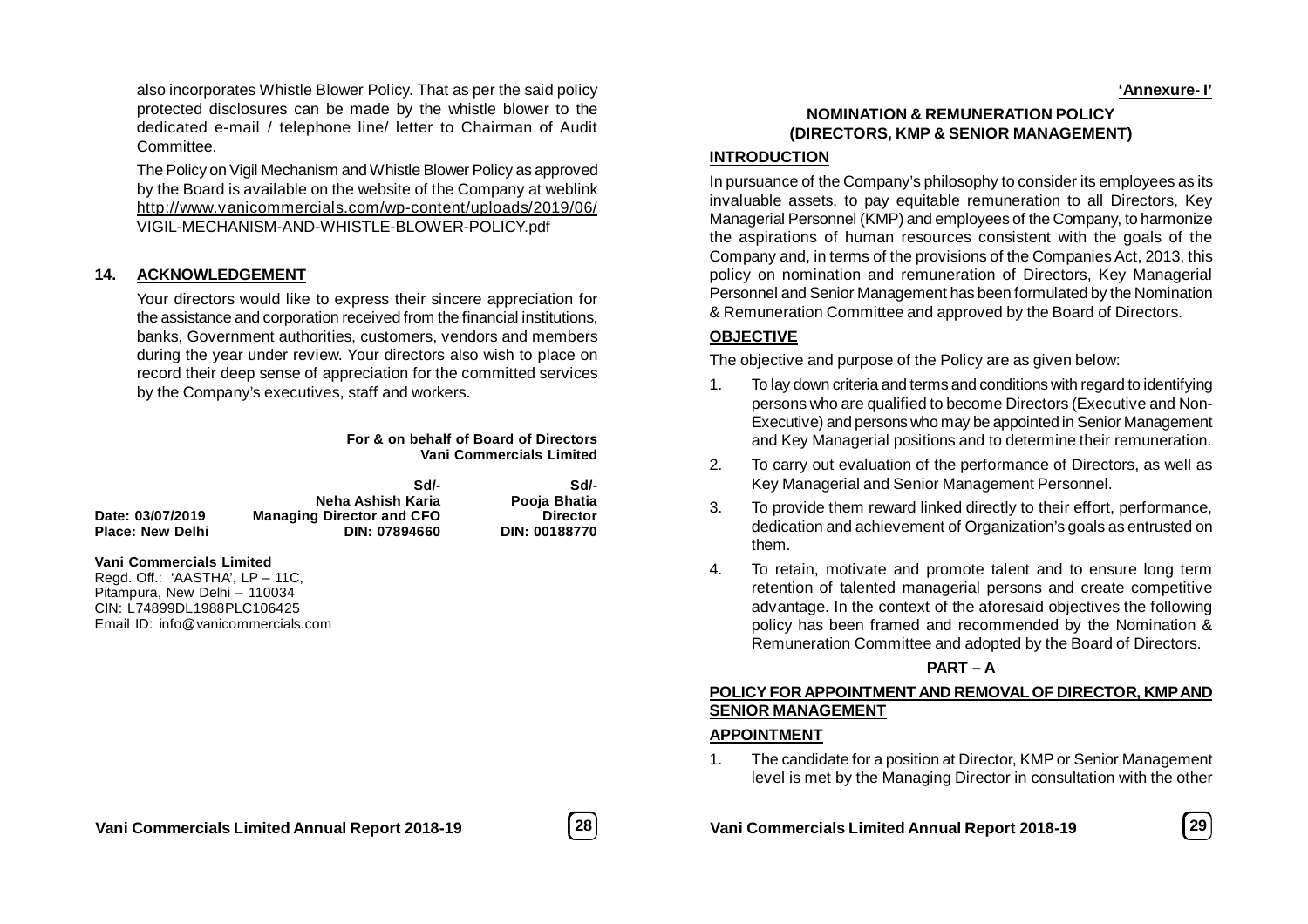Directors. The interview is targeted at assessing the candidate on his/ her functional & leadership capabilities and cultural fitment to the organization.

- 2. The MD assesses the shortlisted candidates.
- 3. The selected candidate's details and the proposed compensation is shared with the Nomination & Remuneration Committee for their review and suggestions. The same is shared with the Board at the next board meeting.

# **TERM/ TENURE**

The tenure for Directors shall be governed by the terms defined in the Companies Act, 2013. However, the tenure for other KMP and Senior Management Personnel will be governed by Terms of Appointment in accordance with the Recruitment Policy of the Company.

# **EVALUATION**

The performance of the KMP and Senior Management Personnel is evaluated at regular intervals (half yearly/ yearly) by the Managing Director. The performance evaluation of Independent Directors shall be done by the Board, excluding the Director being evaluated, basis the contributions made to the Board deliberations on various matters including business strategy, financial strategy, operations, cost and risk management, etc., and suggestions given in this regard.

# **REMOVAL**

Due to reasons for any disqualification mentioned in the Companies Act, 2013, rules made thereunder or under any other applicable Act, rules and regulations, the Managing Director may recommend, to the Committee and the Board with reasons recorded in writing, removal of a Director, subject to the provisions and compliance of the said Act, rules and regulations.

For other KMP or Senior Management Personnel, the removal will be governed by the Terms of Appointment in accordance with the Recruitment Policy of the Company and the subsequent approval of the Managing Director.

# **RETIREMENT**

The Director, KMP and Senior Management Personnel shall retire as per the applicable provisions of the Companies Act, 2013 and the prevailing policy of the Company. The Managing Director will have the discretion to



retain the Director, KMP, Senior Management Personnel in the same position / remuneration or otherwise even after attaining the retirement age, for the benefit of the Company.

# **PART – B**

# **POLICY RELATING TO EVALUATION AND REMUNERATION OF THE KMP AND SENIOR MANAGEMENT PERSONNEL**

# **EVALUATION PROCESS:**

The three Point Rating scale for performance review of Executive Director, KMP, and Senior Management is to be followed:

- 1. Rating on Basic Job Responsibilities: indicating whether the basic job responsibilities have been met during the year.
- 2. Rating on Goals: Annual rating on each goal on a five-point scale. Weighted average of the ratings is calculated to arrive at a 'Weighted Goal Score'.
- 3. Rating on Capabilities Factors: The qualitative aspects of the performance are assessed using the Capabilities Factors by the supervisor on a five-point scale.

Based on a holistic view of the Three Point Rating, the supervisor provides an overall Rating. This rating is reviewed by the Managing Director along with the immediate reporting officer, who does a Qualitative reviews of the performance based on the efforts put in by the employee, results achieved and impact of the external and internal factors, to arrive at a 'Final Annual Rating'.

The revision in the total remuneration is directly linked to the 'Final Annual Rating' for all employees.

- 1. The remuneration/ compensation/ commission etc. to the KMP and Senior Management Personnel will be determined by the Managing Director in consultation with other Directors (except the Independent Directors) in accordance with the Recruitment Policy of the Company, which is based upon the Final Annual Rating, employee potential and market benchmark compensation. The revised remuneration is shared with the Nomination & Remuneration Committee for review.
- 2. The remuneration/ compensation/ commission etc. shall be subject to the prior/ post approval of the shareholders of the Company and Central Government, wherever required.

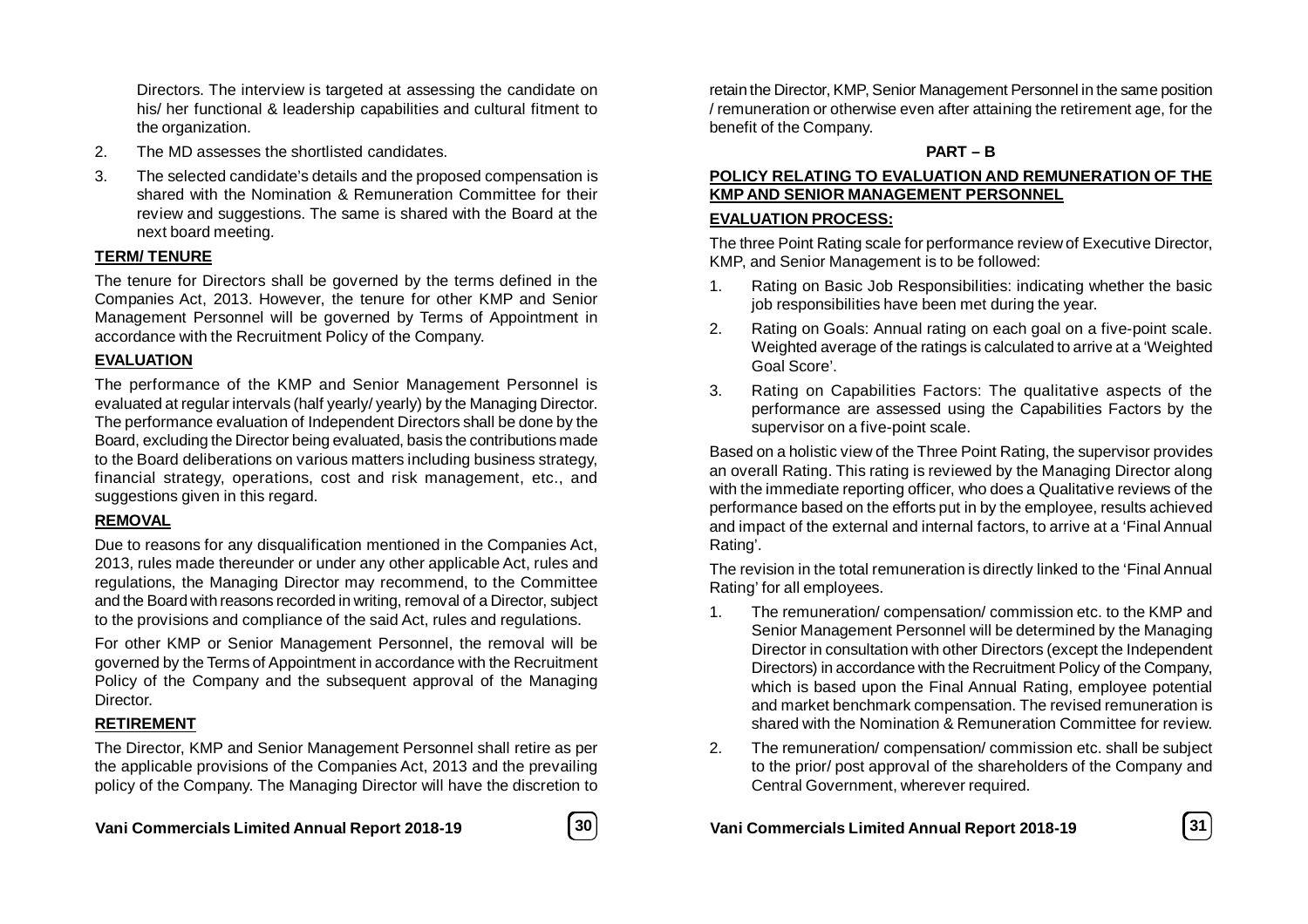'Annexure-II' **'Annexure-II'**

**Form No. AOC-2**

Form for disclosure of particulars of contracts/arrangements entered into by the company with related parties referred to in sub-section (1) of<br>section 188 of the Companies Act, 2013 including certain arms length transacti **Form for disclosure of particulars of con**t**racts/arrangements entered into by the company with related parties referred to in sub-section (1) of** Form No. AOC-2<br>(Pursuant to clause (h) of sub-section (3) of section 134 of the Act and Rule 8(2) of the Companies (Accounts) Rules, 2014) (Pursuant to clause (h) of sub-section (3) of section 134 of the Act and Rule 8(2) of the Companies (Accounts) Rules, 2014)

Date on which the Date on which the Amount paid **section 188 of the Companies Act, 2013 including certain arms length transactions under third proviso thereto** Date(s) Justification for Justification for 1. Details of contracts or arrangements or transactions not at arm's length basis **1. Details of contracts or arrangements or transactions not at arm's length basis** Duration of the Salient terms of Salient terms of Nature of SNo. Name(s) of SNo. | Name(s) of

|      | the related                                                      | contracts /  | contracts /                                                                           | the contracts or |         | entering into                 | đ                                  | æ                    | special resolution was                |  |
|------|------------------------------------------------------------------|--------------|---------------------------------------------------------------------------------------|------------------|---------|-------------------------------|------------------------------------|----------------------|---------------------------------------|--|
|      | party and                                                        | arrangements | arrangements,                                                                         | arrangements     |         | such contracts                | approval                           | advances, if         | passed in general                     |  |
|      | nature of                                                        | transactions | transactions                                                                          | or transactions  |         | or arrange-                   | by the                             | any                  | meeting as required                   |  |
|      | relationship                                                     |              |                                                                                       | including the    |         | ments or                      | <b>Board</b>                       |                      | under first proviso to                |  |
|      |                                                                  |              |                                                                                       | value, if any    |         | transactions                  |                                    |                      | Section 188                           |  |
|      |                                                                  |              |                                                                                       |                  |         |                               |                                    |                      |                                       |  |
|      |                                                                  |              |                                                                                       |                  | NOT ANY |                               |                                    |                      |                                       |  |
|      |                                                                  |              | 2. Details of material contracts or arrangement or transactions at arm's length basis |                  |         |                               |                                    |                      |                                       |  |
| SNo. | Name(s) of the                                                   |              | Nature of                                                                             | Duration of the  |         | Salient terms of the          |                                    | Date(s) of approval  | Amount paid as                        |  |
|      | related party and                                                |              | contracts                                                                             | contracts/       |         | contracts or arrangements     |                                    | by the Board, if any | advances, if any                      |  |
|      | nature of                                                        |              | arrange-                                                                              | arrangements     |         | or transactions including the |                                    |                      |                                       |  |
|      | relationship                                                     |              | ments/                                                                                | transactions     |         | value, if any                 |                                    |                      |                                       |  |
|      |                                                                  |              | transactions                                                                          |                  |         |                               |                                    |                      |                                       |  |
|      | Mr. Mukesh                                                       |              | Rent                                                                                  | 36 Months        |         | An amount of 87,500.00        |                                    | 31-Mar-2018          | ≦                                     |  |
|      | Kumar Sukhija                                                    |              |                                                                                       |                  |         | has been given as rent to     |                                    |                      |                                       |  |
|      | (Promoter)                                                       |              |                                                                                       |                  |         | Mr. Mukesh Kumar Sukhija      |                                    |                      |                                       |  |
|      |                                                                  |              |                                                                                       |                  |         |                               |                                    |                      |                                       |  |
|      | Place: New Delhi<br>Date: 03/07/2019                             |              |                                                                                       |                  |         |                               |                                    |                      | For & on behalf of Board of Directors |  |
|      | Vani Commercials Limited                                         |              |                                                                                       |                  |         |                               | Šđ.                                |                      | Vani Commercials Limited<br>Sd/-      |  |
|      | Regd. Off.: 'AASTHA', LP - 11C,<br>Pitampura, New Delhi - 110034 |              |                                                                                       |                  |         |                               | Neha Ashish Karia                  |                      | Pooja Bhatia<br>Director              |  |
|      | Email ID:info@vanicommercials.com<br>CIN: L74899DL1988PLC106425  |              |                                                                                       |                  |         |                               | Managing Director<br>DIN: 07894660 |                      | DIN: 00188770                         |  |

**Vani Commercials Limited Annual Report 2018-19 32 Vani Commercials Limited Annual Report 2018-19 33**

|     | Form No. MGT-9<br><b>EXTRACT OF ANNUAL RETURN</b><br>As on the financial year ended on 31/03/2019<br>[Pursuant to Section 92(3) of the Companies Act, 2013 and rule 12(1) of the<br><b>Companies (Management and Administration) Rules, 2014]</b> | 'Annexure-l                                                                                                                                                                                                       |
|-----|---------------------------------------------------------------------------------------------------------------------------------------------------------------------------------------------------------------------------------------------------|-------------------------------------------------------------------------------------------------------------------------------------------------------------------------------------------------------------------|
| I.  | <b>REGISTRATION AND OTHER DETAILS:</b>                                                                                                                                                                                                            |                                                                                                                                                                                                                   |
|     | i) CIN                                                                                                                                                                                                                                            | L74899DL1988PLC106425                                                                                                                                                                                             |
|     | ii) Registration Date                                                                                                                                                                                                                             | 24/02/1988                                                                                                                                                                                                        |
|     | iii) Name of the Company                                                                                                                                                                                                                          | VANI COMMERCIALS LIMITED                                                                                                                                                                                          |
|     | iv) Category / Sub-Category of the Company                                                                                                                                                                                                        | Public Company, Limited by shares, NBFC &<br>Company having Share Capital                                                                                                                                         |
|     | v) Address of the Registered office and contact details AASTHA, LP - 11C, PITAMPURA,                                                                                                                                                              | <b>NEW DELHI - 110034</b><br>Telephone: 011-27324080<br>Email: info@vanicommercials.com                                                                                                                           |
|     | vi) Whether listed company                                                                                                                                                                                                                        | Yes                                                                                                                                                                                                               |
|     | vii) Name and Address of Registrar &<br>Transfer Agents (RTA)                                                                                                                                                                                     |                                                                                                                                                                                                                   |
|     | Name of Registrar & Transfer Agents<br>Address<br>Town / City<br>State<br>Pin Code<br>Telephone<br>Fax Number<br>Email Address                                                                                                                    | Skyline Financial Services Private Limited<br>D-153 A, 1st Floor, Okhla Industrial Area, Phase-I<br>New Delhi<br>Delhi<br>110020<br>+91-(0)11-6473 2681/ 6473 2682<br>+91-(0)11-2681 2682<br>admin@skylinerta.com |
| II. | <b>PRINCIPAL BUSINESS ACTIVITIES OF THE COMPANY:</b>                                                                                                                                                                                              |                                                                                                                                                                                                                   |
|     | All the business activities contributing 10% or more of the total turnover of the company shall be                                                                                                                                                |                                                                                                                                                                                                                   |

any shall be stated:-

| SΝ | Name and Description of  | NIC Code of the         | % to total turnover |
|----|--------------------------|-------------------------|---------------------|
|    | main products / services | <b>Product/ service</b> | of the company      |
|    | Other credit granting    | 64920                   | 95.88               |

**III. PARTICULARS OF HOLDING, SUBSIDIARY AND ASSOCIATE COMPANIES :**

| SNo. | Name and Address of the Company | <b>CIN/GLN</b> | Holding/<br><b>Subsidiary/</b><br><b>Associates</b> | % of shares held | <b>Applicable Section</b> |
|------|---------------------------------|----------------|-----------------------------------------------------|------------------|---------------------------|
|      |                                 |                | Not Any                                             |                  |                           |

**'Annexure-III'**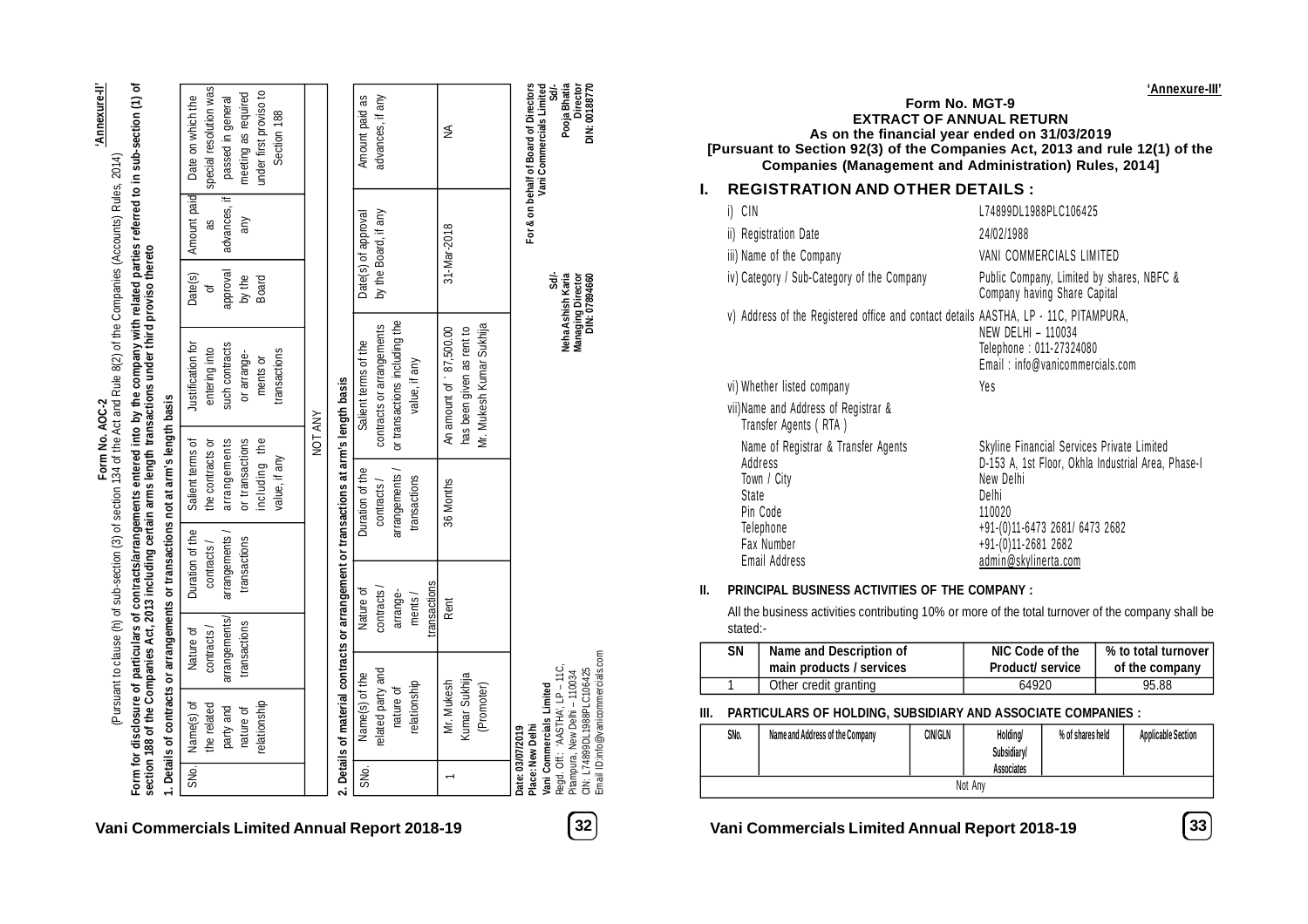# **IV. SHARE HOLDING PATTERN (Equity Share Capital Breakup as percentage of Total Equity):**

# **A. Category-wise Share Holding**

|                                       |                         |                         |                         | No. of Shares held at the beginning of the year |                | No. of Shares held at the end of the year |                         |                     |                           |
|---------------------------------------|-------------------------|-------------------------|-------------------------|-------------------------------------------------|----------------|-------------------------------------------|-------------------------|---------------------|---------------------------|
| Category of Shareholders              | Demat                   | Physical                | Total                   | $%$ of                                          | Demat          | Physical                                  | Total                   | $%$ of              | % Change                  |
|                                       |                         |                         |                         | <b>Total Shares</b>                             |                |                                           |                         | <b>Total Shares</b> | during the year           |
| A. Promoters                          |                         |                         |                         |                                                 |                |                                           |                         |                     |                           |
| $(1)$ Indian                          |                         |                         |                         |                                                 |                |                                           |                         |                     |                           |
| a) Individual/HUF                     | 235100                  | 0                       | 235100                  | 5.70                                            | 235100         | $\overline{0}$                            | 235100                  | 5.70                | $\overline{0}$            |
| b) Central Govt                       | $\overline{0}$          | $\overline{0}$          | 0                       | $\overline{0}$                                  | 0              | $\overline{0}$                            | 0                       | $\overline{0}$      | $\overline{0}$            |
| c) State Govt (s)                     | $\overline{0}$          | $\overline{0}$          | $\overline{0}$          | $\overline{0}$                                  | $\overline{0}$ | $\overline{0}$                            | $\overline{0}$          | $\overline{0}$      | $\overline{0}$            |
| d) Bodies Corp.                       | $\overline{0}$          | $\overline{0}$          | $\overline{0}$          | $\overline{0}$                                  | $\overline{0}$ | $\overline{0}$                            | $\overline{0}$          | $\overline{0}$      | $\overline{0}$            |
| e) Banks / FI                         | $\overline{0}$          | $\overline{0}$          | $\overline{0}$          | $\overline{0}$                                  | $\overline{0}$ | $\overline{0}$                            | $\overline{0}$          | $\overline{0}$      | $\overline{0}$            |
| f) Any Other                          | 0                       | 0                       | 0                       | 0                                               | 0              | 0                                         | 0                       | 0                   | $\overline{0}$            |
| Sub-total (A) (1):-                   | 235100                  | $\overline{0}$          | 235100                  | 5.70                                            | 235100         | $\overline{\mathbf{0}}$                   | 235100                  | 5.70                | $\overline{0}$            |
| (2) Foreign                           |                         |                         |                         |                                                 |                |                                           |                         |                     |                           |
| a) NRIs - Individuals                 | $\overline{0}$          | $\overline{0}$          | $\overline{0}$          | $\overline{0}$                                  | 0              | $\overline{0}$                            | $\overline{0}$          | $\overline{0}$      | $\overline{0}$            |
| b) Other - Individuals                | $\overline{0}$          | $\overline{0}$          | $\overline{0}$          | $\overline{0}$                                  | $\overline{0}$ | $\overline{0}$                            | $\overline{0}$          | $\overline{0}$      | $\overline{0}$            |
| c) Bodies Corp.                       | Ō                       | $\overline{0}$          | $\overline{0}$          | 0                                               | 0              | 0                                         | $\overline{0}$          | 0                   | $\overline{0}$            |
| d) Banks / Fl                         | $\overline{0}$          | $\overline{0}$          | $\overline{0}$          | $\overline{\mathbf{0}}$                         | 0              | $\overline{0}$                            | $\overline{\mathbb{0}}$ | 0                   | $\overline{0}$            |
| e) Any Other                          | 0                       | $\overline{0}$          | $\overline{0}$          | 0                                               | $\overline{0}$ | $\overline{0}$                            | 0                       | $\overline{0}$      | 0                         |
| Sub-total $(A)$ $(2)$ :-              | $\overline{\mathbf{0}}$ | $\overline{\mathbf{0}}$ | $\overline{\mathbf{0}}$ | $\overline{\mathbf{0}}$                         | $\overline{0}$ | $\overline{\mathfrak{o}}$                 | $\overline{\mathbf{0}}$ | $\overline{0}$      | $\overline{\mathbf{0}}$   |
| <b>Total shareholding of Promoter</b> |                         |                         |                         |                                                 |                |                                           |                         |                     |                           |
| $(A) = (A)(1)+(A)(2)$                 | 235100                  | 0                       | 235100                  | 5.70                                            | 235100         | 0                                         | 235100                  | 5.70                | 0                         |
| <b>B. Public Shareholding</b>         |                         |                         |                         |                                                 |                |                                           |                         |                     |                           |
| 1. Institutions                       |                         |                         |                         |                                                 |                |                                           |                         |                     |                           |
| a) Mutual Funds                       | $\overline{0}$          | $\overline{0}$          | $\overline{0}$          | $\overline{0}$                                  | $\overline{0}$ | $\overline{0}$                            | $\overline{0}$          | $\overline{0}$      | $\overline{0}$            |
| b) Banks / FI                         | $\overline{0}$          | $\overline{0}$          | $\overline{0}$          | 0                                               | $\overline{0}$ | $\overline{0}$                            | 0                       | $\overline{0}$      | $\overline{0}$            |
| c) Central Govt                       | Ō                       | $\overline{0}$          | $\overline{0}$          | $\overline{0}$                                  | 0              | $\overline{0}$                            | $\overline{0}$          | $\overline{0}$      | $\overline{0}$            |
| d) State Govt (s)                     | $\overline{0}$          | $\overline{0}$          | $\overline{0}$          | $\overline{0}$                                  | $\overline{0}$ | $\overline{0}$                            | $\overline{0}$          | $\overline{0}$      | $\overline{0}$            |
| e) Venture Capital Funds              | 0                       | 0                       | $\overline{0}$          | 0                                               | 0              | $\overline{0}$                            | 0                       | 0                   | $\overline{0}$            |
| f) Insurance Companies                | $\overline{0}$          | $\overline{0}$          | $\overline{0}$          | 0                                               | $\overline{0}$ | $\overline{0}$                            | 0                       | $\overline{0}$      | $\overline{0}$            |
| $q$ ) Flls                            | $\overline{0}$          | $\overline{0}$          | $\overline{0}$          | $\overline{0}$                                  | $\overline{0}$ | $\overline{0}$                            | $\overline{0}$          | $\overline{0}$      | $\overline{0}$            |
| h) Foreign Venture Capital Funds      | 0                       | $\overline{0}$          | $\overline{0}$          | $\overline{0}$                                  | $\overline{0}$ | $\overline{0}$                            | $\overline{0}$          | $\overline{0}$      | $\overline{0}$            |
| i) Others (specify)                   | $\overline{0}$          | $\overline{0}$          | $\overline{0}$          | $\overline{0}$                                  | $\overline{0}$ | $\overline{0}$                            | $\overline{0}$          | $\overline{0}$      | $\overline{0}$            |
| Sub-total (B)(1):-                    | $\overline{0}$          | $\overline{0}$          | $\overline{0}$          | 0                                               | $\overline{0}$ | $\overline{0}$                            | 0                       | $\overline{0}$      | $\overline{0}$            |
| 2. Non-Institutions                   |                         |                         |                         |                                                 |                |                                           |                         |                     |                           |
| a) Bodies Corp.                       |                         |                         |                         |                                                 |                |                                           |                         |                     |                           |
| i) Indian                             | 1032822                 | 67430                   | 1100252                 | 26.71                                           | 15000          | 1025686                                   | 1040686                 | 25.26               | $-1.45$                   |
| ii) Overseas                          | $\overline{0}$          | $\overline{0}$          | $\overline{0}$          | $\overline{0}$                                  | $\overline{0}$ | $\overline{0}$                            | $\overline{0}$          | $\overline{0}$      |                           |
| b) Individuals                        |                         |                         |                         |                                                 |                |                                           |                         |                     |                           |
| i) Individual shareholders holding    |                         |                         |                         |                                                 |                |                                           |                         |                     |                           |
| nominal share capital upto Rs. 1 lakh | 267917                  | 424070                  | 691987                  | 16.80                                           | 241748         | 227370                                    | 469118                  | 11.38               | $-5.42$                   |
| ii) Individual shareholders holding   |                         |                         |                         |                                                 |                |                                           |                         |                     |                           |
| nominal share capital in excess of    |                         |                         |                         |                                                 |                |                                           |                         |                     |                           |
| Rs 1 lakh *                           | 969821                  | 928700                  | 1898521                 | 46.08                                           | 1000351        | 1176530                                   | 2176881                 | 52.84               | 6.76                      |
| c) Others (specify)                   | 193940                  | $\overline{0}$          | 193940                  | 4.71                                            | 198015         | $\overline{0}$                            | 198015                  | 4.81                | $\overline{.11}$          |
| Sub-total $(B)(2)$ :-                 | 2464500                 | 1420200                 | 3884700                 | 94.29                                           | 1455114        | 2429586                                   | 3884700                 | 94.29               | $\overline{0}$            |
| <b>Total Public Shareholding</b>      |                         |                         |                         |                                                 |                |                                           |                         |                     |                           |
| $(B)=(B)(1)+(B)(2)$                   | 2464500                 | 1420200                 | 3884700                 | 94.29                                           | 1455114        | 2429586                                   | 3884700                 | 94.29               | $\overline{\mathfrak{o}}$ |
| C. Shares held by Custodian           |                         |                         |                         |                                                 |                |                                           |                         |                     |                           |
| for GDRs & ADRs                       | 0                       | 0                       | 0                       | 0.00                                            | 0              | 0                                         | 0                       | 0.00                | 0                         |
| Grand Total (A+B+C)                   | 2699600                 | 1420200                 | 4119800                 | 100.00                                          | 1690214        | 2429586                                   | 4119800                 | 100.00              | 0.00                      |
|                                       |                         |                         |                         |                                                 |                |                                           |                         |                     |                           |

#### **B. Shareholding of Promoters**

|                |                          | Shareholding at the beginning of the year |         |             |               | Shareholding at the end of the year |             |            |
|----------------|--------------------------|-------------------------------------------|---------|-------------|---------------|-------------------------------------|-------------|------------|
| S.             | Shareholder's Name       | No. of                                    | % of    | % of shares | No. of        | % of                                | % of shares | % change   |
| No.            |                          | <b>Shares</b>                             | total   | pled ged/   | <b>Shares</b> | total                               | pledged/    | in share   |
|                |                          |                                           | Shares  | encum-      |               | shares of                           | encum-      | hold-      |
|                |                          |                                           | of the  | bered to    |               | the                                 | bered to    | ing during |
|                |                          |                                           | company | totalshares |               | company                             | totalshares | the year   |
| 1              | MR. GAURAV SUKHIJA       | 59000                                     | 1.43    | 0.00        | 59000         | 1.43                                | 0.00        | 0.00       |
|                |                          |                                           |         |             |               |                                     |             |            |
| $\overline{2}$ | MR. GAURAV BHATIA        | 9200                                      | 0.22    | 0.00        | 9200          | 0.22                                | 0.00        | 0.00       |
| 3              | MRS. RASHMI SUKHIJA      | 29000                                     | 0.70    | 0.00        | 29000         | 0.70                                | 0.00        | 0.00       |
| 4              | MR. O.P SUKHIJA          | 59400                                     | 1.44    | 0.00        | 59400         | 1.44                                | 0.00        | 0.00       |
| 5              | MRS. RAJ KANTA SUKHIJA   | 59200                                     | 1.44    | 0.00        | 59200         | 1.44                                | 0.00        | 0.00       |
| 6              | MRS. KOMAL SUKHIJA       | 9500                                      | 0.23    | 0.00        | 9500          | 0.23                                | 0.00        | 0.00       |
| 7              | <b>MS. NEELAM BHATIA</b> | 9800                                      | 0.24    | 0.00        | 9800          | 0.24                                | 0.00        | 0.00       |
|                |                          |                                           |         |             |               |                                     |             |            |
|                |                          |                                           |         |             |               |                                     |             |            |

#### **C. Change in Promoters' Shareholding**

|     |      |                    | Shareholding at the beginning of the year |               |               | Shareholding at the end of the year |
|-----|------|--------------------|-------------------------------------------|---------------|---------------|-------------------------------------|
| S.  | Name | <b>Particulars</b> | No. of                                    | $%$ of        | No. of        | $%$ of                              |
| No. |      |                    | <b>Shares</b>                             | total         | <b>Shares</b> | total                               |
|     |      |                    |                                           | <b>Shares</b> |               | shares of                           |
|     |      |                    |                                           | of the        |               | the                                 |
|     |      |                    |                                           | company       |               | company                             |
|     |      |                    | Not Any                                   |               |               |                                     |

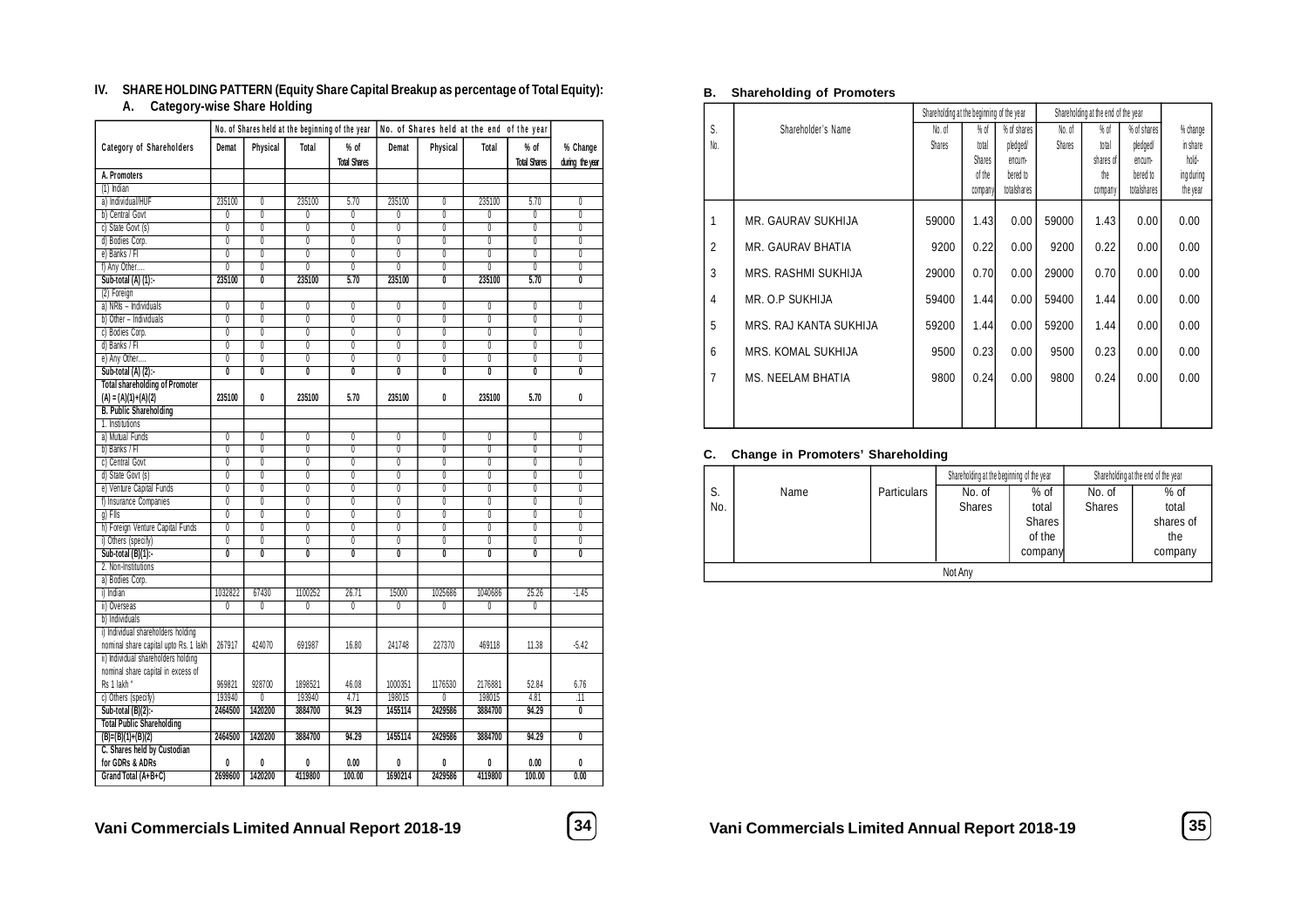|                |                              |                    | Shareholding at the beginning of the year |               |               | Cumulative Shareholding during the year |
|----------------|------------------------------|--------------------|-------------------------------------------|---------------|---------------|-----------------------------------------|
| S.             | Name                         | <b>Particulars</b> | No. of                                    | $%$ of        | No. of        | $%$ of                                  |
| No.            |                              |                    | <b>Shares</b>                             | total         | <b>Shares</b> | total                                   |
|                |                              |                    |                                           | <b>Shares</b> |               | shares of                               |
|                |                              |                    |                                           | of the        |               | the                                     |
|                |                              |                    |                                           | company       |               | company                                 |
|                | NAU NIDH FINANCE LIMITED     | <b>BODY</b>        | 1000000                                   | 24.27         | 1000000       | 24.27                                   |
|                |                              | CORPORATE          |                                           |               |               |                                         |
| $\overline{2}$ | <b>TARSEM SINGH</b>          | <b>INDIVIDUAL</b>  | 110000                                    | 2.67          | 110000        | 2.67                                    |
| 3              | <b>JITENDER KUMAR</b>        | <b>INDIVIDUAL</b>  | 110000                                    | 2.67          | 110000        | 2.67                                    |
| 4              | <b>SUKHDEV SINGH DHILLON</b> | <b>INDIVIDUAL</b>  | 110000                                    | 2.67          | 110000        | 2.67                                    |
| 5              | PRADEEP KUMAR                | <b>INDIVIDUAL</b>  | 110000                                    | 2.67          | 110000        | 2.67                                    |
| 6              | SANJEEV KUMAR                | INDIVIDUAL         | 110000                                    | 2.67          | 110000        | 2.67                                    |
|                | SURJEET SINGH                | <b>INDIVIDUAL</b>  | 104000                                    | 2.52          | 100000        | 2.43                                    |
| 8              | <b>VIJAY KUMAR</b>           | <b>INDIVIDUAL</b>  | 100000                                    | 2.43          | 100000        | 2.43                                    |
| 9              | <b>HARDEEP SINGH WAHLA</b>   | <b>INDIVIDUAL</b>  | 100000                                    | 2.43          | 100000        | 2.43                                    |
| 10             | <b>BOHAR SINGH</b>           | <b>INDIVIDUAL</b>  | 100000                                    | 2.43          | 100000        | 2.43                                    |

#### **D. Shareholding Pattern of top ten Shareholders (other than Directors, Promoters and Holders of GDRs and ADRs)**

#### **E. Shareholding of Directors and Key Managerial Personnel**

|           |      |                    |                         | Shareholding at the beginning of the year | Cumulative Shareholding during the year |                                          |  |
|-----------|------|--------------------|-------------------------|-------------------------------------------|-----------------------------------------|------------------------------------------|--|
| J.<br>No. | Name | <b>Particulars</b> | No. of<br><b>Shares</b> | $%$ of<br>total Shares<br>of the company  | No. of<br><b>Shares</b>                 | $%$ of<br>total shares<br>of the company |  |
|           |      |                    |                         | Not Any                                   |                                         |                                          |  |

#### **V. INDEBTEDNESS:**

| Particulars                                         | Secured Loans<br>excluding deposits | Unsecured<br>Loans | Deposits | Total<br>Indebtedness |
|-----------------------------------------------------|-------------------------------------|--------------------|----------|-----------------------|
| Indebtedness at the beginning of the financial year |                                     |                    |          |                       |
| Principal Amount                                    | 0.00                                | 0.00               | 0.00     | 0.00                  |
| Interest due but not paid<br>ii)                    | 0.00                                | 0.00               | 0.00     | 0.00                  |
| iii) Interest accrued but not due                   | 0.00                                | 0.00               | 0.00     | 0.00                  |
| Total (i+ii+iii)                                    | 0.00                                | 0.00               | 0.00     | 0.00                  |
| Change in Indebtedness during the financial year    |                                     |                    |          |                       |
| Addition                                            | 0.00                                | 0.00               | 0.00     | 0.00                  |
| Reduction                                           | 0.00                                | 0.00               | 0.00     | 0.00                  |
| Net Change                                          | 0.00                                | 0.00               | 0.00     | 0.00                  |
| Indebtedness at the end of the financial year       |                                     |                    |          |                       |
| Principal Amount                                    | 0.00                                | 0.00               | 0.00     | 0.00                  |
| ii)<br>Interest due but not paid                    | 0.00                                | 0.00               | 0.00     | 0.00                  |
| iii) Interest accrued but not due                   | 0.00                                | 0.00               | 0.00     | 0.00                  |
| Total (i+ii+iii)                                    | 0.00                                | 0.00               | 0.00     | 0.00                  |

#### **VI. REMUNERATION OF DIRECTORS AND KEY MANAGERIAL PERSONNEL :**

#### **A. Remuneration to Managing Director, Whole-time Directors and/or Manager**

|           |                               |                                                                                                         | <b>Gross Salary</b>                                                   |                                                                                             |                        |                 | Commission       |        |        |       |                              |
|-----------|-------------------------------|---------------------------------------------------------------------------------------------------------|-----------------------------------------------------------------------|---------------------------------------------------------------------------------------------|------------------------|-----------------|------------------|--------|--------|-------|------------------------------|
| S.<br>No. | Name of<br>MD/WTD/<br>Manager | (a) Salary as<br>per provisions<br>contained<br>in section<br>$17(1)$ of the<br>Income-tax<br>Act, 1961 | (b) Value of<br>perquisites<br>$u/s$ 17(2)<br>Income-tax<br>Act, 1961 | (c) Profits<br>in lieu of<br>salary<br>under<br>section<br>17(3)<br>Income-tax<br>Act, 1961 | <b>Stock</b><br>Option | Sweat<br>Equity | As $%$<br>profit | Others | Others | Total | Ceiling<br>as per<br>the Act |
| 1.        | Ms. Neha Ashish<br>Karia      | Nil                                                                                                     | Nil                                                                   | Nil                                                                                         | Nil                    | Nil             | Nil              | Nil    | Nil    | Nil   |                              |

#### **B. Remuneration to other directors**

|           |                                           |                                                         | <b>Independent Directors</b> |        |         |                                                                       | Other Non-Executive Director |        |              |                  |                                                    |                                              |
|-----------|-------------------------------------------|---------------------------------------------------------|------------------------------|--------|---------|-----------------------------------------------------------------------|------------------------------|--------|--------------|------------------|----------------------------------------------------|----------------------------------------------|
| S.<br>No. | Name of<br>Director                       | Fee for<br>attending<br>board/<br>committee<br>meetings | Commission                   | Others | Total 1 | Fee for<br>attend-<br>ing<br>board<br>commi-<br>ttee<br>meet-<br>ings | Comm-<br>ission              | Others | Total<br>(2) | Total<br>$(1+2)$ | Total<br>Mana-<br>gerial<br>Remu-<br>nerat-<br>ion | Over-<br>all<br>Ceiling<br>as per<br>the Act |
| ь.        | Pravinbhai<br>Parsotambhai<br>Shankhavara | Nil                                                     | Nil                          | Nil    | Nil     | Nil                                                                   | Nil                          | Nil    | Nil          | Nil              | Nil                                                | Nil                                          |
| 2.        | Viralbhai<br>Vijaybhai<br>Dodiya          | Nil                                                     | Nil                          | Nil    | Nil     | Nil                                                                   | Nil                          | Nil    | Nil          | Nil              | Nil                                                | ' Nil                                        |
| 3.        | Pooja<br><b>Bhatia</b>                    | NA                                                      | NA                           | ΝA     | Nil     | Nil                                                                   | Nil                          | Nil    | Nil          | Nil              | Nil                                                | Nil                                          |

#### **c. Remuneration to Key Managerial Personnel Other than MD/Manager/WTD**

|           |                                                          |                                                                                                        | <b>Gross Salary</b>                                                   |                                                                                             |                        |                 | Commission     |        |        |             |
|-----------|----------------------------------------------------------|--------------------------------------------------------------------------------------------------------|-----------------------------------------------------------------------|---------------------------------------------------------------------------------------------|------------------------|-----------------|----------------|--------|--------|-------------|
| S.<br>No. | Name of Key<br>Managerial<br>Personnel                   | (a) Salary as<br>per provision<br>contained<br>in section<br>$17(1)$ of the<br>Income-tax<br>Act, 1961 | (b) Value of<br>perquisites<br>$u/s$ 17(2)<br>Income-tax<br>Act, 1961 | (c) Profits<br>in lieu of<br>salary<br>under<br>section<br>17(3)<br>Income-tax<br>Act, 1961 | <b>Stock</b><br>Option | Sweat<br>Equity | As %<br>profit | Others | Others | Total       |
| Ъ.        | Ms. Namrita Shah   2,70,000.00<br>(Company<br>Secretary) |                                                                                                        | Nil                                                                   | Nil                                                                                         | Nil                    | Nil             | Nil            | Nil    | Nil    | 2,70,000.00 |

**Vani Commercials Limited Annual Report 2018-19 36 Vani Commercials Limited Annual Report 2018-19 37**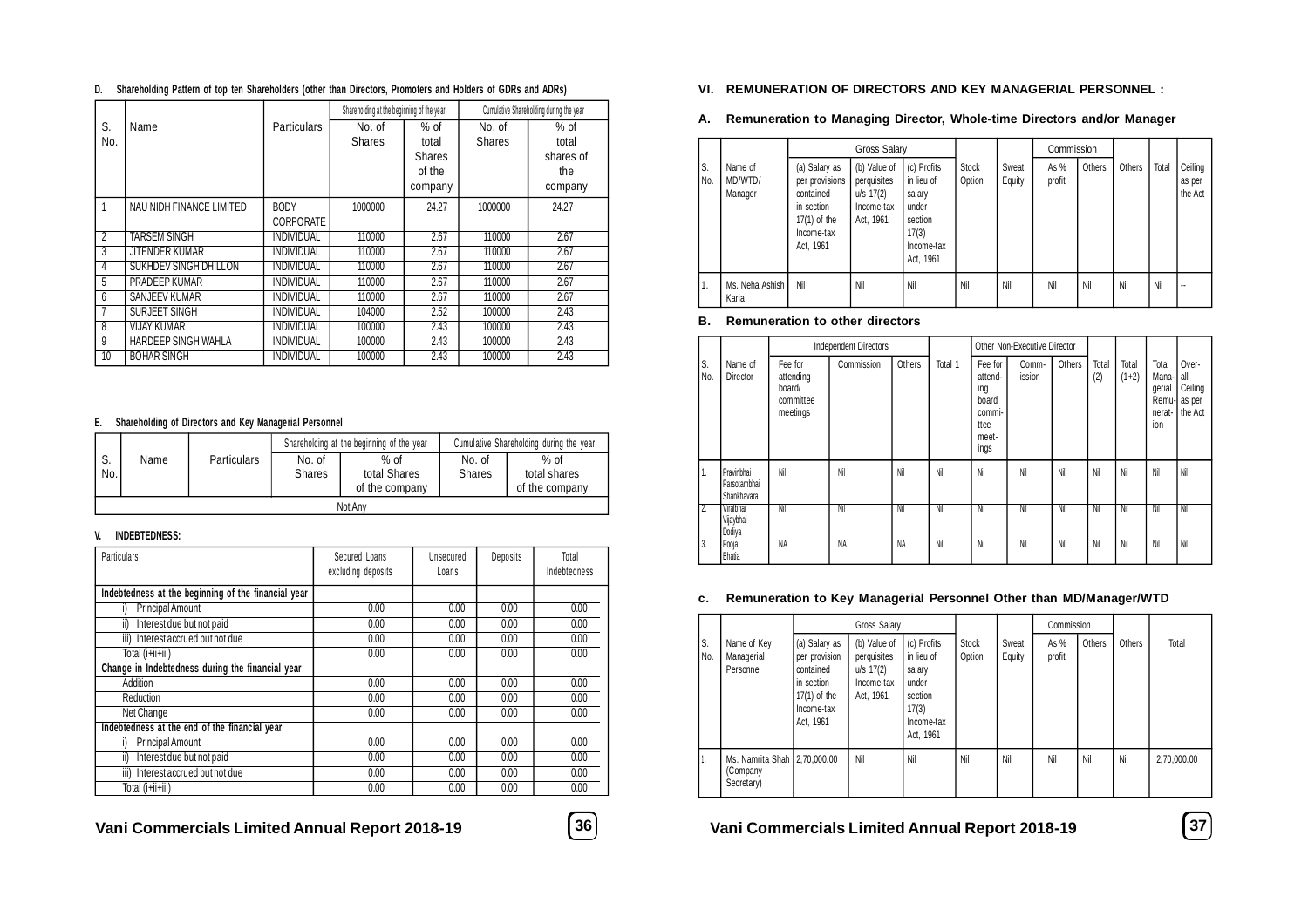#### **VII. PENALTIES / PUNISHMENT/ COMPOUNDING OF OFFENCES :**

| Type                | Section of the<br>excluding deposits | <b>Brief</b><br>Description | Detail of<br>Penalty /Punishment/<br>Compounding<br>fees imposed | Authority [RD/NCLT]<br>Court | Appeal made, if any<br>(give Details) |
|---------------------|--------------------------------------|-----------------------------|------------------------------------------------------------------|------------------------------|---------------------------------------|
| A. COMPANY          |                                      |                             |                                                                  |                              |                                       |
| Penalty             |                                      |                             |                                                                  |                              |                                       |
| Punishment          |                                      |                             | <b>NOT ANY</b>                                                   |                              |                                       |
| Compounding         |                                      |                             |                                                                  |                              |                                       |
| <b>B. DIRECTORS</b> |                                      |                             |                                                                  |                              |                                       |
| Penalty             |                                      |                             |                                                                  |                              |                                       |
| Punishment          |                                      |                             | <b>NOT ANY</b>                                                   |                              |                                       |
| Compounding         |                                      |                             |                                                                  |                              |                                       |
|                     | <b>C. OTHER OFFICERS IN DEFAULT</b>  |                             |                                                                  |                              |                                       |
| Penalty             |                                      |                             |                                                                  |                              |                                       |
| Punishment          |                                      |                             | <b>NOT ANY</b>                                                   |                              |                                       |
| Compounding         |                                      |                             |                                                                  |                              |                                       |

**For & on behalf of Board of Directors Vani Commercials Limited**

|                         | Sd/-                     | Sd/-                 |
|-------------------------|--------------------------|----------------------|
|                         | Neha Ashish Karia        | Pooja Bhatia         |
| Date: 03/07/2019        | <b>Managing Director</b> | <b>Director</b>      |
| <b>Place: New Delhi</b> | DIN: 07894660            | <b>DIN: 00188770</b> |

#### **Vani Commercials Limited**

Regd. Off.: 'AASTHA', LP – 11C, Pitampura, New Delhi – 110034 CIN: L74899DL1988PLC106425 Email ID: info@vanicommercials.com

**FORM NO. MR-3**

### **SECRETARIAL AUDIT REPORT FOR THE FINANCIAL YEAR ENDED 31ST MARCH 2019 [Pursuant to section 204(1) of the Companies Act, 2013 and rule No.9 of the Companies (Appointment and Remuneration of Managerial Personnel) Rules, 2014]**

To,

The Members,

Vani Commercials Limited

We have conducted the secretarial audit of the compliance of applicable statutory provisions and the adherence to good corporate practices by M/ s Vani Commercials Limited having its Registered Office at "AASTHA" LP-11C, Pitampura, New Delhi-110034 (hereinafter called the company) for the period from 1<sup>st</sup> April 2018 to 31<sup>st</sup> March 2019. Secretarial Audit was conducted in a manner that provided us a reasonable basis for evaluating the corporate conducts/statutory compliances and expressing my opinion thereon.

Based on our verification of the company's books, papers, minute books, forms and returns filed and other records maintained by the company and also the information provided by the Company, its officers, agents and authorized representatives during the conduct of secretarial audit, We hereby report that in our opinion, the company has, during the audit period covering the financial year ended on 31st March 2019, complied with the statutory provisions listed hereunder and also that the Company has proper Board-processes and compliance-mechanism in place to the extent, in the manner and subject to the reporting made hereinafter:

We have examined the books, papers, minute books, forms and returns filed and other records maintained by the Company for the financial year ended on 31<sup>st</sup> March 2019, according to the provisions of:

- (i) The Companies Act, 2013 (the Act) and the rules made thereunder;
- (ii) The Securities Contracts (Regulation) Act, 1956 ('SCRA') and the rules made thereunder;
- (iii) The Depositories Act, 1996 and the Regulations and Bye-laws framed thereunder;
- (iv) Foreign Exchange Management Act, 1999 and the rules and

**Vani Commercials Limited Annual Report 2018-19 38 Vani Commercials Limited Annual Report 2018-19 39**

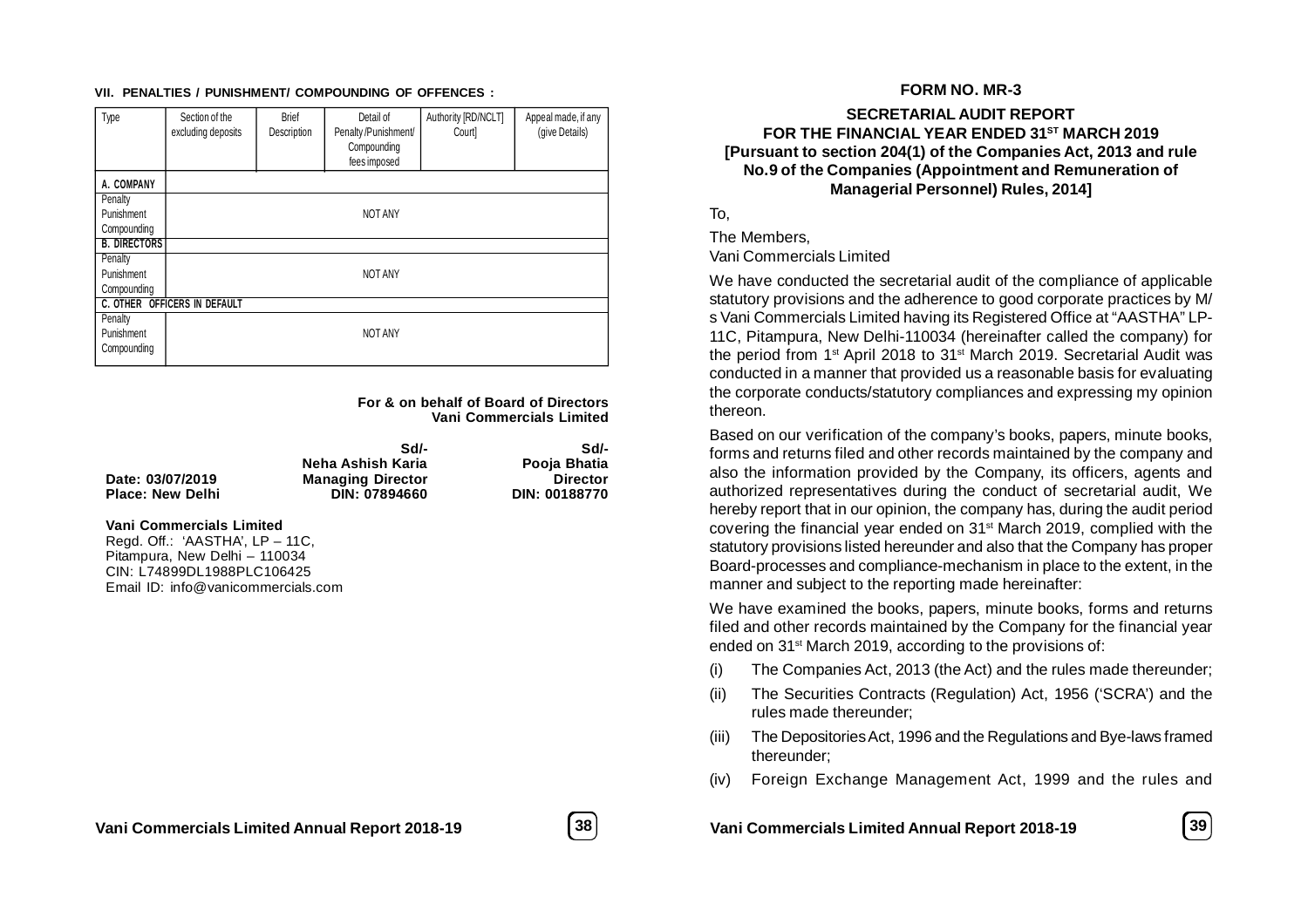regulations made thereunder to the extent of Foreign Direct Investment, Overseas Direct Investment and External Commercial Borrowings;

- (v) The following Regulations and Guidelines prescribed under the Securities and Exchange Board of India Act, 1992 ('SEBI Act'):-
	- (a) The Securities and Exchange Board of India (Substantial Acquisition of Shares and Takeovers) Regulations, 2011;
	- (b) The Securities and Exchange Board of India (Prohibition of Insider Trading) Regulations, 1992;
	- (c) The Securities and Exchange Board of India (Issue of Capital and Disclosure Requirements) Regulations, 2009;—**Not Applicable**
	- (d) The Securities and Exchange Board of India (Employee Stock Option Scheme and Employee Stock Purchase Scheme) Guidelines, 1999; ;—**Not Applicable**
	- (e) The Securities and Exchange Board of India (Issue and Listing of Debt Securities) Regulations, 2008; ;—**Not Applicable**
	- (f) The Securities and Exchange Board of India (Registrars to an Issue and Share Transfer Agents) Regulations, 1993 regarding the Companies Act and dealing with client;
	- (g) The Securities and Exchange Board of India (Delisting of Equity Shares) Regulations, 2009; and ;—**Not Applicable**
	- (h) The Securities and Exchange Board of India (Buyback of Securities) Regulations, 1998; ;—**Not Applicable**
	- (i) The Securities and Exchange Board of India (Listing Obligations & Disclosure Requirements) Regulations, 2015
- (vi) The other laws as informed and certified by the Management of the Company which are specifically applicable to the Company based on their sector/ industry are:
	- (a) Reserve Bank of India Act, 1934;

We have also examined compliance with the applicable clauses of the following:

(a) Secretarial Standards issued by The Institute of Company Secretaries of India.

**Vani Commercials Limited Annual Report 2018-19 40 Vani Commercials Limited Annual Report 2018-19 41**



(b) The Listing Agreements entered into by the Company with BSE Limited

During the period under review the Company has complied with the provisions of the Act, Rules, Regulations, Guidelines, Standards, etc. mentioned above.

#### We further report that -

The Board of Directors of the Company is duly constituted with proper balance of Executive Directors, Non-Executive Directors and Independent Directors. The changes in the composition of the Board of Directors that took place during the period under review were carried out in compliance with the provisions of the Act.

Adequate notice is given to all directors to schedule the Board Meetings, agenda and detailed notes on agenda were sent at least seven days in advance, and a system exists for seeking and obtaining further information and clarifications on the agenda items before the meeting and for meaningful participation at the meeting.

Majority decision is carried through while the dissenting members' views are captured and recorded as part of the minutes.

We further report that there are adequate systems and processes in the company commensurate with the size and operations of the company to monitor and ensure compliance with applicable laws, rules, regulations and guidelines.

We further report that during the audit period the company has no specific events / actions having a major bearing on the company's affairs in pursuance of the above referred laws, rules, regulations, guidelines, standards, etc. referred to above

#### For **V AGGARWAL & CO. Company Secretaries**

**Sd/- Varsha Aggarwal** Date: 3rd July 2019 **M.No. :A39687** Place: Delhi **COP: 20894**

Note: This report is to be read with our letter of even date which is annexed as Annexure A and forms an integral part of this report.

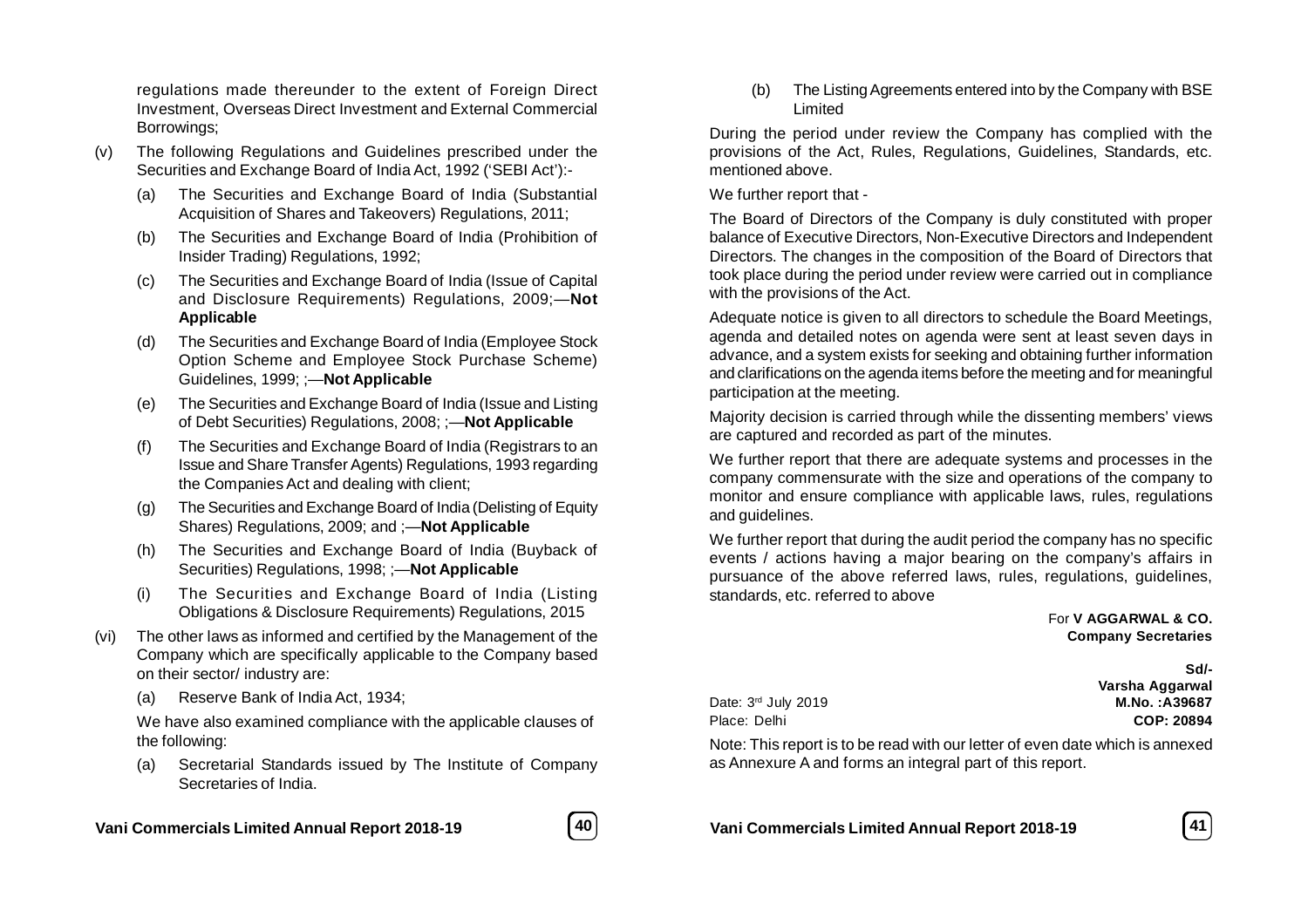#### *Annexure: A*

To

The Members,

Vani Commercials Limited

Our report of the even date is to be read along with this letter:

- **1.** Maintenance of secretarial record is the responsibility of the management of the Company. Our responsibility is to express an opinion on these secretarial records based on our audit.
- **2.** We have followed the audit practices and processes as were appropriate to obtain reasonable assurance about the correctness of the contents of the secretarial records. The verification was done on the random test basis to ensure that correct facts are reflected in secretarial records. We believe that the processes and practices, we followed provide a reasonable basis for our opinion.
- **3.** We have not verified the correctness and appropriateness of financial records and Books of Accounts of the Company.
- **4.** Where ever required, we have obtained the Management representation about the compliance of laws, rules and regulations and happening of events etc.
- **5.** The compliance of the provisions of Corporate and other applicable laws, rules, regulations, standards is the responsibility of management. Our examination was limited to the verification of procedures on the random test basis.
- **6.** The Secretarial Audit report is neither an assurance as to the future viability of the company nor of the efficacy or effectiveness with which the management has conducted the affairs of the Company.

For **V AGGARWAL & CO. Company Secretaries**

Date: 3rd July 2019 **M.No. :A39687** Place: Delhi **COP: 20894**

**Sd/- Varsha Aggarwal**

# **MANAGEMENT DISCUSSION AND ANALYSIS REPORT**

The Company's main object is Non-Banking Financial activities. The market for this activity offers high potential for growth. The Company is carried on business of NBFI and is operating from Delhi. There have been a number of causes behind growth of Indian economy in last couple of years. A number of market reforms have been instituted by Indian government and there has been significant amount of foreign direct investment made in India. Much of this amount has been invested into several businesses including knowledge process outsourcing industries. India's foreign exchange reserves have gone up in last few years. Real estate sector as well as information technology industries of India have taken off. Capital markets of India are doing pretty well too. All these factors have contributed to growth of Indian economy.

The financial statements have been prepared in compliance with the requirements of the Companies Act, 2013, Regulation 33 of SEBI (Listing Obligations and Disclosure Requirements) Regulations, 2015. Our Management accepts responsibility for the integrity and objectivity of these financial statements, as well as for the various estimates and judgments used therein. The estimates and judgments relating to the financial statements have been made on a prudent and reasonable basis, so that the financial statements reflect in a true and fair manner the form and substance of transactions, and reasonably present our state of affairs, profits and cash flows for the year.

#### **INDUSTRY STRUCTURE AND DEVELOPMENTS**

Non-Banking Finance Companies (NBFCs) are an integral part of the country's financial system because of their complementary as well as competitive role. They act as a critical link in the overall financial system catering to a large market of niche customers. In spite of strong competition faced by the NBFCs, the inner strength of NBFCs viz local knowledge, credit appraisal skill, well trained collection machinery, close monitoring of borrowers and personalized attention to each client, are catering to the needs of small and medium enterprises in the rural and semi urban area. However, as a result of consolidation and restructuring in the financial sector and liberalization and globalization of markets only few strong NBFCs now remain in business.

On the regulatory front, NBFCs are regulated by the Reserve Bank of India (RBI) almost at par with banks. All the prudential norms for asset classification, income recognition, provisioning etc., are applicable to NBFCs in India. Given the continuously high levels of inflation throughout the year, the Reserve Bank of India (RBI) has no option but tighten monetary policies. This has resulted in an increase in domestic interest rates. The environment of high interest rates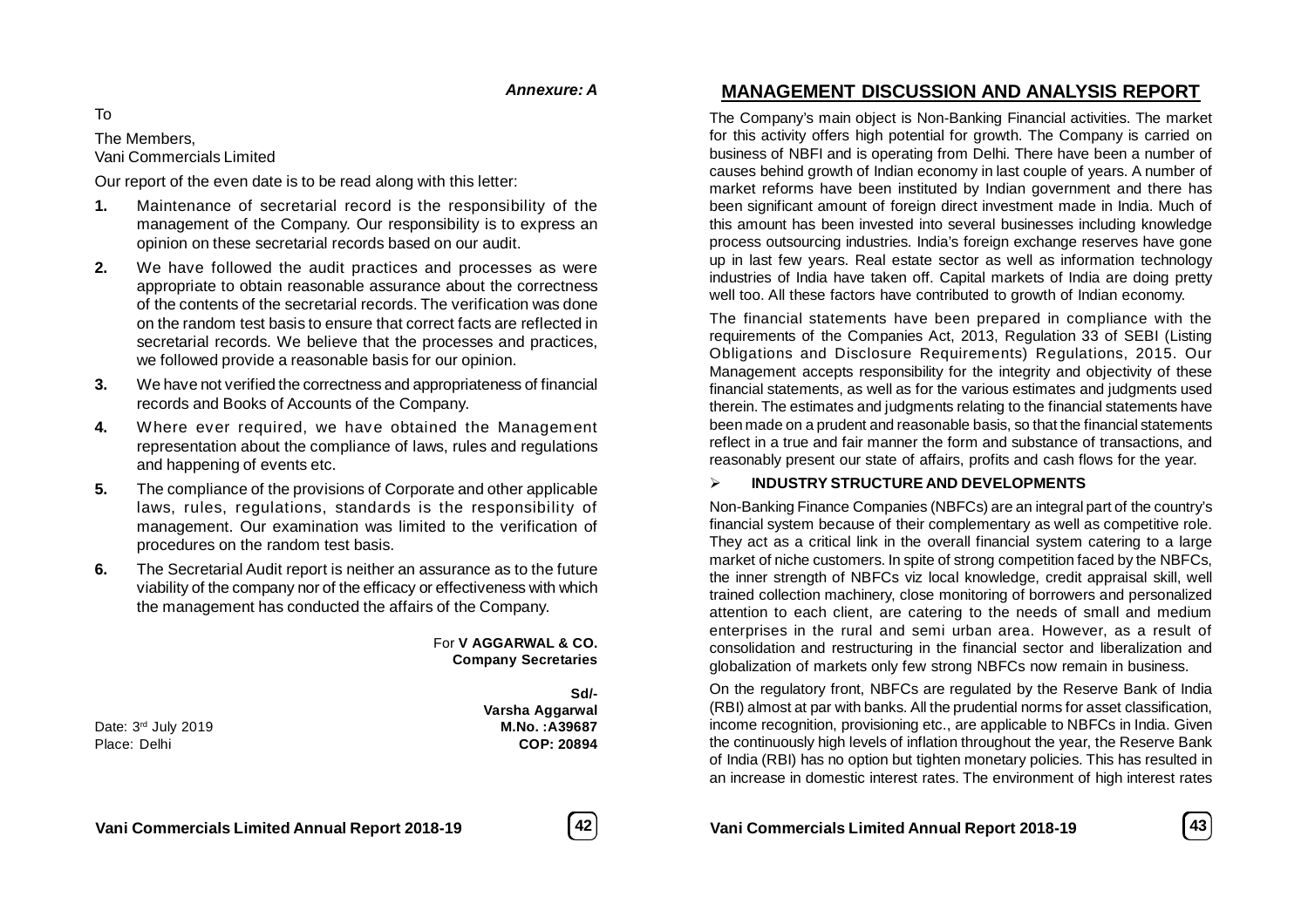has a negative impact on sentiments of industries. Measures of risk aversion have not risen, though equity markets in most regions have posted significant gains and financial stresses have been limited.

#### **OPPORTUNITIES AND THREATS**

The performance of capital market in India has a direct correlation with the prospect of economic growth and political stability. In the FY18-19, Indian GDP growth reported at 7.3% as we continue to be the fastest growing amongst large economies in the world. India's annual retial inflation rat dropped to an 18-month low of 2.19% in December, strengthening economists' expectations of a falling interest rate regime in the coming months. The Indian economy is projected to grow at a healthy 7.3% in fiscal year 2020, as per IMF. The growth is expected to come on the back of pre-election fiscal stimulus in the first half of 2019. infrastructural stimulus and a generally dovish monetary policy by RBI. Accommodative monetary policies in advanced economies, coupled with better growth prospects in Emerging Markets (EMs) including India, are expected to trigger large capital inflows in EMs which in turn could lead to inflationary pressures and asset price bubble. Our business performance may also be impacted by increased competition from local and global players operating in India, regulatory changes and attrition of employees. With growing presence of players offering advisory service coupled with provision of funds for the clients' needs, we would face competition of unequal proportion. We continuously tackle this situation by providing increasingly superior customized services.

**I**n financial services business, effective risk management has become very crucial. As an NBFI, your Company is exposed to credit risk, liquidity risk and interest rate risks. Your company has in place suitable mechanisms to effectively reduce such risks. All these risks are continuously analyzed and reviewed at various levels of management through an effective information system. The Company is having excellent Board of Directors who is Expert in financial sector, and is helping the Company in making good Investment. The company is also facing risk of heavy ups and down in stock market which have been minimized due to risk management system of our company.

#### **OUTLOOK AND FUTURE PROSPECTS**

Competition continues to be intense, as the Indian and foreign banks have entered the retail lending business in a big way, thereby exerting pressure on margins. The erstwhile providers of funds have now become competitors. NBFIs can sustain in this competitive environment only through optimization of funding costs, identification of potential business areas, widening



geographical reach, and use of technology, cost efficiencies, strict credit monitoring and raising the level of customer service.

#### **RISKS & CONCERNS**

In today's complex business environment, almost every business decision requires executives and managers to balance risk and reward. Effective risk management is therefore critical to an organization's success. Globalization, with increasing integration of markets, newer and more complex products & transactions and an increasingly stringent regulatory framework has exposed organisations to newer risks. As a result, today's operating environment demands a rigorous and integrated approach to risk management. Timely and effective risk management is of prime importance to our continued success. Increased competition and market volatility has enhanced the importance of risk management. The sustainability of the business is derived from the following:

- $\div$  Identification of the diverse risks faced by the company.
- $\div$  The evolution of appropriate systems and processes to measure and monitor them.
- $\cdot \cdot$  Risk management through appropriate mitigation strategies within the policy framework.
- $\cdot \cdot$  Monitoring the progress of the implementation of such strategies and subjecting them to periodical audit and review.
- $\div$  Reporting these risk mitigation results to the appropriate managerial levels.

# **DISCUSSION ON FINANCIAL PERFORMANCE WITH RESPECT TO OPERATIONAL PERFORMANCE**

The brief on Financial Performance of the Company is already provided in the Boards' Report of the Company.

**HUMAN RESOURCES**

The Company's relations with the employees continued to be cordial.

# **SEGMENT-WISE OR PRODUCT WISE PERFORMANCE**

The company operates in only single segment. Hence segment wise performance is not applicable.

# **INTERNAL CONTROL SYSTEMS AND THEIR ADEQUACY**

Your Company has an effective system of accounting and administrative controls supported by an internal audit system with proper and adequate

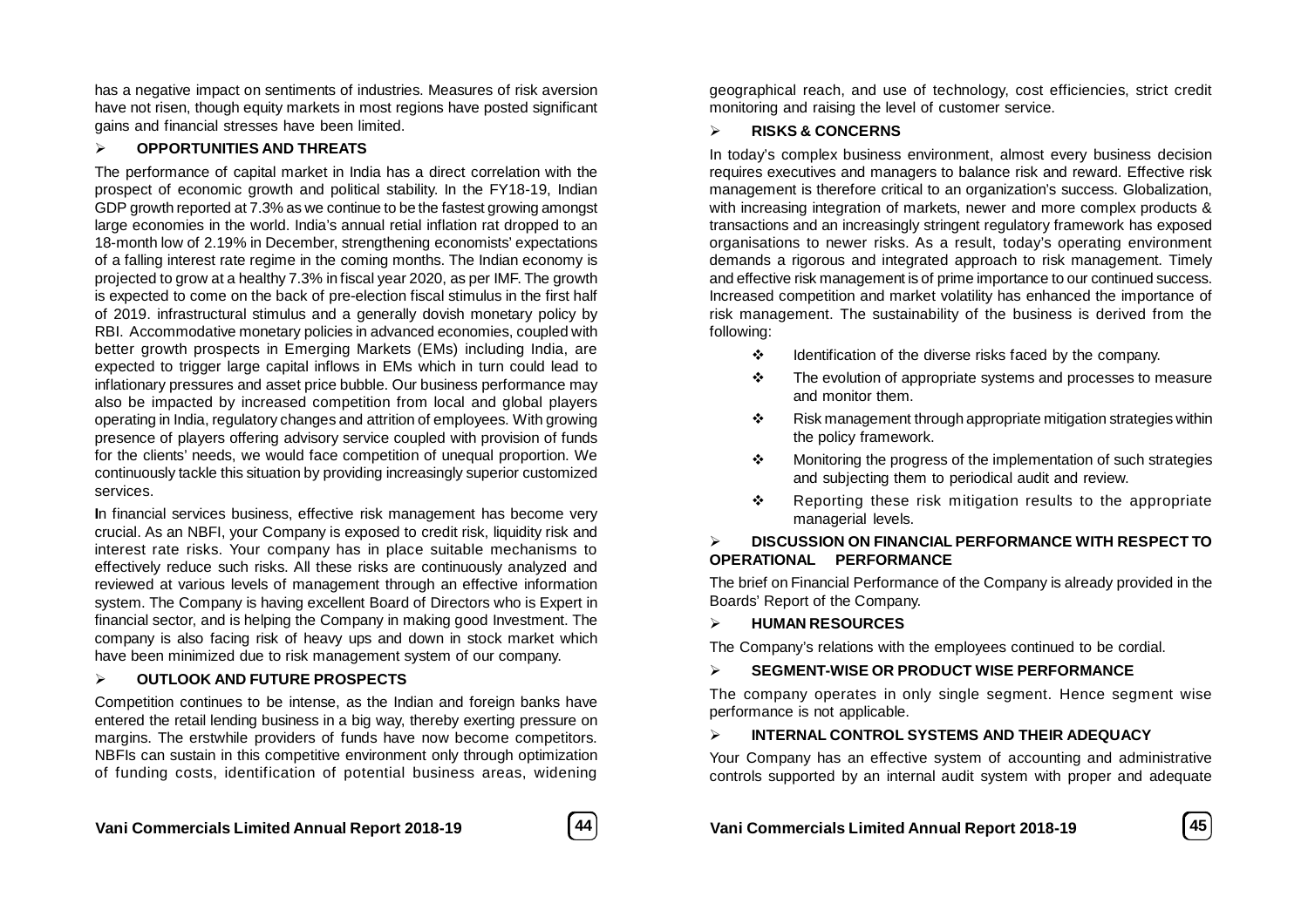system of internal check and controls to ensure safety and proper recording of all assets of the Company and their proper and authorised utilization.

As part of the effort to evaluate the effectiveness of the internal control systems, your Company's internal audit department reviews all the control measures on a periodic basis and recommends improvements, wherever appropriate. The internal audit department is manned by highly qualified and experienced personnel and reports directly to the Audit Committee of the Board. The Audit Committee regularly reviews the audit findings as well as an Information Security Assurance Service is also provided by independent external professionals. Based on their recommendations, the Company has implemented a number of control measures both in operational and accounting related areas, apart from security related measures.

#### **CAUTIONARY STATEMENT**

This report describing the company's activities, projections about future estimates, assumptions with regard to global economic conditions, government policies, etc may contain "forward looking statements" based on the information available with the company. Forward-looking statements are based on certain assumptions and expectations of future events. These statements are subject to certain risks and uncertainties. The company cannot guarantee that these assumptions and expectations are accurate or will be realized. The actual results may be different from those expressed or implied since the company's operations are affected by many external and internal factors, which are beyond the control of the management. Hence the company assumes no responsibility in respect of forward-looking statements that may be amended or modified in future on the basis of subsequent developments, information or events.

Company follows all Mandatory Accounting Standards.

**For & On Behalf of Board of Directors Vani Commercials Limited**

|                          | Sdl-                     | Sd/-            |
|--------------------------|--------------------------|-----------------|
|                          | Neha Ashish Karia        | Pooja Bhatia    |
| Date: 03/07/2019         | <b>Managing Director</b> | <b>Director</b> |
| <b>Place: New Delhi</b>  | DIN: 07894660            | DIN: 00188770   |
| Mant Campanatala Limitad |                          |                 |

**Vani Commercials Limited** Regd. Off.: 'AASTHA', LP – 11C, Pitampura, New Delhi – 110034 CIN: L74899DL1988PLC106425 Email ID: info@vanicommercials.com

#### **INDEPENDENT AUDITORS' REPORT**

To the Members of **Vani Commercials Limited**

#### **Report on the Financial Statements**

We have audited the accompanying standalone financial statements of **Vani Commercials Limited** ("the Company"), which comprise the Balance Sheet as at **March 31, 2019** the Statement of Profit and Loss and Cash Flow Statement for the year then ended, and a summary of significant accounting policies and other explanatory information.

#### **Management's Responsibility for the Financial Statements**

The Company's Board of Directors is responsible for the matters stated in Section 134(5) of the Companies Act, 2013 ("the Act") with respect to the preparation of these standalone financial statements that give a true and fair view of the financial position, financial performance and cash flows of the Company in accordance with accounting principles generally accepted in India, including the Accounting Standards specified under section 133 of the Act, read with Rule 7 of the Companies (Accounts) Rules, 2014 and the Companies (Accounting Standards) Amendment Rules, 2016. This responsibility includes maintenance of adequate accounting records in accordance with the provisions of the Act for safeguarding of the assets of the Company and for preventing and detecting frauds and other irregularities; selection and application of appropriate accounting policies; making judgments and estimates that are reasonable and prudent; and the design, implementation and maintenance of adequate internal financial control that were operating effectively for ensuring the accuracy and completeness of the accounting records, relevant to the preparation and presentation of the financial statements that give a true and fair view and are free from material misstatement, whether due to fraud or error.

#### **Auditor's Responsibility**

Our responsibility is to express an opinion on these standalone financial statements based on our audit. We have taken into account the provisions of the Act, the accounting and auditing standards and matters which are required to be included in the audit report under the provisions of the Act and the Rules made thereunder. We conducted our audit in accordance with the Standards on Auditing, issued by the Institute of Chartered Accountants of India, as specified under Section 143(10) of the Act. Those Standards require that we comply with ethical requirements and plan and

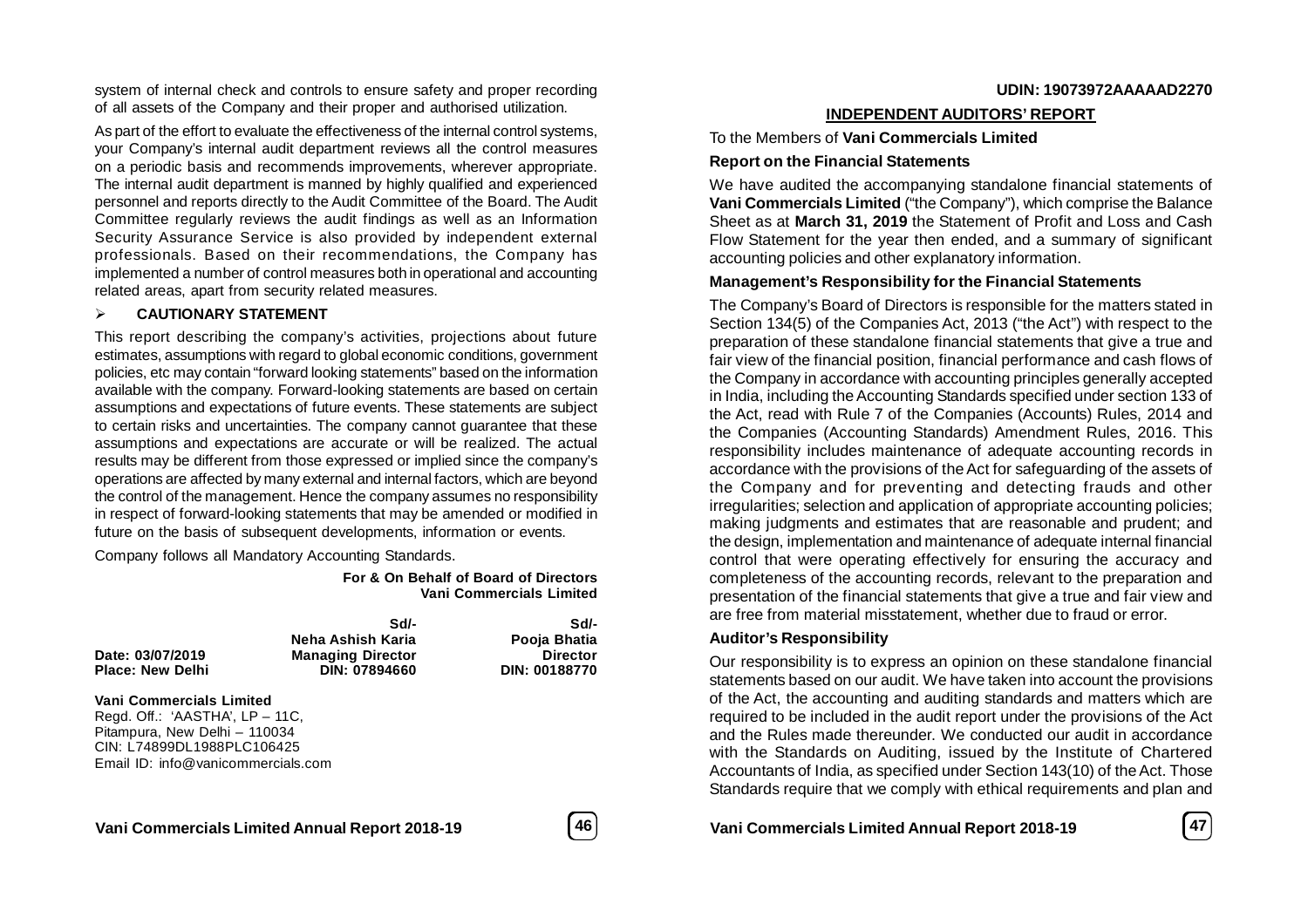perform the audit to obtain reasonable assurance about whether the financial statements are free from material misstatement.

An audit involves performing procedures to obtain audit evidence about the amounts and disclosures in the financial statements. The procedures selected depend on the auditor's judgment, including the assessment of the risks of material misstatement of the financial statements, whether due to fraud or error. In making those risk assessments, the auditor considers internal financial control relevant to the Company's preparation of the financial statements that give a true and fair view in order to design audit procedures that are appropriate in the circumstances. An audit also includes evaluating the appropriateness of accounting policies used and the reasonableness of the accounting estimates made by the Company's Directors, as well as evaluating the overall presentation of the financial statements. We believe that the audit evidence we have obtained is sufficient and appropriate to provide a basis for our audit opinion on the standalone financial statements.

#### **Opinion**

In our opinion and to the best of our information and according to the explanations given to us, the standalone financial statements give the information required by the Act in the manner so required and give a true and fair view in conformity with the accounting principles generally accepted in India of the state of affairs of the Company as at 31st March 2019, its profit, and its cash flows for the year ended on that date.

# **Report on Other Legal and Regulatory Requirements**

- 1. As required by the Companies (Auditor's Report) Order, 2016 ("the Order") issued by the Central Government of India in terms of subsection (11) of Section 143 of the Act, we give in the **Annexure 1** a statement on the matters specified in paragraphs 3 and 4 of the Order.
- 2. As required by Section 143(3) of the Act, we report that:
	- a) We have sought and obtained all the information and explanations which to the best of our knowledge and belief were necessary for the purpose of our audit;
	- b) In our opinion proper books of account as required by law have been kept by the Company so far as it appears from our examination of those books;
- **Vani Commercials Limited Annual Report 2018-19 48 Vani Commercials Limited Annual Report 2018-19 49**

c) The Balance Sheet, Statement of Profit and Loss, and Cash Flow Statement dealt with by this Report are in agreement with the books of account;

- d) In our opinion, the aforesaid standalone financial statements comply with the Accounting Standards specified under Section 133 of the Act, read with Rule 7 of the Companies (Accounts) Rules, 2014 and the Companies (Accounting Standards) Amendment Rules, 2016;
- e) On the basis of written representations received from the directors as on 31st March 2019, and taken on record by the Board of Directors, none of the directors is disqualified as on 31st March 2019, from being appointed as a director in terms of Section 164(2) of the Act;
- f) With respect to the adequacy of the internal financial controls over financial reporting of the Company and the operating effectiveness of such controls, refer to our separate Report in "**Annexure 2**" to this report;
- g) With respect to the other matters to be included in the Auditor's Report in accordance with Rule 11 of the Companies (Audit and Auditors) Rules, 2014, in our opinion and to the best of our information and according to the explanations given to us:
	- i. The Company does not have any pending litigations which would impact its financial position.
	- ii. The Company did not have any long-term contracts including derivative contracts for which there were any material foreseeable losses.
	- iii. There has not been an occasion, in which the company, during the year under report, to transfer any sum to the Investor Education and Protection Fund. Hence, the question of delay in transferring such sum does not arise.

**For MKRJ & CO. (Chartered Accountants)**

**Sd/- Mukesh Jain Partner Date: 29/05/2019 Membership Number: 073972 Place: Delhi FRN: 030311N**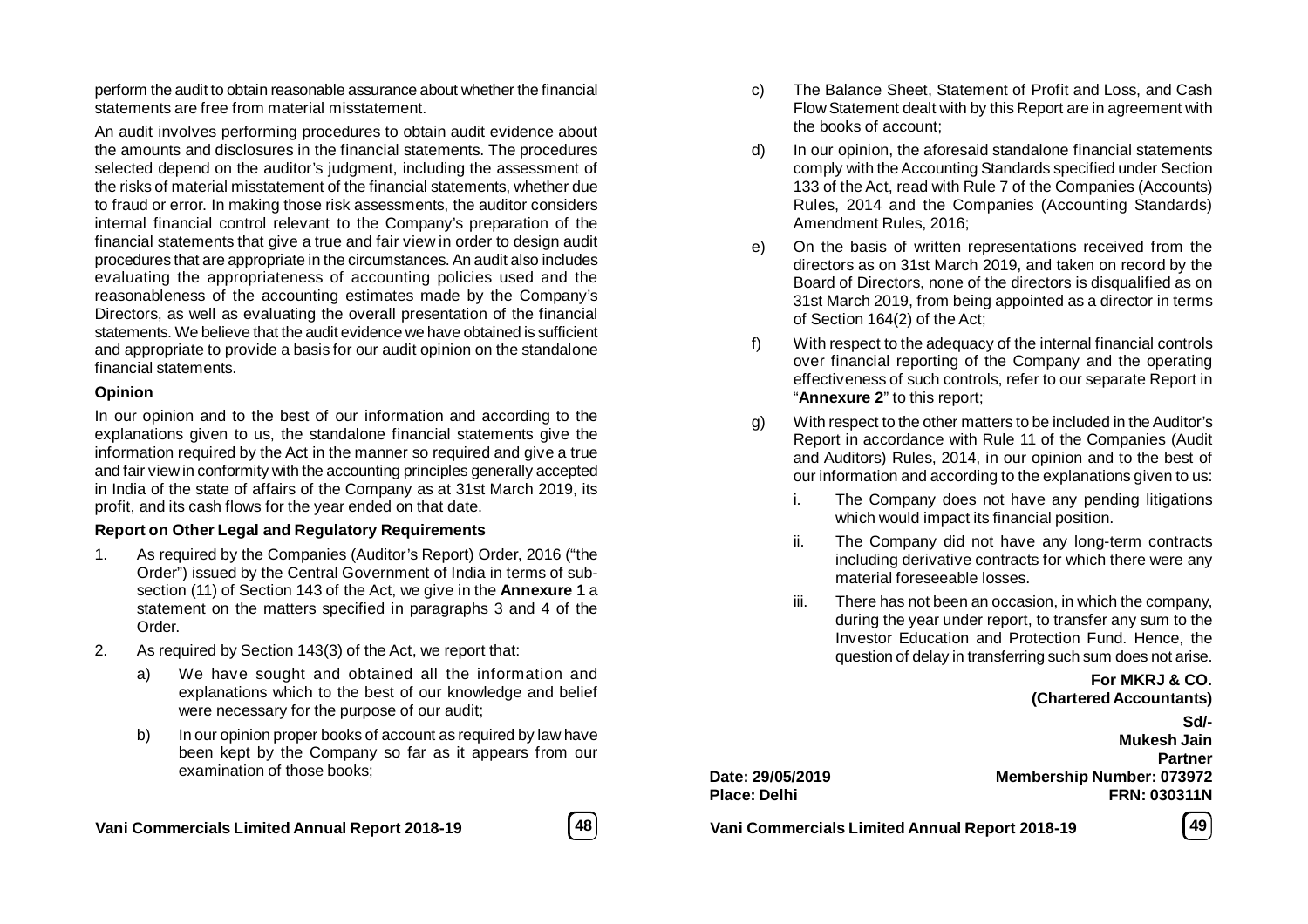#### **Annexure 1 referred to in paragraph 1 under the heading "Report on Other Legal and Regulatory Requirements" of our Report of even date**

- **(i) (a)** The Company has maintained proper records showing full particulars, including quantitative details and situation of fixed assets.
	- **(b)** All fixed assets have been physically verified by the management at regular intervals, as informed to us no material discrepancies were noticed on such verification.
	- **(c)** According to the information and explanations given by the management, the Company has not acquired any immovable property during the year under audit; no comments under the sub-clause are required.
- **(ii)** The Company's business does not involve inventories and, accordingly, the requirements under paragraph 3(ii) of the Order are not applicable to the Company.
- **(iii)** According to the information and explanation given to us, the Company has not granted any loans, secured or unsecured to or from companies, firms, Limited Liability Partnerships or other parties covered in the register maintained under Section 189 of the Act and hence clause 3(iii)(a), (b) and (c) of the Order are not applicable to the Company and hence not commented upon.
- **(iv)** In our opinion and according to the information and explanations given to us, there are no loans, investments, guarantees, and securities granted in respect of which provisions of Section 185 and 186 of the Act are applicable and hence not commented upon.
- **(v)** The Company has not accepted any deposits within the meaning of Sections 73 to 76 of the Act and the Companies (Acceptance of Deposits) Rules, 2014 (as amended). Accordingly, the provisions of clause 3(v) of the Order are not applicable.
- **(vi)** To the best of our knowledge and as explained, the Central Government has not specified the maintenance of cost records under Section 148(1) of the Act for the products/services of the Company.
- **(vii) (a)** According to the information and explanations given to us and based on the records of the company examined by us, the company is regular in depositing the undisputed statutory dues,



including income-tax and other statutory dues, as applicable, with the appropriate authorities in India;

- **(b)** According to the information and explanations given to us and based on the records of the company examined by us, there are no dues of Income tax which have not been deposited on account of any disputes. However the remaining taxes specified under the said sub-clause are not applicable to the company.
- **(viii)** In our opinion and according to the information and explanations given by the management, the Company has not availed of any loans from any financial institution, bank or government and not issued any debentures.
- **(ix)** In our opinion and according to the information and explanations given by the management, the Company has not raised any money by way of initial public offer or further public offer (including debt instruments) and the company has not raised/taken any term loan.
- **(x)** Based upon the audit procedures performed for the purpose of reporting the true and fair view of the financial statements and according to the information and explanations given by the management, we report that no fraud by the company or no fraud on the company by the officers and employees of the Company has been noticed or reported during the year.
- **(xi)** According to the information and explanations given by the management, the company has complied with the provisions of Section 197 read with Schedule V of the Companies Act, 2013.
- **(xii)** In our opinion, the Company is not a Nidhi Company. Therefore, the provisions of clause 3(xii) of the order are not applicable to the Company and hence not commented upon.
- **(xiii)** According to the information and explanations given by the management, transactions with the related parties are in compliance with Section 177 and 188 of Companies Act, 2013 where applicable and the details have been disclosed in the notes to the financial statements, as required by the applicable accounting standards.
- **(xiv)** According to the information and explanations given to us and on an overall examination of the Balance Sheet, the Company has not made any preferential allotment or private placement of shares or fully or partly convertible debentures during the year under review and hence,

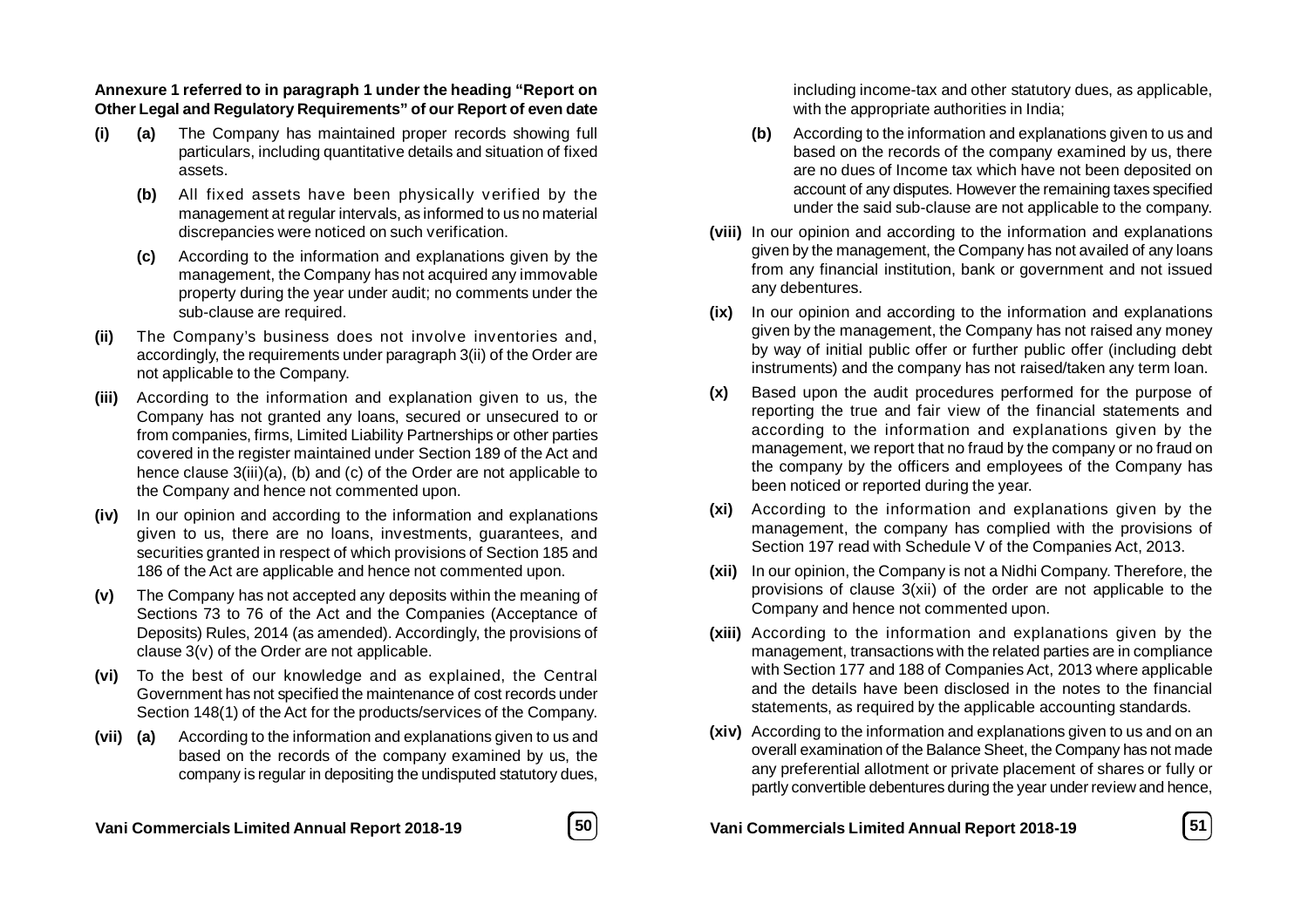reporting requirements under clause 3(xiv) are not applicable to the Company and, not commented upon.

- **(xv)** According to the information and explanations given by the management, the Company has not entered into any non-cash transactions with the directors or persons connected with him as referred to in Section 192 of Companies Act, 2013.
- **(xvi)** According to the information and explanations given to us, the company is a Non Banking Finance Company duly registered with the Reserve Bank of India under Section 45-IA of the Act, 1934.

**For MKRJ & CO. (Chartered Accountants)**

**Sd/- Mukesh Jain Partner Date: 29/05/2019 Membership Number: 073972 Place: Delhi FRN: 030311N**

#### **ANNEXURE 2 TO THE INDEPENDENT AUDITOR'S REPORT OF EVEN DATE ON THE STANDALONE FINANCIAL STATEMENTS OF VANI COMMERCIALS LIMITED**

**Report on the Internal Financial Controls under Clause (i) of Subsection 3 of Section 143 of the Companies Act, 2013 ("the Act")**

To the Members of **Vani Commercials Limited**

We have audited the internal financial controls over financial reporting of **Vani Commercials Limited** ("the Company") as of 31st March 2019 in conjunction with our audit of the standalone financial statements of the Company for the year ended on that date.

#### **Management's Responsibility for Internal Financial Controls**

The Company's Management is responsible for establishing and maintaining internal financial controls based on the internal control over financial reporting criteria established by the Company considering the essential components of internal control stated in the Guidance Note on Audit of Internal Financial Controls Over Financial Reporting issued by the Institute of Chartered Accountants of India. These responsibilities include the design, implementation and maintenance of adequate internal financial controls that were operating effectively for ensuring the orderly and efficient conduct of its business, including adherence to the Company's policies, the safeguarding of its assets, the prevention and detection of frauds and errors, the accuracy and completeness of the accounting records, and the timely preparation of reliable financial information, as required under the Companies Act, 2013 ('the Act').

#### **Auditor's Responsibility**

Our responsibility is to express an opinion on the Company's internal financial controls over financial reporting based on our audit. We conducted our audit in accordance with the Guidance Note on Audit of Internal Financial Controls Over Financial Reporting (the "Guidance Note") and the Standards on Auditing as specified under section 143(10) of the Act, to the extent applicable to an audit of internal financial controls, both applicable to an audit of Internal Financial Controls and, both issued by the Institute of Chartered Accountants of India. Those Standards and the Guidance Note require that we comply with ethical requirements and plan and perform the audit to obtain reasonable assurance about whether adequate internal



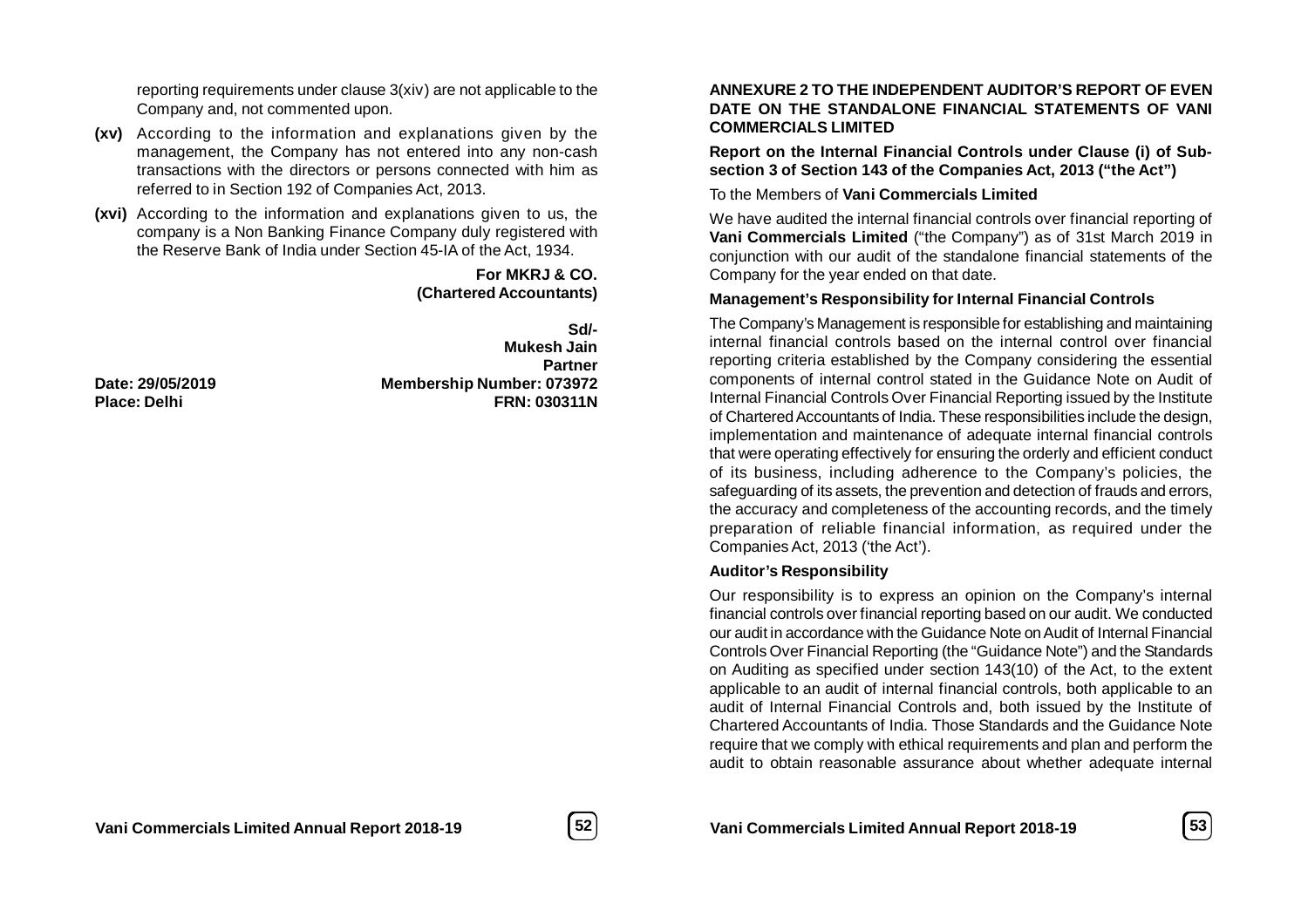financial controls over financial reporting was established and maintained and if such controls operated effectively in all material respects.

Our audit involves performing procedures to obtain audit evidence about the adequacy of the internal financial controls system over financial reporting and their operating effectiveness. Our audit of internal financial controls over financial reporting included obtaining an understanding of internal financial controls over financial reporting, assessing the risk that a material weakness exists, and testing and evaluating the design and operating effectiveness of internal control based on the assessed risk. The procedures selected depend on the auditor's judgement, including the assessment of the risks of material misstatement of the financial statements, whether due to fraud or error.

We believe that the audit evidence we have obtained is sufficient and appropriate to provide a basis for our audit opinion on the internal financial controls system over financial reporting.

#### **Meaning of Internal Financial Controls Over Financial Reporting**

A company's internal financial control over financial reporting is a process designed to provide reasonable assurance regarding the reliability of financial reporting and the preparation of financial statements for external purposes in accordance with generally accepted accounting principles. A company's internal financial control over financial reporting includes those policies and procedures that (1) pertain to the maintenance of records that, in reasonable detail, accurately and fairly reflect the transactions and dispositions of the assets of the company; (2) provide reasonable assurance that transactions are recorded as necessary to permit preparation of financial statements in accordance with generally accepted accounting principles, and that receipts and expenditures of the company are being made only in accordance with authorisations of management and directors of the company; and (3) provide reasonable assurance regarding prevention or timely detection of unauthorised acquisition, use, or disposition of the company's assets that could have a material effect on the financial **statements** 

# **Inherent Limitations of Internal Financial Controls Over Financial Reporting**

Because of the inherent limitations of internal financial controls over financial reporting, including the possibility of collusion or improper management



override of controls, material misstatements due to error or fraud may occur and not be detected. Also, projections of any evaluation of the internal financial controls over financial reporting to future periods are subject to the risk that the internal financial control over financial reporting may become inadequate because of changes in conditions, or that the degree of compliance with the policies or procedures may deteriorate.

#### **Opinion**

In our opinion, the Company has, in all material respects, an adequate internal financial controls system over financial reporting and such internal financial controls over financial reporting were operating effectively as at 31st March 2019, based on the internal control over financial reporting criteria established by the Company considering the essential components of internal control stated in the Guidance Note on Audit of Internal Financial Controls Over Financial Reporting issued by the Institute of Chartered Accountants of India.

> **For MKRJ & CO. (Chartered Accountants)**

**Sd/- Mukesh Jain Partner Date: 29/05/2019 Membership Number: 073972 Place: Delhi FRN: 030311N**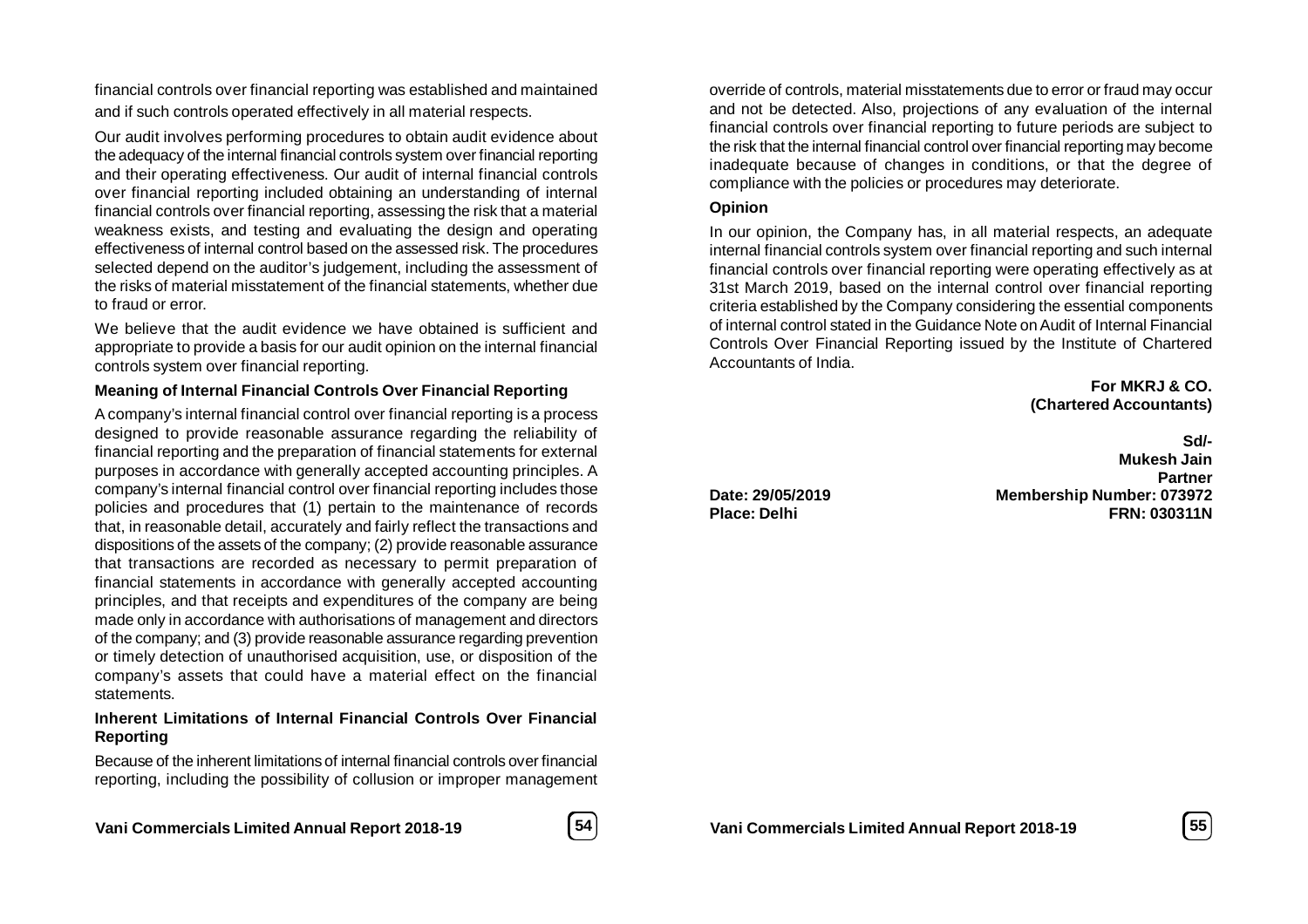#### **UDIN: 19073972AAAAAE2289**

# **Auditors' Report as per Non-Banking Financial Companies Auditor's Report (Reserve Bank) Directions, 2016.**

#### **To the Board of Directors**

#### **Vani Commercials Limited**

- 1. The Company is engaged in the business of Non-Banking Financial Institution, The Company being a Non-Banking Finance Company has obtained a Certificate of registration from the Reserve Bank of India to carry on such businesses. Further the Company is entitled to continue to hold such certificate of registration in terms of its assets/income pattern as on 31<sup>st</sup> March, 2019;
- 2. The company is meeting the required net owned fund requirement as laid down in Master Direction - Non-Banking Financial Company – Non-Systemically Important Non-Deposit taking Company (Reserve Bank) Directions, 2016;
- 3. The Board of Directors of the Company has passed a resolution for the non-acceptance of any public deposits;
- 4. The company has not accepted any public deposits during the year;
- 5. The Company has complied with the prudential norms relating to income recognition, accounting standards, assets classification and provisioning for bad and doubtful debts as applicable to it.

#### For **MKRJ & Co. Chartered Accountants**

#### **Sd/-**

**Mukesh Jain Partner Membership Number: 073972 FRN: 030311N**

**Place: Delhi Date: 29/05/2019**

**Vani Commercials Limited Annual Report 2018-19 56 Vani Commercials Limited Annual Report 2018-19 57**



#### **VANI COMMERCIALS LIMITED**

REGD. OFF.: "AASTHA" LP-11C, PITAMPURA, NEW DELHI-110034. CIN : L74899DL1988PLC106425 **BALANCE SHEET AS AT 31ST MARCH, 2019**

| UE JNEET MJ MT JT                                             |                |               | <b>IVIARUN, 2017</b> |                                     | Amount in ₹     |
|---------------------------------------------------------------|----------------|---------------|----------------------|-------------------------------------|-----------------|
| <b>Particulars</b>                                            | <b>Note</b>    |               | As At                | As At                               |                 |
|                                                               | No.            |               | 31.03.2019           | 31.03.2018                          |                 |
| <b>I. EQUITY AND LIABILITIES</b>                              |                |               |                      |                                     |                 |
| (1) Shareholder's Funds                                       |                |               |                      |                                     |                 |
| (a) Share Capital                                             | 1              | 41,198,000.00 |                      | 41,198,000.00                       |                 |
| (b) Reserves and Surplus                                      | $\overline{2}$ | 344,886.06    |                      | 231,573.06                          |                 |
| (c) Money received against share warrants                     |                |               | 41,542,886.06.       |                                     | 41,429,573.06   |
| (2) Shares pending allotment                                  |                |               |                      |                                     |                 |
| (3) Non-Current Liabilities                                   |                |               |                      |                                     |                 |
| (a) Long-term borrowings                                      | 3              |               |                      |                                     |                 |
| (b) Deferred tax liabilities (Net)                            |                |               |                      |                                     |                 |
| (c) Other Long term liabilities                               |                |               |                      |                                     |                 |
| (d) Long term provisions                                      | 4              | 217,454.00    | 217.454.00           | 158,717.00                          | 158,717.00      |
| (4) Current Liabilities                                       |                |               |                      |                                     |                 |
| (a) Short-term borrowings                                     |                |               |                      |                                     |                 |
| (b) Trade payables                                            | 5              |               |                      |                                     |                 |
| (c) Other current liabilities                                 | 6              | 74,500.00     |                      | 67,286.00                           |                 |
| (d) Short-term provisions                                     | $\overline{1}$ | 23,600.00     | 98,100.00            | 23,000.00                           | 90.286.00       |
| <b>Total</b>                                                  |                |               | 41,858,440.06        |                                     | 41,678,576.06   |
| II. ASSETS                                                    |                |               |                      |                                     |                 |
| (1) Non-current assets                                        |                |               |                      |                                     |                 |
| (a) Fixed assets 8                                            |                |               |                      |                                     |                 |
| (i) Tangible assets                                           |                | 19,644.00     |                      | 31,395.00                           |                 |
| (ii) Intangible assets                                        |                |               |                      |                                     |                 |
| (iii) Capital work-in-progress                                |                |               |                      |                                     |                 |
| (iv) Intangible assets under development                      |                |               |                      |                                     |                 |
| (b) Non-current investments                                   | 9              | 19,568,500.00 |                      | 19,568,500.00                       |                 |
| (c) Deferred tax assets (net)                                 |                | 3.103.00      |                      | 5.730.00                            |                 |
| (d) Long term loans and advances                              | 10             | 16,782,079.00 |                      | 17,151,670.00                       |                 |
| (e) Other non-current assets                                  | 11             |               | 36,373,326.00        | 148,360.00                          | 36,905,655.00   |
| (2) Current assets                                            |                |               |                      |                                     |                 |
| (a) Current investments                                       |                |               |                      |                                     |                 |
| (b) Inventories                                               | 12             | 2,064,143.58  |                      | 2,064,143.58                        |                 |
| (c) Trade receivables                                         |                |               |                      |                                     |                 |
| (d) Cash and cash equivalents                                 | 13             | 3,316,641.48  |                      | 2,587,599.48                        |                 |
| (e) Short-term loans and advances                             | 14             |               |                      |                                     |                 |
| (f) Other current assets                                      | 15             | 104,329.00    | 5,485,114.06         | 121,178.00                          | 4,772,921.06    |
| Total                                                         |                |               | 41,858,440.06        |                                     | 41,678,576.06   |
| <b>Significant Accounting Policies</b>                        |                |               |                      |                                     |                 |
| Notes on financial Statements                                 | $1 - 30$       |               |                      |                                     |                 |
| As per our Report of even date                                |                |               |                      |                                     |                 |
| For MKRJ & Co.                                                |                |               |                      | <b>For Vani Commercials Limited</b> |                 |
| <b>Chartered Accountants</b>                                  |                |               |                      |                                     |                 |
| Sd/-<br>Sd/-                                                  |                |               | Sd/-                 |                                     | Sd/-            |
| <b>Mukesh Jain</b><br>Neha Ashish Karia                       |                |               | Pooja Bhatia         |                                     | Namrita         |
| Partner<br><b>Managing Director &amp; CFO</b>                 |                |               | <b>Director</b>      |                                     | Secretary       |
| M.No. 073972<br>DIN: 07894660                                 |                |               | DIN: 00188770        |                                     | PAN: AWNPN0091P |
| Place : New Delhi<br>Dated: 29/05/2019                        |                |               |                      |                                     |                 |
| <b>Vani Commercials Limited</b>                               |                |               |                      |                                     |                 |
| Regd. Off.: 'AASTHA', LP - 11C, Pitampura, New Delhi - 110034 |                |               |                      |                                     |                 |
| CIN: L74899DL1988PLC106425 Email ID:info@vanicommercials.com  |                |               |                      |                                     |                 |
|                                                               |                |               |                      |                                     |                 |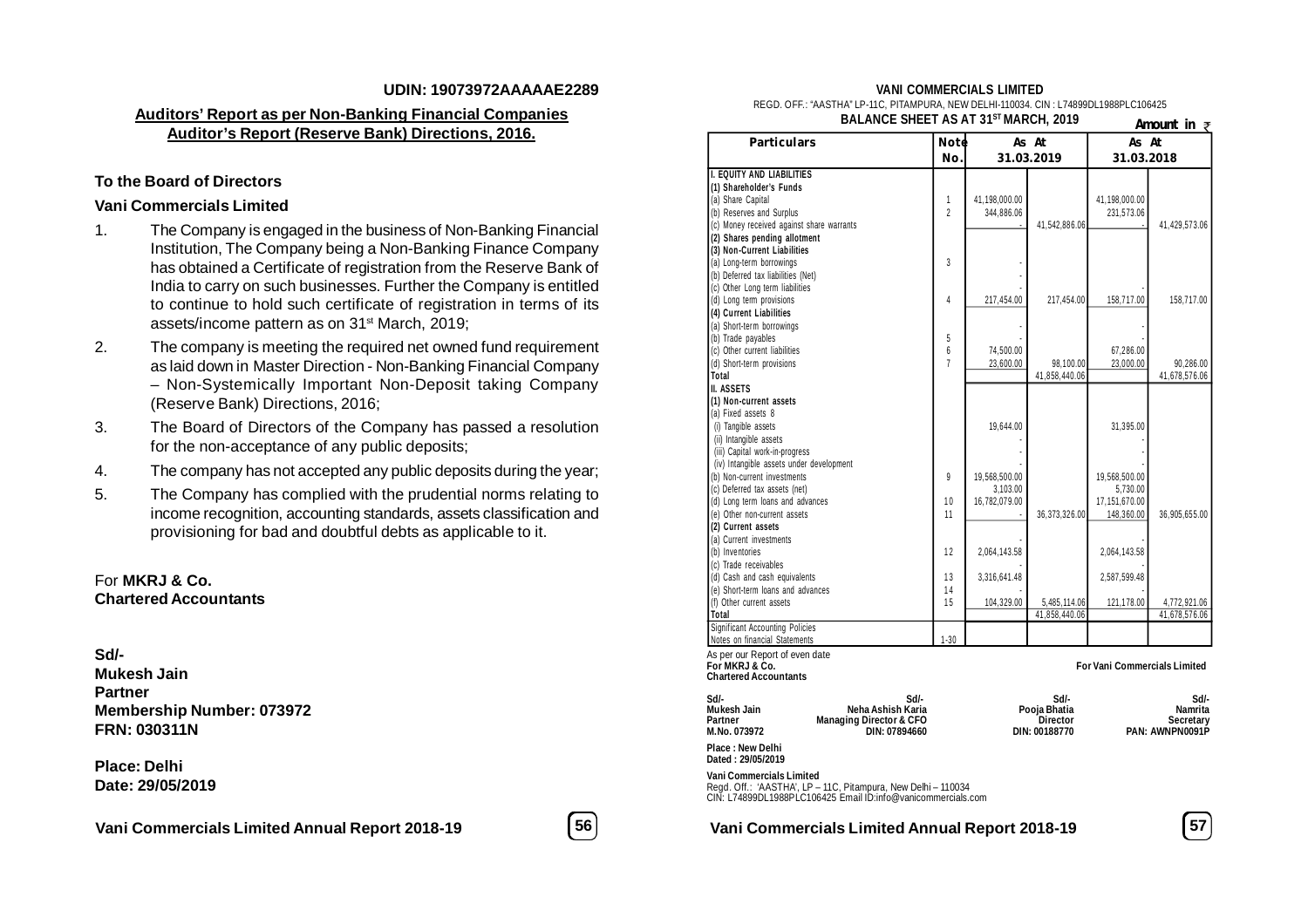#### **VANI COMMERCIALS LIMITED**

| STATEMENT OF PROFIT & LOSS FOR THE YEAR ENDED 31 <sup>ST</sup> MARCH |  |  |      |  |  |                     |  |
|----------------------------------------------------------------------|--|--|------|--|--|---------------------|--|
|                                                                      |  |  | 2019 |  |  | Amount in $\bar{z}$ |  |

| <b>Particulars</b>                                           | <b>Note</b> | 31.3.2019    | 31.3.2018     |
|--------------------------------------------------------------|-------------|--------------|---------------|
|                                                              | No.         |              |               |
| I. Revenue from operations                                   | 24          | 2,499,038.00 | 2,121,923.00  |
| II. Other Income                                             | 25          | 107.278.00   | 345,681.00    |
| <b>III. Total Revenue</b>                                    | H           | 2,606,316.00 | 2,467,604.00  |
| IV. Expenses:                                                |             |              |               |
| Cost of materials consumed                                   |             |              |               |
| Purchase of Stock-in-Trade                                   |             |              | 871,632.19    |
| Changes in inventories of finished goods, work-in-progress   |             |              |               |
| and Stock-in-Trade                                           | 26          |              | (871, 632.19) |
| Employee benefit expense                                     | 27          | 1,428,600.00 | 1,152,692.00  |
| Financial costs                                              | 28          | 944.00       | 1,172.50      |
| Depreciation and amortization expense                        | 29          | 11.751.00    | 30.573.00     |
| Other expenses                                               | 30          | 929,969.00   | 1,082,063.00  |
| <b>IV. Total Expenses</b>                                    |             | 2,371,264.00 | 2,266,500.50  |
| V. Profit before exceptional and extraordinary items and tax | III-IV      | 235,052.00   | 201,103.50    |
| VI. Exceptional Items                                        |             |              |               |
| VII. Profit before extraordinary items and tax               | V-VI        | 235,052.00   | 201,103.50    |
| VIII. Extraordinary Items                                    |             |              |               |
| IX. Profit before tax                                        | VII-VIII    | 235,052.00   | 201,103.50    |
| X. Tax expense:                                              |             |              |               |
| (1) Current tax                                              |             | 62,000.00    | 54,786.00     |
| (2) Deferred tax                                             |             | 2.627.00     | (4,666.00)    |
| (3) Provision for standard assets of NBFCs                   |             | 58,737.00    | 60,031.00     |
| XI. Profit(Loss) from the perid from continuing operations   | $IX - X$    | 111,688.00   | 90,952.50     |
| XII. Profit/(Loss) from discontinuing operations             |             |              |               |
| XIII. Tax expense of discounting operations                  |             |              |               |
| XIV. Profit/(Loss) from Discontinuing operations             | XII-XIII    |              |               |
| XV. Profit/(Loss) for the period                             | $XI+XIV$    | 111,688.00   | 90,952.50     |
| XVI. Earning per equity share:                               | 31          |              |               |
| (1) Basic                                                    |             | 0.03         | 0.02          |
| (2) Diluted                                                  |             | 0.03         | 0.02          |

| As per our Report of even date<br>For MKR J & Co.<br><b>Chartered Accountants</b> |                                                                                                                               |                                                          | <b>For Vani Commercials Limited</b>                           |
|-----------------------------------------------------------------------------------|-------------------------------------------------------------------------------------------------------------------------------|----------------------------------------------------------|---------------------------------------------------------------|
| Sd/-<br>Mukesh Jain<br>Partner<br>M.No. 073972                                    | Sd/-<br>Neha Ashish Karia<br><b>Managing Director &amp; CFO</b><br>DIN: 07894660                                              | Sd/-<br>Pooja Bhatia<br><b>Director</b><br>DIN: 00188770 | Sd/-<br>Namrita<br><b>Secretary</b><br><b>PAN: AWNPN0091P</b> |
| <b>Place: New Delhi</b><br>Dated: 29/05/2019                                      |                                                                                                                               |                                                          |                                                               |
| <b>Vani Commercials Limited</b>                                                   | Regd. Off.: 'AASTHA', LP – 11C, Pitampura, New Delhi – 110034<br>CIN: L74899DL1988PLC106425 Email ID:info@vanicommercials.com |                                                          |                                                               |

**Vani Commercials Limited Annual Report 2018-19 58 Vani Commercials Limited Annual Report 2018-19 59**

| ۰,<br>۰, |  |
|----------|--|
|          |  |

|    |                                                               |                  | Amount in $\bar{z}$ |
|----|---------------------------------------------------------------|------------------|---------------------|
|    | <b>Particulars</b>                                            | 2018-19<br>(Rs.) | 2017-18<br>(Rs.)    |
| А. | <b>Cash Flow from Operating Activities:</b>                   |                  |                     |
|    | Profit/(Loss) before Taxation                                 | 235,052          | 201,104             |
|    | Adjustments for:<br>Depreciation                              | 11,751           | 30,573              |
|    | Prelminary Exp                                                | 148,360          | 148,360             |
|    | Loss / (Profit) on Sale of assets                             |                  |                     |
|    | Finance cost                                                  | 944              | 1,173               |
|    | Interest Income                                               |                  |                     |
|    | <b>Operating Profit/(Loss) before Working Capital Changes</b> | 396,107          | 381,209             |
|    | Adjustments for:                                              |                  |                     |
|    | Trade and Other Receivables                                   |                  |                     |
|    | Inventories                                                   |                  | (871, 633)          |
|    | Trade and Other Payables                                      | 7.214            | (128, 846)          |
|    | Provisions                                                    | 600              |                     |
|    | Other current Assets                                          | 16,849           | 366,885             |
|    | <b>Cash Generated from Operations</b>                         | 420,770          | (252, 385)          |
|    | <b>Direct Tax Paid</b>                                        | (60, 375)        | (71, 218)           |
|    | Net Cash generated from Operating Activities                  | 360,395          | (323, 603)          |
| В. | <b>Cash Flow from Investing Activities</b>                    |                  |                     |
|    | Purchase of Fixed Assets<br>Sale of assets                    |                  |                     |
|    | Loans and Advances                                            | 369,591          | (1, 557, 225)       |
|    | Investments                                                   |                  |                     |
|    | Interest Income                                               |                  |                     |
|    | Net Cash used in Investing Activities                         | 369,591          | (1, 557, 225)       |
| C. | <b>Cash Flow from Financing Activities</b>                    |                  |                     |
|    | Proceeds of Borrowings                                        |                  |                     |
|    | Proceeds of Issuance of share capital                         |                  |                     |
|    | Finance cost                                                  | (944)            | (1, 173)            |
|    | Net Cash generated from in Financing Activities               | (944)            | (1, 173)            |
|    | Net Increase/(Decrease) in Cash and Cash Equivalents (A+B+C)  | 729,042          | (1,882,000)         |
|    | Cash and Cash Equivalents: Opening                            | 2,587,599        | 4,469,600           |
|    | <b>Cash and Cash Equivalents: Closing</b>                     | 3,316,641        | 2,587,599           |

#### **Notes:**

1.The above Cash Flow Statement has been prepared under the indirect method as set out in the Accounting Standard on Cash Flow<br>Statement (AS-3). 2. Figures in Brackets indicate Cash Outflow. 3.Previous Year's figures have ever necessary.

| As per our Report of even date<br>For MKRJ & Co.<br>Chartered Accountants |                                                                                                                               |                                                   | <b>For Vani Commercials Limited</b>                    |
|---------------------------------------------------------------------------|-------------------------------------------------------------------------------------------------------------------------------|---------------------------------------------------|--------------------------------------------------------|
| Sd/-<br>Mukesh Jain<br>Partner<br>M.No. 073972                            | Sd/-<br>Neha Ashish Karia<br><b>Managing Director &amp; CFO</b><br>DIN: 07894660                                              | Sd/-<br>Pooja Bhatia<br>Director<br>DIN: 00188770 | Sd/-<br>Namrita<br>Secretary<br><b>PAN: AWNPN0091P</b> |
| Place : New Delhi<br>Dated : 29/05/2019                                   |                                                                                                                               |                                                   |                                                        |
| Vani Commercials Limited                                                  | Regd. Off.: 'AASTHA', LP – 11C, Pitampura, New Delhi – 110034<br>CIN: L74899DL1988PLC106425 Email ID:info@vanicommercials.com |                                                   |                                                        |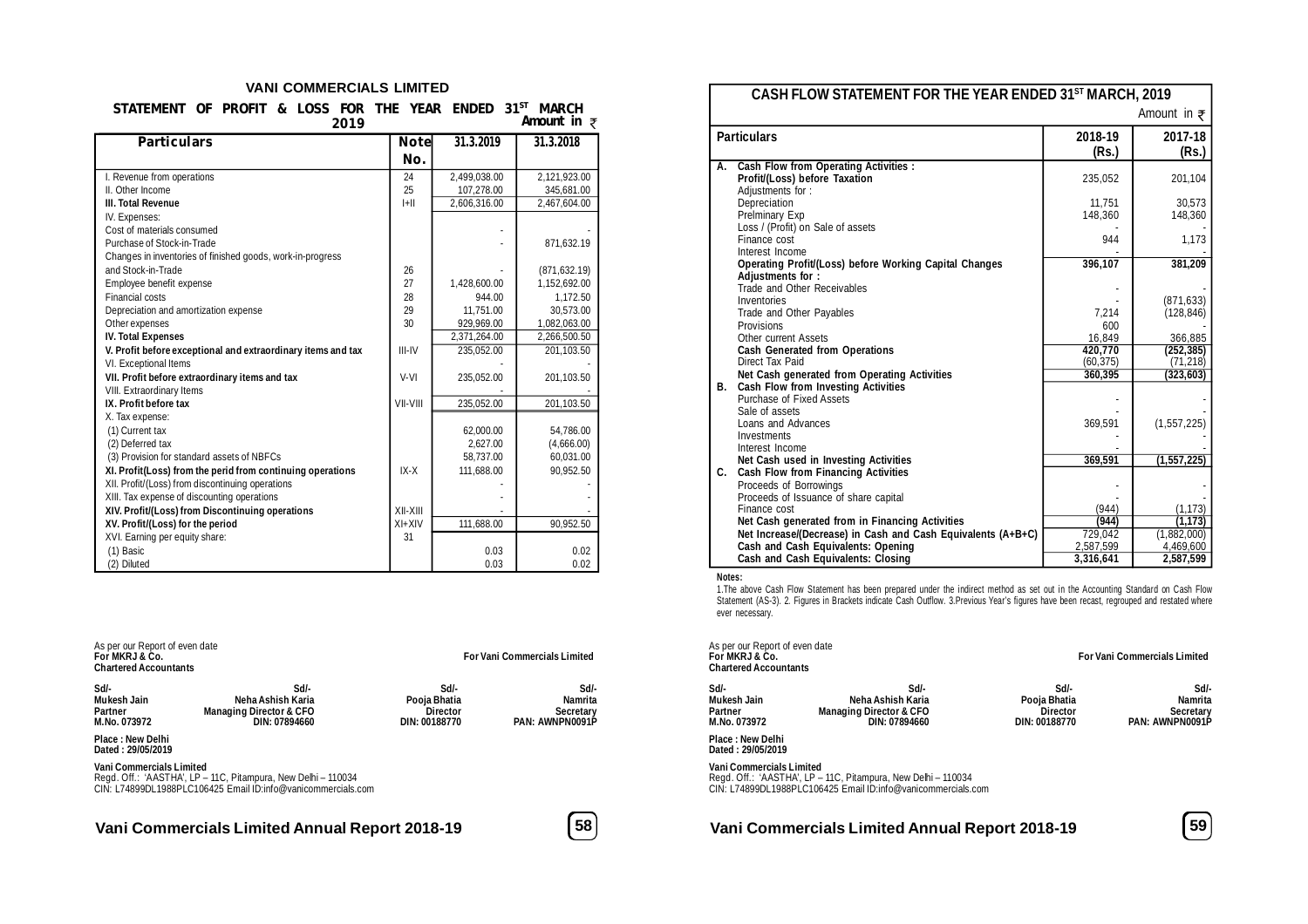#### **Notes Forming Part of Financial Statements**

# **NOTE: 1**

#### **A. CORPORATE INFORMATION**

The company is a Non-banking Financial Company (NBFC) duly registered with Reserve Bank of India and is engaged in the business of NBFI.

# **B. SIGNIFICANT ACCOUNTING POLICIES :**

#### **I. BASIS OF PREPARATION**

The accompanying financial statements have been prepared and presented as a going concern, under historical cost convention, on the accrual basis of accounting unless otherwise stated in accordance with the generally accepted accounting principles in India (Indian GAAP) and comply with the Accounting Standards specified under Section 133 of the Companies Act, 2013 (The Act), read together with paragraph 7 of the Companies (Accounts) Rules, 2014 and relevant provision of the Companies Act, 2013.

The accounting policies have been consistently applied by the Company and are consistent with those used in the previous year.

All assets and liabilities have been classified as current or noncurrent as per the Company's normal operating cycle, and other criteria set out in the Schedule III of the Companies Act, 2013. Based on the nature of products and the time between the acquisition of assets for processing and their realisation in cash and cash equivalents, the Company has ascertained its operating cycle as up to twelve months for the purpose of current/non-current classification of assets and liabilities.

# **II. USE OF ESTIMATES**

The preparation of financial statements in conformity with Indian GAAP requires the management to make judgements, estimates and assumptions that affect the reported amounts of revenues, expenses, assets and liabilities, and disclosure of contingent liabilities, at the end of the reporting period. Although, these estimates are based on the management's best knowledge of current events and actions, uncertainty about these assumptions and estimates could result in the outcomes requiring a material adjustment to the carrying amounts of assets or liabilities in future periods.

**Vani Commercials Limited Annual Report 2018-19 60 Vani Commercials Limited Annual Report 2018-19 61**

| I<br>×<br>×<br>۰.<br>۰. |  |
|-------------------------|--|
|                         |  |

Significant estimates used by the management in the preparation of these financial statements include the useful life of fixed assets and intangible assets and provisions for doubtful debts/advances. Difference, if any, between the actual results and estimates are recognized in the period in which the results are known/ materialized.

# **III. PROVISIONS FOR STANDARD/NON PERFORMING ASSETS**

The Company makes provision for Finance receivables based on the prudential norms issued by the RBI relating to income recognition, asset classification and non-performing assets as early implemented by the Company.

The Company makes a provision on all outstanding standard assets as per the prudential norms/guidelines issued by the RBI.

# **IV. FIXED ASSETS AND DEPRECIATION**

Fixed assets are recorded at cost of acquisition and installation including freight, duties, levies less accumulated depreciation. Cost of acquisition includes rates, taxes, and any other directly attributable cost for bringing the asset to its working condition for intended use.

Depreciation on Tangible Fixed Assets is provided on Written Down Value method using the rates arrived at based on the useful lives as specified in the Schedule II of the Companies Act, 2013, or estimated by the management. The Company has used the following useful life to provide depreciation on its fixed assets.

# **(a) : Assets where useful life is same as Schedule II**

| <b>Assets</b>                               | Useful Life as Prescribed by Schedule II |
|---------------------------------------------|------------------------------------------|
|                                             | of the Companies Act, 2013               |
| <b>Factory Building</b>                     | 30 years                                 |
| Plant & Machinery (other than               |                                          |
| continuous process plant not covered        |                                          |
| under specific industries)                  | 15 years                                 |
| Furniture & Fittings Motor Cycles,          | 10 years                                 |
| scooters and                                |                                          |
| other mopeds                                | 10 years                                 |
| Vehicles (Motor Cars)                       | 8 years                                  |
| Office Equipments Computer, printers & data | 5 years                                  |
| processing units                            | 3 years                                  |
| <b>Electrical Installations</b>             | 10 vears                                 |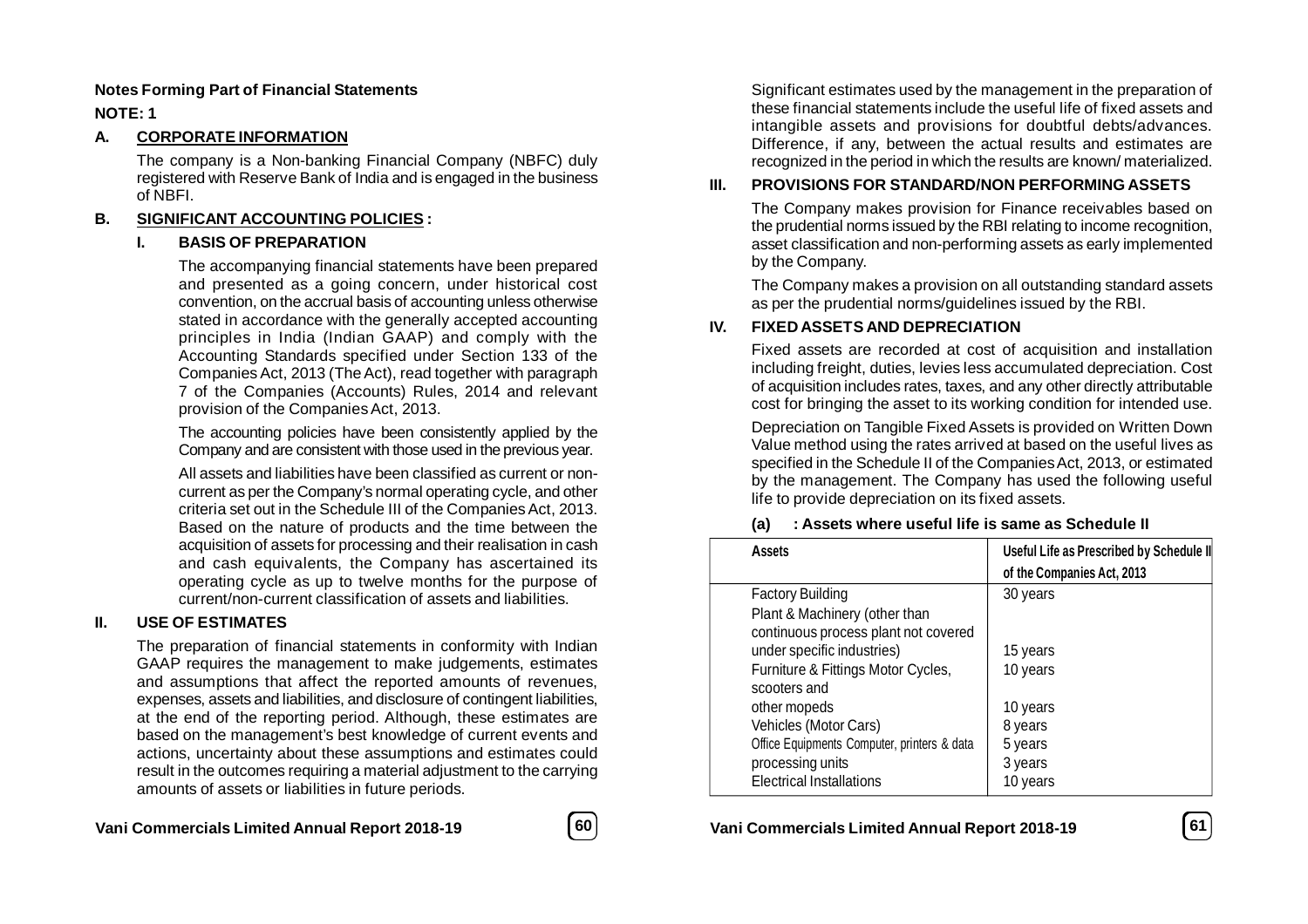# **(b) : Assets where useful life differ from Schedule II**

Fixed Assets, individually costing less than Rupees five thousand, are fully depreciated in the year of purchase.

# **(c) : Depreciation**

Depreciation on the Fixed Assets added/disposed off/discarded during the year is provided on pro-rata basis with reference to the date of addition/disposal/discarding and in the case of capitalisation of any asset, depreciation is charged from the date the same is ready/ put to use to the Statement of Profit and Loss.

# **V. INTANGIBLE ASSETS AND AMORTISATION**

Intangible Assets are stated at acquisition cost, net of accumulated amortisation and accumulated impairment losses, if any. Intangible assets are amortised on a straight-line basis over their estimated useful lives.

The Company amortises miscellaneous expenditure representing the Company's formation expenses over a period of 5 years. Further, the cost of Direct Listing of Equity Shares on BSE Limited has also been included in the same.

# **VI. BORROWING COSTS**

Borrowing Costs attributable to acquisition and construction of qualifying assets are capitalised as a part of the cost of such assets up to the date when such assets are ready for its intended use. Other borrowing costs are charged to the Statement of Profit and Loss in the period in which they are incurred.

# **VII. TRANSLATION OF FOREIGN CURRENCY ITEMS**

The Company has not dealt with any foreign currency transaction during the Financial Year.

# **VIII. INVESTMENTS**

Investments, which are readily realisable and intended to be held for not more than one year from the date on which such investments are made, are classified as current investments. All other investments are classified as long-term investments.

Investments are recorded at cost on the date of purchase, which include acquisition charges such as brokerage, stamp duty, taxes,



Tax expense comprises of current and deferred tax.

# **Current Tax**

Provision for current tax is made after taking into consideration benefits admissible under the provisions of the Income-tax Act, 1961. Minimum Alternative Tax (MAT) credit is recognized where there is convincing evidence that the same can be utilized in future.

etc. Current Investments are stated at lower of cost and net realisable value. Long-term investments are stated at cost after deducting provisions made, if any, for other than temporary diminution in the value.

# **IX. REVENUE RECOGNITION**

Revenue is recognised to the extent that it is probable that the economic benefits will flow to the Company and can be reliably measured.

Interest income is recognized on a time proportion basis taking into account the amount outstanding and the rate applicable.

Dividend income on investments is accounted for on receipt of the same.

All expenses and income to the extent considered payable and receivable respectively unless specifically stated be otherwise, are accounted for on mercantile basis.

# **X. RETIREMENT AND OTHER EMPLOYEE BENEFITS**

# **(a) Provident Fund**

Provision of Provident Fund is not applicable to the Company.

# **(b) Gratuity**

No provision for gratuity has been made as there is no amount due towards Gratuity payable.

# **(c) Compensated Leaves**

Unutilized leave of staff lapses as at the year end and is not encashable. Accordingly, no provision is made for compensated Leaves.

# **XI. TAXATION**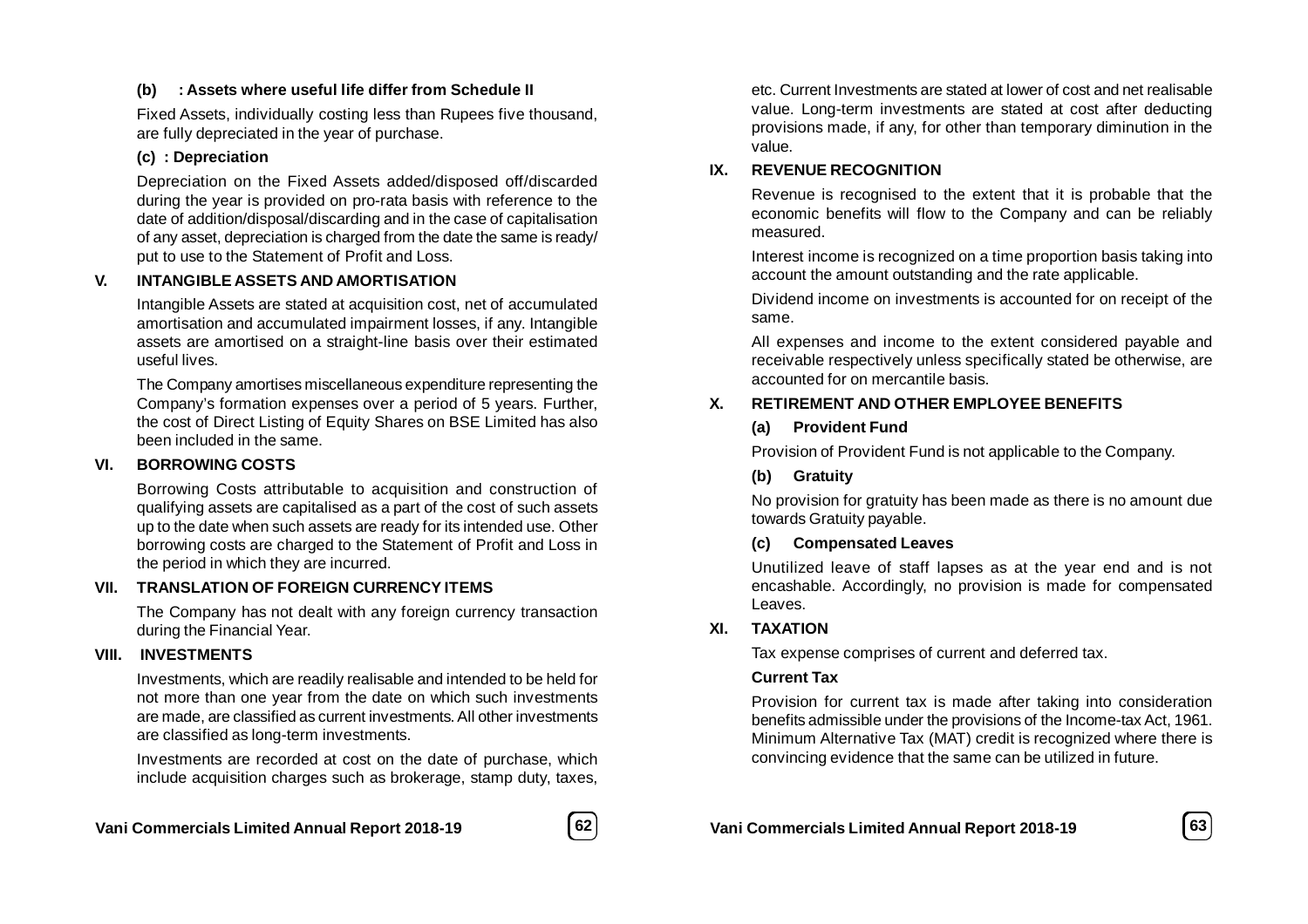Current tax assets and current tax liabilities are offset when there is a legally enforceable right to set off the recognized amounts and there is an intention to settle the asset and the liability on a net basis.

#### **Deferred Tax**

The deferred tax for timing differences between the book and tax profits for the year is accounted for, using the tax rates and laws that have been substantively enacted as of the Balance Sheet date. Deferred tax assets arising from timing differences are recognised to the extent there is reasonable certainty that these would be realised in future.

The carrying amount of deferred tax assets are reviewed at each Balance Sheet date. The Company writes down the carrying amount of a deferred tax asset to the extent that it is no longer reasonably certain, that sufficient future taxable income will be available against which deferred tax asset can be realised. Any such write-down is reversed to the extent that it becomes reasonably certain, that sufficient future taxable income will be available.

In case of unabsorbed losses and unabsorbed depreciation, all deferred tax assets are recognised only if there is virtual certainty supported by convincing evidence that they can be realised against future taxable profit. At each Balance Sheet date, the Company reassesses the unrecognised deferred tax assets.

# **XII. CASH FLOW STATEMENT**

Cash flows are reported using the indirect method, whereby the net profit before tax is adjusted for the effects of transactions of a noncash nature, any deferrals or accruals of past or future operating cash receipts or payments and item of income or expenses associated with investing or financing cash flows. The cash flows from operating, investing and financing activities of the Company are segregated.

# **XIII. EARNINGS PER SHARE**

Basic earnings per share are calculated by dividing the net profit for the year attributable to equity shareholders (after deducting preference dividends and attributable taxes, if any) by the weightedaverage number of equity shares outstanding during the period. The weighted-average number of equity shares outstanding during the

**Vani Commercials Limited Annual Report 2018-19 64 Vani Commercials Limited Annual Report 2018-19 65**

period and for all periods presented is adjusted for events such as bonus issue; bonus element in a rights issue to existing shareholders; share split; and reverse share split (consolidation of shares) that have changed the number of equity shares outstanding, without a corresponding change in resources.

For the purpose of calculating diluted earnings per share, the net profit or loss for the year attributable to equity shareholders and the weighted-average number of shares outstanding during the period are adjusted for the effects of all dilutive potential equity shares.

# **XIV. CONTINGENT LIABILITIES AND PROVISIONS**

Contingent Liabilities are possible but not probable obligations as on Balance Sheet date, based on the available evidence.

Provisions are recognised when there is a present obligation as a result of past events, and it is probable that an outflow of resources will be required to settle the obligation, in respect of which a reliable estimate can be made.

Provisions are not discounted to its present value and are determined based on best estimate required to settle the obligation at the Balance Sheet date.

# **C. OTHER SIGNIFICANT NOTES :**

- 1. There are no dues to micro and small-scale enterprises as per The Micro, Small and Medium Enterprises Development Act, 2006 based on information available with the Company.
- 2. The management has confirmed that adequate provisions have been made for all the known and determined liabilities and the same is not in excess of the amounts reasonably required.
- 3. No expenses have been admitted other than those reflected in financial Statements.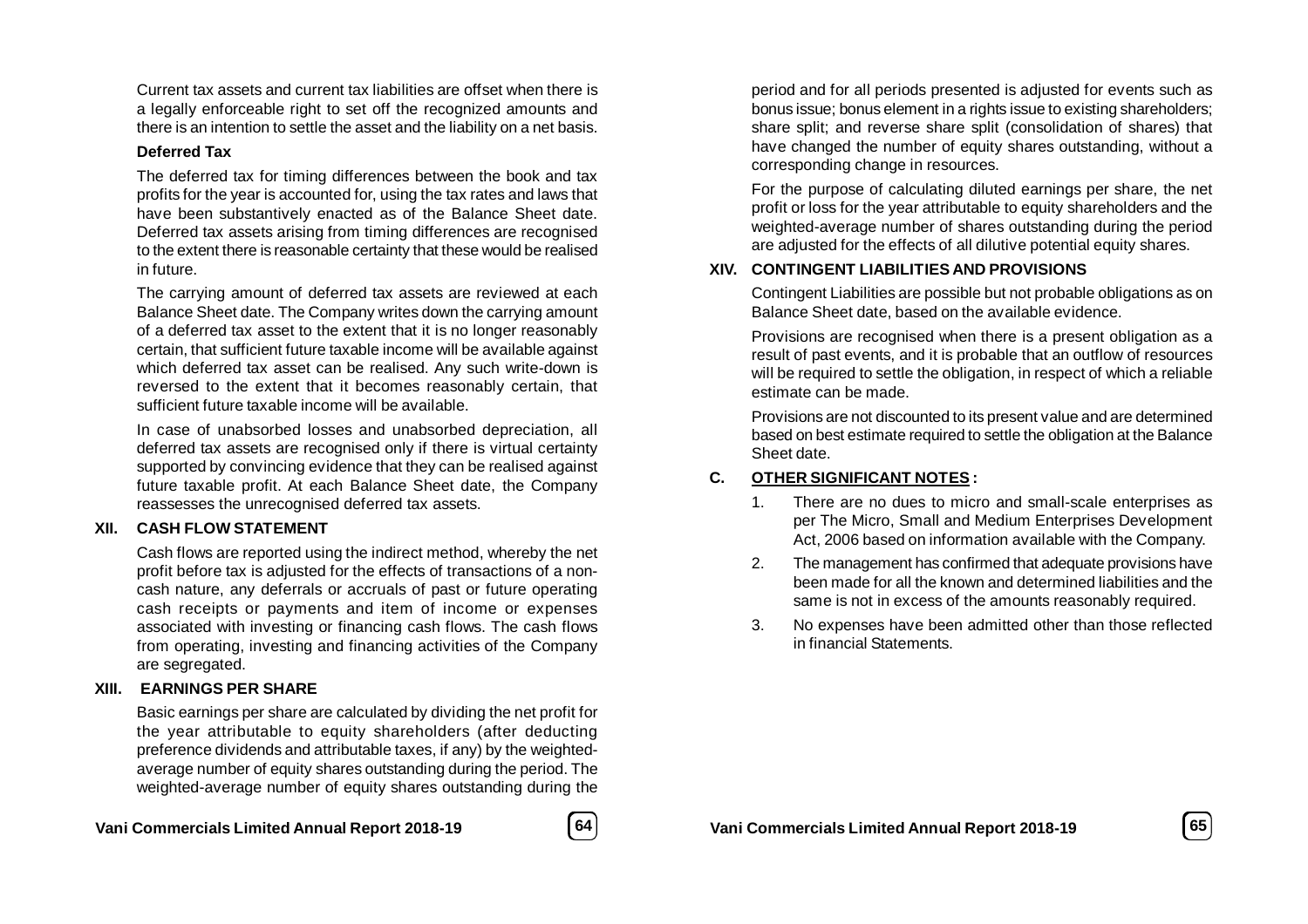#### **VANI COMMERCIALS LIMITED**

Regd. Off : 'AASTHA' LP-11C PITAMPURA, NEW DELHI-110034

#### **Notes on Finacial Statements for the Year ended 31st March 2019**

Previous year figures have been regrouped/re-calssified, wherever necessary to conform to current year presentation .

#### **1. SHARE CAPITAL**

| <b>Share Capital</b>                                                             |               | 31.03.2019    | 31.03.2018    |               |  |
|----------------------------------------------------------------------------------|---------------|---------------|---------------|---------------|--|
|                                                                                  | <b>Number</b> | Amount        | <b>Number</b> | Amount        |  |
| Authorised<br>Equity Shares of Rs.10/- each                                      | 5,050,000     | 50,500,000.00 | 5,050,000     | 50,500,000.00 |  |
| <b>Issued</b><br>Equity Shares of Rs.10/- each                                   | 4,119,800     | 41.198.000.00 | 4,119,800     | 41.198.000.00 |  |
| Subscribed & Paid up<br>Equity Shares of Rs.10/- each fully paid                 | 4,119,800     | 41.198.000.00 | 4,119,800     | 41.198.000.00 |  |
| Subscribed but not fully Paid up<br>Equity Shares of Rs.10/- each not fully paid |               | ٠             |               |               |  |
| <b>Total</b>                                                                     | 4,119,800     | 41.198.000.00 | 4.119.800     | 41.198.000.00 |  |

1.2. The reconciliation of the number of shares outstanding is set our below :-

| <b>Particulars</b>                              | <b>Equity Shares</b> |               |
|-------------------------------------------------|----------------------|---------------|
|                                                 | <b>Number</b>        | <b>Amount</b> |
| Shares outstanding at the beginning of the year |                      |               |
| Shares Issued during the year                   |                      |               |
| Shares bought back during the year              |                      |               |
| Shares outstanding at the end of the year       |                      |               |

1.3. The detail of shareholders holding more than 5% shares :-

| <b>NAME OF SHARE HOLDER</b> |                    | 31.03.2019     | 31.03.2018         |                |  |
|-----------------------------|--------------------|----------------|--------------------|----------------|--|
|                             | NO. OF             | % OF           | NO. OF             | % OF           |  |
|                             | <b>SHARIS HELD</b> | <b>HOLDING</b> | <b>SHARIS HELD</b> | <b>HOLDING</b> |  |
| NAU NIDH FINANCE LIMITED    | 1.000.000          | 24%            | 1.000.000          | 24%            |  |
| Total                       | 1,000,000          | 24%            | 1,000,000          | 24%            |  |

1.4 Change in capital for the period of 5 yrs immediately preceding the date as at which the Balance Sheet is prepared due to :-

| <b>Particulars</b>                                                              |         |         |         | Year (Aggregate No. of Shares) |          |
|---------------------------------------------------------------------------------|---------|---------|---------|--------------------------------|----------|
|                                                                                 | 31.3.15 | 31.3.16 | 31.3.17 | 31.03.18                       | 31.03.19 |
| <b>Equity Shares:</b>                                                           |         |         |         |                                |          |
| Fully paid up pursuant to contract(s) without<br>payment being received in cash |         |         |         |                                |          |
| Fully paid up by way of bonus shares                                            |         |         |         |                                |          |
| Shares bought back                                                              |         | ۰       |         |                                |          |

#### 1.5. Details of Unpaid calls : NIL (Prvs yr : NIL)

| Unpaid Calls        | Amount |
|---------------------|--------|
| <b>By Directors</b> |        |
| By Officers         |        |

- 1.6. The company do not have any preference share capital
- 1.7. All equity shares of the company rank parri passu with regards to the rights, preferences & restrictions attaching them.
- 1.8. Forfeited shares (amount originally paid up) : NIL
- 1.9. The company does not have any holding company.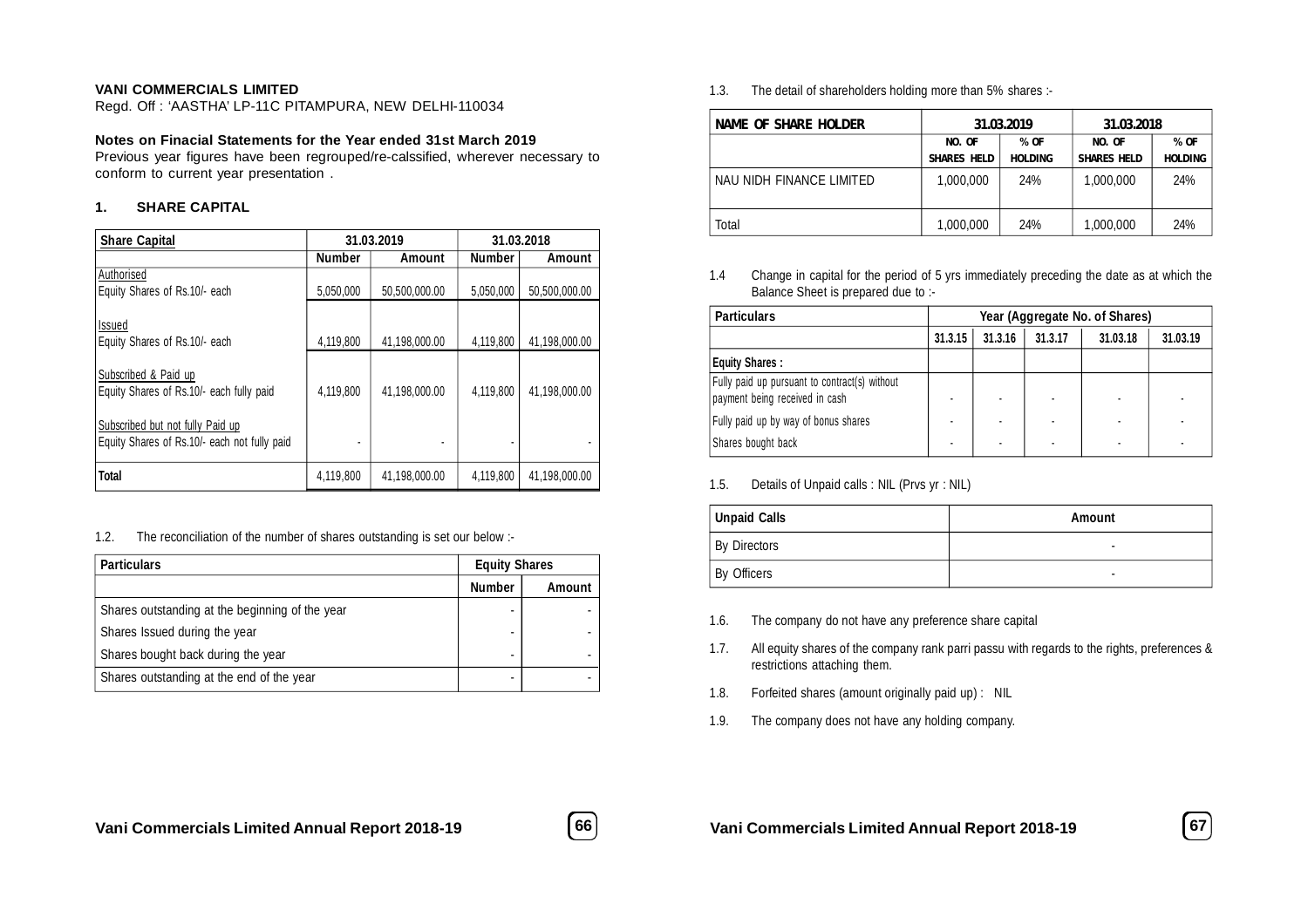#### **2. RESERVES & SURPLUS**

| <b>Particulars</b>                             | 31.03.2019   | 31.03.2018   |
|------------------------------------------------|--------------|--------------|
|                                                | Amount       | Amount       |
| C. Special Reserve (NBFC)                      |              |              |
| Opening Balance                                | 212,241.00   | 189,503.00   |
| Add: additions during the year                 | 27,922.00    | 22.738.00    |
| Closing Balance                                | 240,163.00   | 212,241.00   |
| D. Surplus                                     |              |              |
| Opening balance                                | 19,332.06    | (32, 450.44) |
| (+) Net Profit/(Net Loss) For the current year | 111,688.00   | 90.952.50    |
| (+) Transfer from Reserves                     |              |              |
| (-) Proposed Dividends/Interim Dividends       |              |              |
| (-) prov for tax for prvs years                | 1,625.00     | (16, 432.00) |
| (-) Transfer to Reserves : special reserve     | (27, 922.00) | (22, 738.00) |
| Closing Balance                                | 104,723.06   | 19,332.06    |
| Total                                          | 344.886.06   | 231.573.06   |

#### **3. LONG TERM BORROWINGS**

| <b>Particulars</b>                           | 31.03.2019         | 31.03.2019    | 31.03.2018         | 31.03.2018    |
|----------------------------------------------|--------------------|---------------|--------------------|---------------|
|                                              | <b>Non Current</b> | Current       | <b>Non Current</b> | Current       |
|                                              | Amount             | <b>Amount</b> | <b>Amount</b>      | <b>Amount</b> |
| A. Secured                                   |                    |               |                    |               |
| a. Term Loans - banks                        |                    |               |                    |               |
| - other parties                              |                    |               |                    |               |
| b. Loans and advances from related parties   |                    |               |                    |               |
| c. Other loans and advances (specify nature) |                    |               |                    |               |
| <b>Total A</b>                               | -                  |               |                    |               |

In case of continuing default as on the balance sheet date in repayment of loans and interest with respect to above

| Total B                                      |  |  |
|----------------------------------------------|--|--|
| c. Other loans and advances (specify nature) |  |  |
| b. Loans and advances from related parties   |  |  |
| - other parties                              |  |  |
| a. Term Loans - banks                        |  |  |
| <b>B. Unsecured</b>                          |  |  |
|                                              |  |  |
| 2. Amount                                    |  |  |
| 1. Period of default                         |  |  |

In case of continuing default as on the balance sheet date in repayment of loans and interest with respect to above

| l 1. Period of default           | ۰ | ۰ |  |
|----------------------------------|---|---|--|
| ∣ 2. Amount                      | ۰ | - |  |
| Total Long Term Borrowings (A+B) | ۰ | ۰ |  |

3.1. Loans and advances from related parties : Includes Unsecured loan taken from Directors of the company

#### **4. LONG TERM PROVISIONS**

|     | <b>Particulars</b>                                                                                                                                                     | 31.03.2019<br><b>Amount</b>           | 31.03.2018<br><b>Amount</b>          |
|-----|------------------------------------------------------------------------------------------------------------------------------------------------------------------------|---------------------------------------|--------------------------------------|
| (b) | (a) Provision for employee benefits<br><b>Others</b><br>Provision for standard assets of NBFCs<br>Opening Balance<br>Add: additions during the year<br>Closing Balance | 158,717.00<br>58,737.00<br>217,454.00 | 98,686.00<br>60,031.00<br>158,717.00 |
|     | Total                                                                                                                                                                  | 217,454.00                            | 158,717.00                           |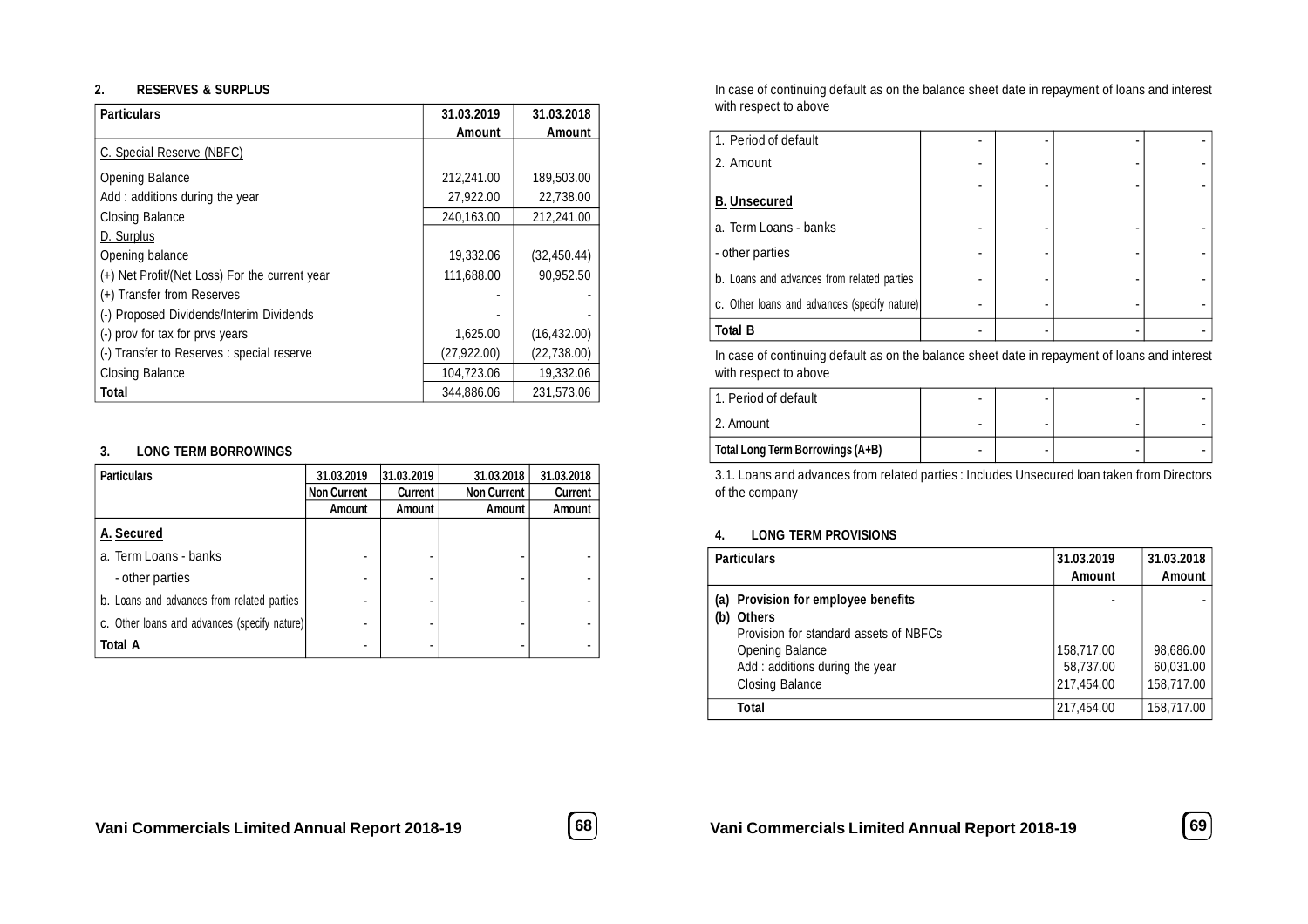#### **5. TRADE PAYABLES**

|          | <b>Particulars</b>              | 31.03.2019<br><b>Amount</b> | 31.03.2018<br><b>Amount</b> |
|----------|---------------------------------|-----------------------------|-----------------------------|
| а.<br>b. | Trade Payables<br><b>Others</b> |                             |                             |
|          | Total                           |                             |                             |

#### **6. OTHER CURRENT LIABILITIES**

| <b>Particulars</b>                             | 31.03.2019<br>Amount | 31.03.2018<br><b>Amount</b> |
|------------------------------------------------|----------------------|-----------------------------|
| $(a)$ Current maturities of long-term debt     |                      |                             |
| (b) Interest accrued but not due on borrowings |                      |                             |
| $ $ (c) Interest accrued and due on borrowings |                      |                             |
| (d) Income received in advance                 |                      |                             |
| $($ b) Other payables $*$                      | 74,500.00            | 67,286.00                   |
| Total                                          | 74,500.00            | 67,286.00                   |

\* Includes statutory dues, security deposit and advance from customers

#### **7. SHORT TERM PROVISIONS**

| <b>Particulars</b>                  | 31.03.2019<br><b>Amount</b> | 31.03.2018<br>Amount |
|-------------------------------------|-----------------------------|----------------------|
| (a) Provision for employee benefits |                             |                      |
| Salary & Reimbursements             |                             |                      |
| Contribution to PF                  |                             |                      |
| Gratuity (Funded)                   |                             |                      |
| Leave Encashment (funded)           |                             |                      |
| Bonus payable                       |                             |                      |
| Superannuation (funded)             |                             |                      |
| <b>ESOP /ESOS</b>                   |                             |                      |
| (b) Others (Audit fees)             | 23,600.00                   | 23,000.00            |
| Total                               | 23,600.00                   | 23,000.00            |

#### **8. FIXED ASSETS**

|                                                               |             |                                                  |                                                                      | <b>Gross Block</b>           |                                    |                            | <b>Accumulated Depreciation</b> |                                                     |                      |                             |                             | <b>Net Block</b>            |                                |
|---------------------------------------------------------------|-------------|--------------------------------------------------|----------------------------------------------------------------------|------------------------------|------------------------------------|----------------------------|---------------------------------|-----------------------------------------------------|----------------------|-----------------------------|-----------------------------|-----------------------------|--------------------------------|
| <b>Particulars</b>                                            | 1/4/18      | <b>Balancel Additions/I</b><br>as at (Disposals) | Acquired Revalua-<br>through<br><b>business</b><br>combi-<br>nations | tions/<br>(impair-<br>ments) | <b>Balance</b><br>as at<br>31/3/19 | Balance<br>as at<br>1/4/18 | Depre-<br>for the<br>Year       | Adjust-<br>ciation ment due<br>to reval-<br>uations | 0n<br>dis-<br>posals | balance<br>as at<br>31/3/19 | Balance<br>as at<br>31/3/19 | Balance<br>as at<br>31/3/18 | Rate<br>of<br>Depre<br>ciation |
| A Tangible Assets<br><b>OWNASSETS:</b>                        |             |                                                  |                                                                      |                              |                                    |                            |                                 |                                                     |                      |                             |                             |                             |                                |
| Land                                                          |             |                                                  |                                                                      |                              |                                    |                            |                                 |                                                     |                      |                             |                             |                             |                                |
| <b>Buildings</b>                                              |             |                                                  |                                                                      |                              |                                    |                            |                                 |                                                     |                      |                             |                             |                             | 10%                            |
| Plant and Equipment                                           |             |                                                  | $\overline{a}$                                                       |                              |                                    |                            |                                 |                                                     | $\ddot{\phantom{0}}$ |                             |                             |                             | 13.91%                         |
| Furniture and Fixtures                                        |             |                                                  |                                                                      |                              |                                    |                            |                                 |                                                     |                      |                             |                             |                             | 18.10%                         |
| Vehicles                                                      | 43.373.00   |                                                  |                                                                      |                              | 43.373.00                          | 26.886.00                  | 4.279.00                        |                                                     | l,                   | 31.165.00                   | 12.208.00                   | 16.487.00                   | 25.89%                         |
| Office equipment                                              |             |                                                  |                                                                      |                              |                                    |                            |                                 |                                                     |                      |                             |                             |                             |                                |
| Computers                                                     | 1,23,100.00 | $\overline{a}$                                   |                                                                      | $\overline{a}$               | 1,23,100.00                        | 1,08,192.00                | 7.472.00                        | $\overline{a}$                                      | ÷,                   | 1.15.664.00                 | 7.436.00                    | 14.908.00                   | 40%                            |
| Others (specify nature)                                       |             |                                                  |                                                                      |                              |                                    |                            |                                 |                                                     |                      |                             |                             |                             |                                |
| Sub-Total                                                     | 1.66.473.00 |                                                  | $\overline{a}$                                                       | $\blacksquare$               | 1.66.473.00                        | 1.35.078.00                | 11,751.00                       | $\overline{a}$                                      | $\overline{a}$       | 1.46.829.00                 | 19.644.00                   | 31.395.00                   |                                |
| LEASEDASSETS:                                                 |             |                                                  |                                                                      |                              |                                    |                            |                                 |                                                     |                      |                             |                             |                             |                                |
| Plant and Equipment                                           |             |                                                  |                                                                      |                              |                                    |                            |                                 |                                                     |                      |                             |                             |                             |                                |
| Others (specify nature)                                       |             |                                                  |                                                                      |                              |                                    |                            |                                 |                                                     |                      |                             |                             |                             |                                |
| Sub-Total                                                     |             |                                                  | $\overline{a}$                                                       | $\overline{a}$               |                                    |                            |                                 | $\overline{a}$                                      |                      |                             |                             |                             |                                |
| <b>Total A</b>                                                | 1.66.473.00 |                                                  | ï                                                                    | $\cdot$                      | 1,66,473.00                        | 1.35.078.00                | 11.751.00                       |                                                     |                      | 1.46.829.00                 | 19,644.00                   | 31,395.00                   |                                |
| <b>B</b> Intangible Assets                                    |             |                                                  |                                                                      |                              |                                    |                            |                                 |                                                     |                      |                             |                             |                             |                                |
| Goodwill                                                      |             |                                                  |                                                                      |                              |                                    |                            |                                 |                                                     |                      |                             |                             |                             |                                |
| Others (specify nature)                                       |             |                                                  |                                                                      |                              |                                    |                            |                                 |                                                     |                      |                             |                             |                             |                                |
| <b>Total B</b>                                                |             |                                                  |                                                                      |                              |                                    |                            |                                 |                                                     |                      |                             |                             |                             |                                |
| Total A+B                                                     | 1,66,473.00 | $\overline{a}$                                   | $\overline{a}$                                                       | $\overline{a}$               | 1,66,473.00                        | 1,35,078.00                | 11,751.00                       | $\overline{a}$                                      | $\overline{a}$       | 1.46.829.00                 | 19.644.00                   | 31.395.00                   |                                |
| <b>PREVIOUS YEAR</b>                                          | 1,66,473.00 |                                                  |                                                                      |                              | 1.66.473.00                        | 1.04.505.00                | 30,573.00                       |                                                     |                      | 1.35.078.00                 | 31.395.00                   | 61.968.00                   |                                |
| Capital Work In Progress<br>C<br>Intangible assets under<br>D |             | Ĭ.                                               | $\overline{a}$                                                       | $\overline{a}$               |                                    |                            |                                 | Ĭ.                                                  |                      |                             |                             |                             |                                |
| Development                                                   |             |                                                  |                                                                      |                              |                                    |                            |                                 |                                                     |                      |                             |                             |                             |                                |

Note : Depreciation on fixed assets has been provided as per WDV rates given in the Companies Act, 2 013.

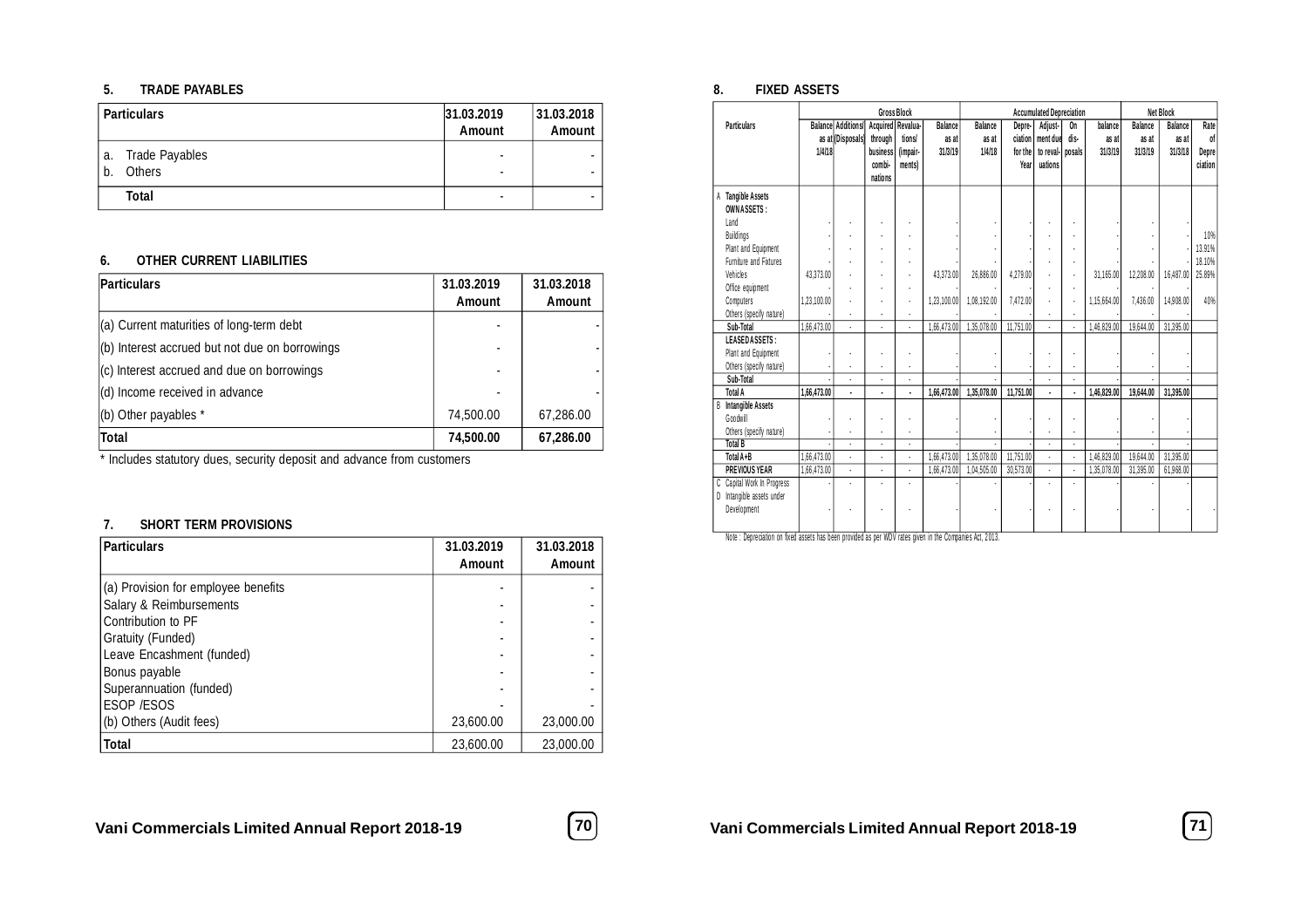#### **9. NON CURRENT INVESTMENTS**

| <b>Particulars</b>                                          | 31.03.2019    | 31.03.2018    |
|-------------------------------------------------------------|---------------|---------------|
| Trade Investments (Refer A below)                           | Amount        | <b>Amount</b> |
|                                                             |               |               |
| (a) Investment Properties                                   |               |               |
| (b) Investment in Equity instruments                        | 19,568,500.00 | 19,568,500.00 |
| (c) Investments in preference shares                        |               |               |
| (d) Investments in Government or Trust securities           |               |               |
| (e) Investments in debentures or bonds                      |               |               |
| (f) Investments in Mutual Funds                             |               |               |
| (g) Investments in partnership firms*                       |               |               |
| (c) Other non-current investments (specify nature)          |               |               |
| Total (A)                                                   | 19,568,500.00 | 19,568,500.00 |
| Other Investments (Refer B below)                           |               |               |
| (a) Investment Properties                                   |               |               |
| (b) Investment in Equity instruments                        |               |               |
| (c) Investments in preference shares                        |               |               |
| (d) Investments in Government or Trust securities           |               |               |
| (e) Investments in debentures or bonds                      |               |               |
| (f) Investments in Mutual Funds                             |               |               |
| (g) Investments in partnership firms*                       |               |               |
| (a) Other non-current investments (specify nature)          |               |               |
| Total (B)                                                   |               |               |
| Grand Total $(A + B)$                                       | 19,568,500.00 | 19,568,500.00 |
| Less : Provision for dimunition in the value of Investments |               |               |
| Total                                                       | 19,568,500.00 | 19,568,500.00 |

| <b>Particulars</b>                                                                         | 31.03.2019<br><b>Amount</b> | 31.03.2018<br><b>Amount</b> |
|--------------------------------------------------------------------------------------------|-----------------------------|-----------------------------|
| Aggregate amount of quoted investments (Market value of<br>(Previous Year Rs. ____)<br>Rs. | 19.568.500.00               | 19.568.500.00               |
| Aggregate amount of unquoted investments (Previous Year ')                                 |                             |                             |

#### **10. LONG TERM LOANS & ADVANCES**

(Unsecured and Considered Good)

| <b>Particulars</b>                    | 31.03.2019<br><b>Amount</b> | 31.03.2018<br><b>Amount</b> |
|---------------------------------------|-----------------------------|-----------------------------|
| Capital Advances                      |                             |                             |
| <b>Security Deposits</b>              |                             |                             |
| Loans and advances to related parties |                             |                             |
| Advance Income Tax                    |                             |                             |
| Other loans and advances              | 16,782,079.00               | 17,151,670.00               |
| Total                                 | 16,782,079.00               | 17,151,670.00               |

#### **10.1 Loans and advances due by directors / officers or any of their related party**

| <b>Particulars</b>                            | 31.03.2019<br><b>Amount</b> | 31.03.2018<br>Amount |
|-----------------------------------------------|-----------------------------|----------------------|
| Directors *                                   |                             |                      |
| Other officers of the Company *               |                             |                      |
| Firm in which director is a partner *         |                             |                      |
| Private Company in which director is a member |                             |                      |
| <b>Total</b>                                  |                             |                      |

#### **11. OTHER NON CURRENT ASSETS**

(Unsecured and Considered Good)

| <b>Particulars</b>                                                                                                                                           | 31.03.2019<br>Amount | 31.03.2018<br>Amount |
|--------------------------------------------------------------------------------------------------------------------------------------------------------------|----------------------|----------------------|
| Long term trade receivables (incld. trade receivables<br>on deferred Credit<br>Others (Preliminery Expenses to be Not w/off)<br>Debts due by related parties | ۰                    | 148,360.00           |
| <b>Total</b>                                                                                                                                                 |                      | 148,360.00           |

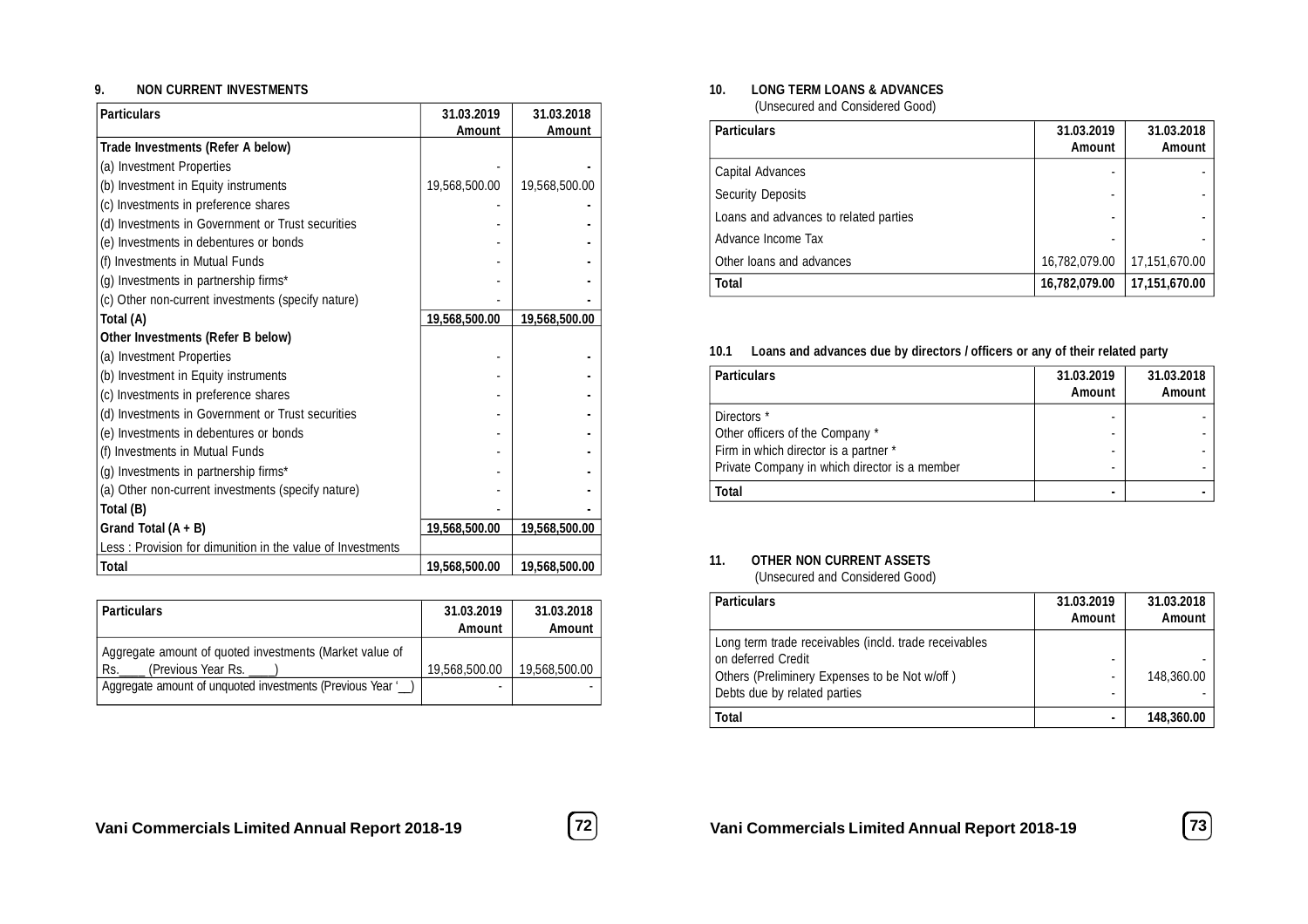#### **12. INVENTORIES**

| <b>Particulars</b>                     | 31.03.2019<br>Amount | 31.03.2018<br>Amount |
|----------------------------------------|----------------------|----------------------|
| Stock-in-trade (Valued at cost-Shares) | 2.064.143.58         | 2.064.143.58         |
| Total                                  | 2,064,143.58         | 2,064,143.58         |

#### **13. CASH AND CASH EQUIVALENTS**

| <b>Particulars</b>       | 31.03.2019<br><b>Amount</b> | 31.03.2018<br><b>Amount</b> |
|--------------------------|-----------------------------|-----------------------------|
| Balances with banks      | 242,385.48                  | 529,783.48                  |
| Bank deposits            | 2,900,000.00                | 1,600,000.00                |
| Cash in hand             | 174.256.00                  | 57,816.00                   |
| Others (Cheques in hand) |                             | 400.000.00                  |
| <b>Total</b>             | 3,316,641.48                | 2,587,599.48                |

\*Deposits with banks include, deposit of Rs. NIL (Prev.Yr : Rs.NIL) with maturity of more than 12 months.

#### **14. OTHER CURRENT ASSETS (Specify nature)**

| <b>Particulars</b>                               | 31.03.2019<br>Amount   | 31.03.2018<br><b>Amount</b> |
|--------------------------------------------------|------------------------|-----------------------------|
| Interest Accrued on Investments / FDRs<br>Others | 79,560.00<br>24.769.00 | 23,966.00<br>97.212.00      |
| Total                                            | 104.329.00             | 121,178.00                  |

- 16. Contingent liabilities and commitments (to the extent not provided for): NIL (Prev. Yr. NIL)
- 17. The management has confirmed that adequate provisions have been made for all the known and determined liabilities and the same is not in excess of the amounts reasonably required
- 18. No expenses have been admitted other than those reflected in financial Statements
- 19. Disclosure as to relisable value :

In the opinion of the Board, all assets other than fixed assets and non current investments, have a realisable value in the ordinary course of business which is not different from the amount at which it is stated, except as stated below:

| Name of Assets | <b>Realisable</b> | Value in             | <b>Opinion of</b> |
|----------------|-------------------|----------------------|-------------------|
|                | Value             | <b>Balance Sheet</b> | <b>Board</b>      |
|                | NIL               |                      |                   |

- 20. The balances of sundry creditors, sundry debtors and other parties are subject to confirmation.
- 21. The Company has no subsidiaries.
- 22. During the year under reference the Company did not have any employee(s) drawing remuneration equal to or more than the prescribed limits
- 23. As per prudential Norms for Income Recognition issued by RBI for NBFC's assets have been duly classified into the category of Non-Performing assets and others.

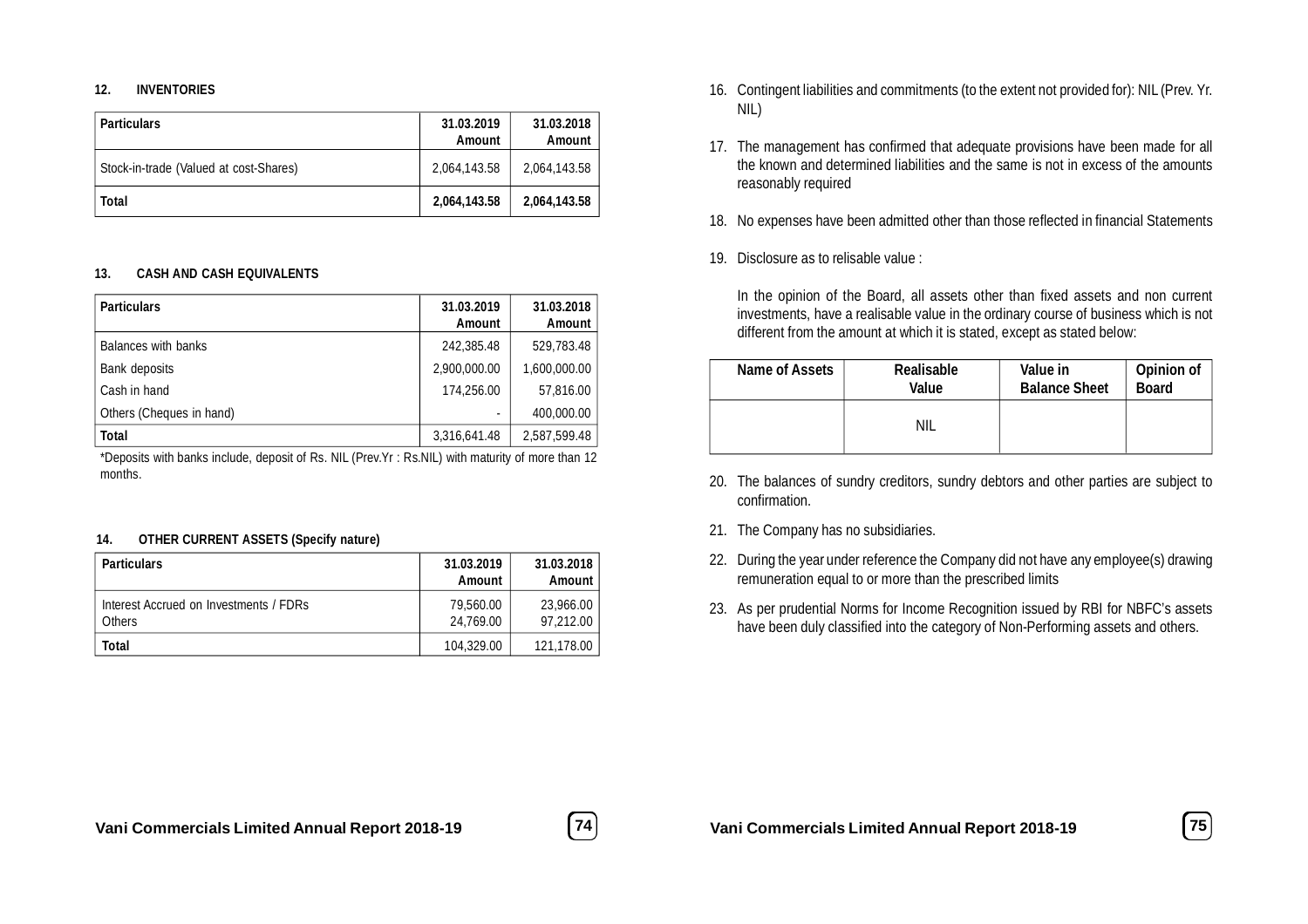#### **24. REVENUE FROM OPERATIONS**

| <b>Particulars</b>                    | 31.03.2019<br>Amount | 31.03.2018<br>Amount |
|---------------------------------------|----------------------|----------------------|
| Interest Income from Loans & Advances | 2.499.038.00         | 2.121.923.00         |
| Total                                 | 2.499.038.00         | 2.121.923.00         |

#### **25. OTHER INCOME**

| <b>Particulars</b> | 31.03.2019  | 31.03.2018 |
|--------------------|-------------|------------|
|                    | Amount      | Amount     |
| Interest           | 98.585.00   | 248.181.00 |
| Dividend           |             |            |
| l Other Income     | 8.693.00    | 97.500.00  |
| Total              | 1.07.278.00 | 345.681.00 |

#### **26. CHANGE IN INVENTORIES OF FINISHED GOODS, STOCK-IN-PROCESS AND STOCK-IN-TRADE**

| <b>Particulars</b>            | 31.03.2019   | 31.03.2018     |
|-------------------------------|--------------|----------------|
|                               | Amount       | <b>Amount</b>  |
| Investories (at commencement) |              |                |
| <b>Finished Goods</b>         |              |                |
| Stock in trade                | 2.064.143.58 |                |
| <b>Stock in Process</b>       |              |                |
| Others                        |              |                |
| Sub-total                     | 2.064.143.58 |                |
| Investories (at close)        |              |                |
| <b>Finished Goods</b>         |              |                |
| Stock in trade-Shares         | 2.064.143.58 | 2.064.143.58   |
| <b>Stock in Process</b>       |              |                |
| Others                        |              |                |
| Sub-total                     | 2.064.143.58 | 2,064,143.58   |
| <b>Total</b>                  |              | (2,064,143.58) |

#### **27. EMPLOYEE BENEFITS EXPENSE**

| <b>Particulars</b>                            | 31.03.2019<br>Amount     | 31.03.2018<br><b>Amount</b> |
|-----------------------------------------------|--------------------------|-----------------------------|
| Salary & Wages                                | 1,428,600.00             | 1,152,692.00                |
| Contribution to Providend Funds & Other Funds | $\overline{\phantom{0}}$ |                             |
| <b>Bonus</b>                                  |                          |                             |
| <b>Others</b>                                 | $\overline{\phantom{0}}$ |                             |
| <b>Total</b>                                  | 1,428,600.00             | 1,152,692.00                |

#### **28. FINANCE COSTS**

| <b>Particulars</b>                           | 31.03.2019<br>Amount | 31.03.2018<br><b>Amount</b> |
|----------------------------------------------|----------------------|-----------------------------|
| <b>Bank Charges</b>                          | 944.00               | 1,172.50                    |
| Other borrowing costs                        |                      |                             |
| Applicable net gain/loss on foreign currency |                      |                             |
| transactions and translation                 |                      |                             |
| <b>Total</b>                                 | 944.00               | 1,172.50                    |

#### **29. DEPRECIATION AND AMORTISATION EXPENSES**

| <b>Particulars</b>       | 31.03.2019<br>Amount | 31.03.2018<br><b>Amount</b> |
|--------------------------|----------------------|-----------------------------|
| Depreciation             | 11,751.00            | 30,573.00                   |
| Amortisation of expenses |                      |                             |
| Others                   |                      |                             |
| <b>Total</b>             | 11,751.00            | 30,573.00                   |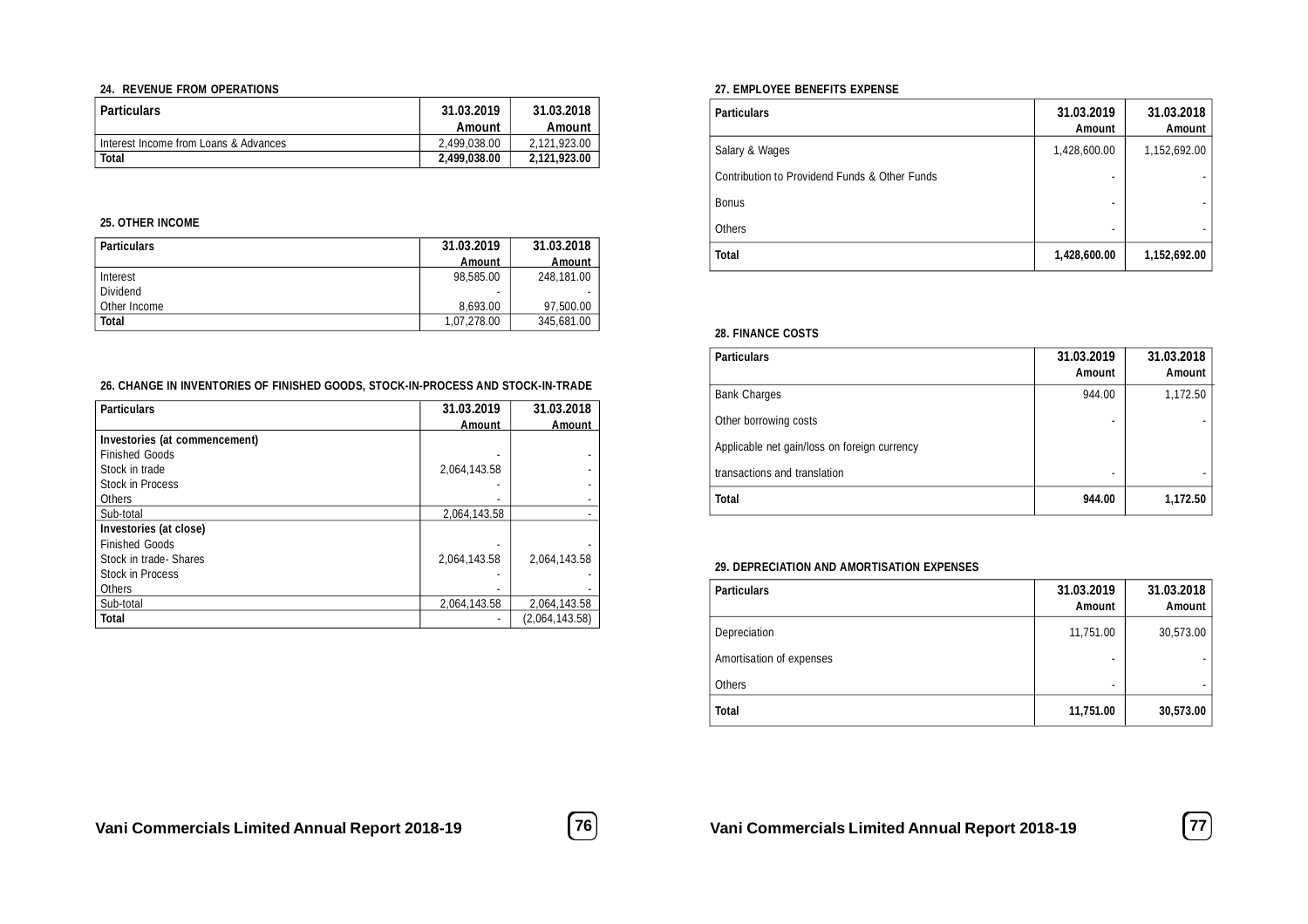#### **30. OTHER EXPENSES**

| <b>Particulars</b>                        | 31.03.2019<br>Amount | 31.03.2018<br><b>Amount</b> |
|-------------------------------------------|----------------------|-----------------------------|
| <b>Accounting Charges</b>                 | 10,000.00            | 36,000.00                   |
| <b>Advertisement Expenses</b>             | 87,232.00            | 66,353.00                   |
| Amortisation of expesnes- Prelminary Exp. | 1,48,360.00          | 1,48,360.00                 |
| <b>Computer Expenses</b>                  | 4,570.00             | 5,300.00                    |
| Conveyance                                | 40,215.00            | 49,670.00                   |
| Fees To RTA                               | 24,954.00            | 23,150.00                   |
| Filing Fee                                | 5,400.00             | 3,600.00                    |
| Interest on TDS                           | 530.00               |                             |
| Listing Fees & Demat Charges              | 3,22,462.00          | 3,14,100.00                 |
| Meeting Exp                               | 21,750.00            | 38,550.00                   |
| Misc. Expenses                            | 55,536.00            | 76,857.00                   |
| News Paper & Periodicals                  | 14,280.00            | 6,770.00                    |
| Office Exp.                               | 28,140.00            | 62,873.00                   |
| Payments To Auditors                      | 24,200.00            | 34,800.00                   |
| Printing & Stationery                     | 23,750.00            | 30,430.00                   |
| Rent                                      | 87,500.00            | 1,50,000.00                 |
| Staff welfare expenses                    | 15,970.00            | 25,260.00                   |
| <b>Travelling Exp</b>                     | 11,570.00            | 5,790.00                    |
| <b>Website Expenses</b>                   | 3,550.00             | 4,200.00                    |
| <b>Total</b>                              | 9,29,969.00          | 10,82,063.00                |

#### **30.1 PAYMENT TO AUDITORS**

| <b>Particulars</b>               | 31.03.2019<br>Amount | 31.03.2018<br>Amount |
|----------------------------------|----------------------|----------------------|
| a. auditor                       | 24,200.00            | 23,000.00            |
| b. for taxation matters          |                      |                      |
| c. for company law matters       |                      |                      |
| d. for management services       |                      |                      |
| e, for other services            |                      | 11,800.00            |
| f. for reimbursement of expenses |                      |                      |
| Total                            | 24,200.00            | 34,800.00            |

#### **31. EARNING PER SHARE**

| <b>Particulars</b>                                                     | 31.03.2019<br>Amount | 31.03.2018<br>Amount |
|------------------------------------------------------------------------|----------------------|----------------------|
| Net Profit after tax as per statement of profit & loss attributable to |                      |                      |
| <b>Equity Shareholders</b>                                             | 111.688.00           | 90.952.00            |
| Weighted Average number of equity shares used as denominator           |                      |                      |
| for calculating EPS                                                    | 4.119.800            | 4,119,800            |
| Basic and Diluted EPS (Rs)                                             | 0.03                 | 0.02                 |
| Face Value per Equity Shares (Rs.)                                     | 10.00                | 10.00                |